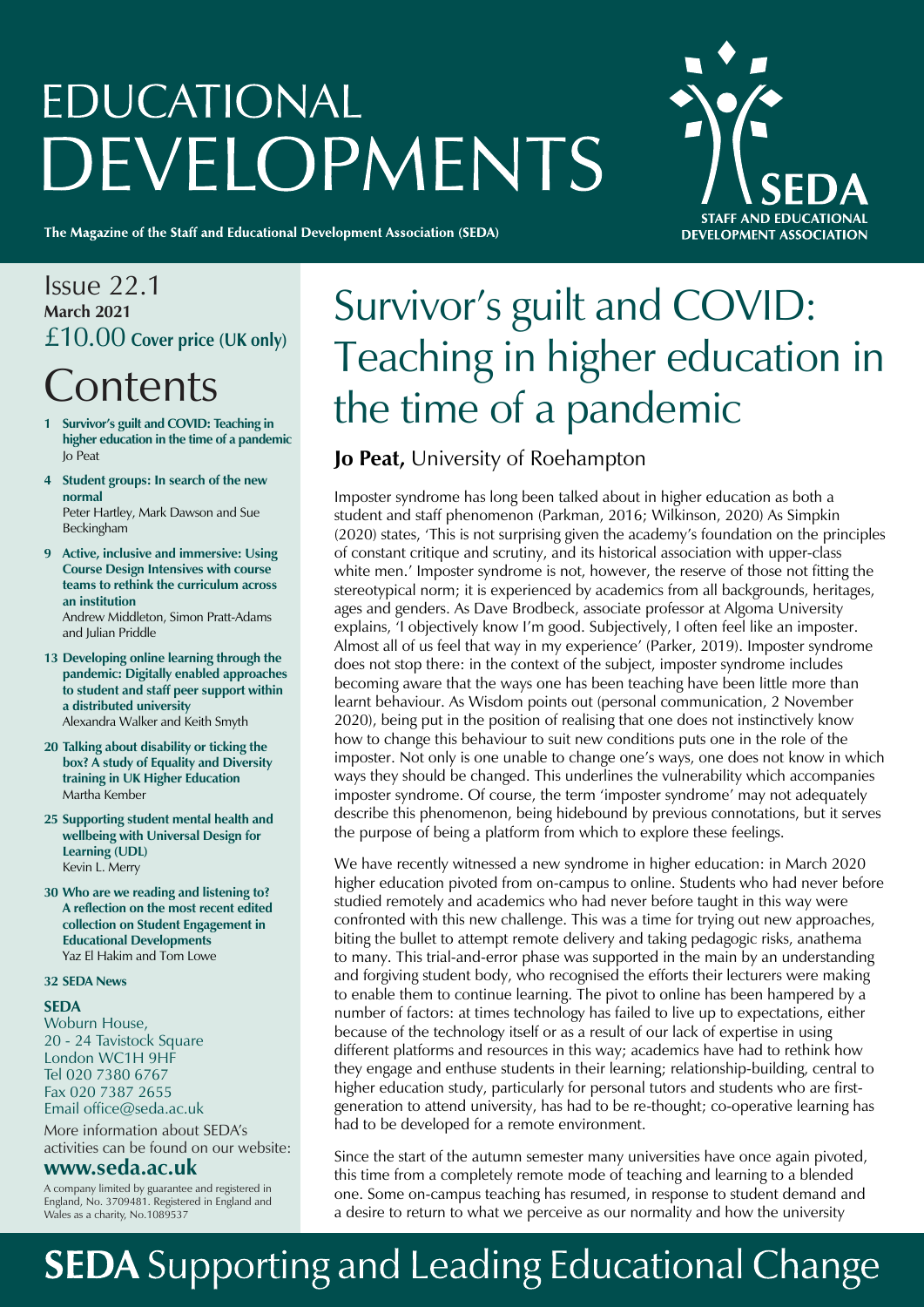#### EDUCATIONAL DEVELOPMENTS **The Magazine of SEDA**

# **Issue 22.1**<br>2021 2021

# Editorial Committee

**Karen Arm** Solent University **Solent** 

**Amy Barlow**<br>University of Barton University of Portsmouth

**Edge Hill University Dr John Bostock**

Queen Mary University of London **University of Bedfordshire Nick Botfield**

**Dr Peter Gossman** University of Worcester

**Dr Marios Hadjianastasis University of Birmingham** 

**Dr Virendra Mistry Ellie Russell** Liverpool John Moores University University of Birmingham<br> **Dr Virendra Mistry**<br>
Liverpool John Moores Univer<br> **Steve Outram**<br>
HE Consultant and Researche<br> **Santanu Vasant**<br>
University of East London<br> **Professor James Wisdom**<br>
Higher Education Consultant<br>

**Steve Outram** HE Consultant and Researcher

**Santanu Vasant** University of East London

**Professor James Wisdom Professor James Wisdom** Higher Education Consultant

**Dr W. Alan Wright Dr W. Alan Wright** University of Windsor, Canada University of Windsor, Canada

# 2021 (Vol.22)

© SEDA. This issue of Educational Developments is for use by individual members (single copy) and institutional members (10 copies) and is not for redistribution. Members can purchase access to  $\frac{1}{2}$ further copies for £290 per 10.

#### **Subscription information for**

**Profit Finders.** Single issue purched is £10. Individual subscriptions (4  $15 \times 10$ . Individual subscriptions (1) issues) are £35 sterling per year. for  $299$  sterling per year.<br>Institutional subscriptions (access to 10 copies of each issue) are £350 sterling per year and further copies in multiples of 10 can be purchased  $\mathbf{R}$  and  $\mathbf{S}$  members and  $\mathbf{S}$ **non-members:** single issue purchase at the same price.

All orders should be sent to the SEDA Office, either with payment or official order.

experience ought to be. We could posit that there has been a financial imperative too, in terms of filling accommodation and bringing students to campus to populate cafés and eateries. This return to campus has not been without its challenges. Not only have academics had to continue with their mastery of the online elements of blended learning, the on-campus elements have also had to be re-thought: oncampus learning has to be done in a COVID-secure environment, so no poring over shared documents; no working with shared resources that can be passed between students; students must be seated in a socially-distanced manner; only a limited number of students can be in a room at any one time.

At first glance, the move to blended learning puts all academics in the same boat, albeit acknowledging different levels of expertise and experience in developing and delivering blended learning. Everyone would be working in a similar way, delivering some teaching on campus and other elements online. What was perhaps not foreseen was that not all academics were going to be able to work in this way, and the resulting complexity in terms of perceptions of worth, effort and fairness has been challenging.

Some academics have been unable to return to campus at all. This may be because they are shielding as a result of a personal vulnerability; that they have to shield to protect vulnerable members of their households or that they are actually unwell. Others have chosen not to return because of perceptions that the campus is not COVID-secure; that public transport is risky or just because their teaching can be done equally effectively from home. All of these reasons are valid, particularly in universities that stated at the beginning of the pandemic that there would be no compulsion for staff to return to campus if they felt unable or uncomfortable doing so. Remaining remote is, of course, an uneasy bedfellow with the discourse of supporting the declared wish of students to return to on-campus teaching.

The other main group of academics is the group that has returned to campus. Many of these colleagues have done so because they prefer the teaching they formally engaged in and want to go back to this; others have returned as they feel that learning purely online leads to an impoverished student experience, particularly in universities not set up to teach in this way; others have returned as universities have stipulated that students should have a certain number of hours of on-campus teaching and they feel compelled to comply as there is no absolute reason why they should not be on site; yet others have returned as they are aware that some colleagues are genuinely unable to be there in person, so they are plugging that gap.

There is another group that merits close attention, who may fall into either of the above groups, that is, colleagues who have joined an institution since lockdown in March. Some will still not have set foot on campus and are working in what we could consider a double vacuum: this is largely a new way of teaching for them and they do not have the institutional compass by which to navigate; they are flying blind. Established staff at least know each other so can base their electronic connection on that previous knowledge. New staff have not had the chance to absorb 'the culture of the department', 'the way we do things round here', or to get to know who might be a potential ally. These colleagues may also be on part-time or temporary contracts, with their associated uncertainties. Given that many colleagues with the cultural capital of a particular institution are struggling at present, the pressures and stresses on this new group must not be underestimated.

The different ways of working of these two main groups are not without issue. Although objectively having some academics on campus and some working remotely would seem a pragmatic solution, in limiting the number of people on campus at any one time and allowing those unable to return to continue to teach, there have been perhaps unforeseen consequences. Some colleagues who have returned to campus are fearful of being present but feel they have to be, as there is no 'real' reason for them to remain remote. Some feel they are carrying the burden of engaging students, of being the first port of call for queries, questions and expressions of dissatisfaction, of having to react quickly as a result of changing circumstances, and that they become the 'face' of the programme, the person students will turn to with problems. In programmes with a high level of collegiality,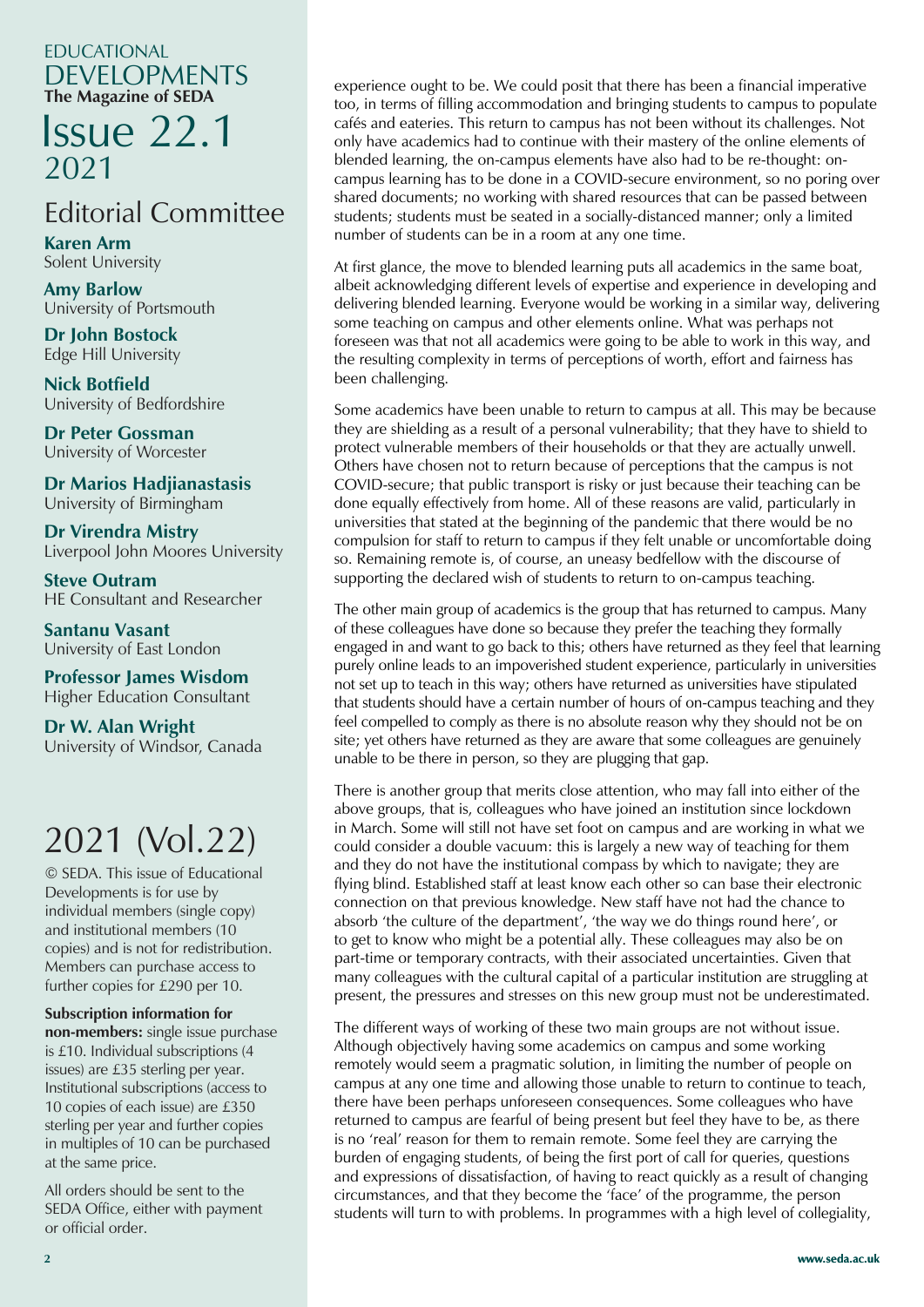this is not necessarily problematic; for others, where there are cliques and pre-existing rifts, this is causing resentment.

For those remaining remote there are other concerns. There is the perception that they do not know what is going on at the institution, that they are somehow not being kept abreast of changes and decisions. There is usually no basis in fact for this, but isolation from the day-to-day business of the university, particularly in a time of such uncertainty, can easily lead to insecurity and, at its most extreme, feelings of persecution. Isolation can be injurious to mental wellbeing, particularly when imposed. Colleagues who are working remotely without contact with others are finding the eradication of the home/work boundaries difficult to manage and measure, and feel that they have to be accessible at all hours in order to demonstrate that they are indeed working. Watermeyer *et al*. (2020) report that respondents in their research alluded to 'the collapsing of customary parameters separating work from personal lives and the timelessness of being online in a home setting exacerbating compulsive working'. Fear of redundancy haunts the whole sector, of course, adding to the feeling of unease and vulnerability of all colleagues, but perhaps particularly strongly felt by those who cannot venture on campus to learn more about the reality of the situation. This in turn can result in presenteeism, leading to further poor health, exhaustion and other workplace issues.

A sub-group within this remote group is made up of those who are actually thriving in this remote world. They are enjoying the break from commuting and on-campus teaching and are more relaxed and productive in their home environment. Counter-intuitively this is not always easy to cope with. Colleagues who are remote hear through the grapevine and other formal and informal channels of the issues faced by those physically on campus, the increasing cases of illness and the ever-growing workload. The fact that they are 'OK' is difficult to reconcile with the news from the coal face and this is leading to feelings of what we could term 'survivor's guilt'.

The term 'survivor's guilt' is usually associated with the emotional trauma and distress felt by those who have survived a great disaster. Soldiers who have survived war but lost comrades demonstrate this as do those who have survived terrorist attacks which have killed friends and colleagues. We can certainly see a form of this historic survivor's guilt in our times of COVID, where hundreds of thousands of people have lost their lives and many others have survived. In higher education there is the documented 'survivor's guilt' of first-generation higher education students, who feel guilty about their educational opportunities and achievements when their family members do not have similar access to higher education (Romero *et al*., 2014).

There is also a more recent phenomenon, included here as a further illustration of survivor's guilt, which has emerged from COVID. It is worth noting that the term 'survivor's guilt' comes laden with existing interpretations and connotations and may not be the most apposite to explain the feelings and emotions engendered by the current crisis in higher education. To clarify, what is meant here is how this phenomenon manifests itself in feelings of guilt in being

able to carry on, largely unaffected in a time when so many cannot. There is a different, potential outcome too, where those going into the workplace feel contemptuous of those staying at home or, perhaps more likely, those who are staying at home fearing that their colleagues may be contemptuous of them (Wisdom, personal communication, 2 November 2020). As Erin Smith (2020) explains, while mental health advocates and support groups are right to remind people who are struggling that it's 'OK not to be OK' during this pandemic, it's important to remember it's 'OK to be OK' too. Kim Felmingham in this same article states that 'feeling guilty about being "OK" during these challenging times isn't just a "perfectly normal" reaction − it's part of our evolutionary programming […] feeling survivor guilt means you are feeling empathy for others who have been less fortunate. In an evolutionary sense, empathy allows us to form close social bonds and connections with others'.

Whilst this is reassuring in terms of explaining and legitimising our feelings, it does not reduce the survivor's guilt and the knock-on effect for colleagues' mental wellbeing. Traditional collegiality stemming from frequent interaction, informal and formal meetings, water-cooler discussions, is largely absent in our remote world. Where once we could talk over such issues by popping into the office next door or talking over a coffee together, in order to have the opportunity for interaction we have to set up a Zoom, Skype or phone call, thereby making this a planned and, therefore, more formal interaction that lacks spontaneity and the human elements of body language and tone of voice unmediated by technology. A situation that could be quickly resolved face-to-face can take on different dimensions when working remotely, being more decontextualised and unable to be addressed in our tried and tested ways. Collegiality can be quickly eroded in such circumstances, leading to further misunderstandings, stress and rifts. As Wisdom (personal communication, 2 November 2020) suggests, perhaps here concepts of collegiality are being exposed for reconsideration.

Although this is not the place for a lengthy discussion of reconceptualisations of collegiality, it is, perhaps, helpful to consider developments and changes in these COVID times. Some of the aspects we are used to considering as central to the concept are less in evidence and, as demonstrated above, there is a certain precarity with our previous conception of collegiality. It may be that this is nothing new and that academics are just showing their true colours as a 'loose confederation of warring tribes' (*Yes, Prime Minister*, 1986). However, there are positive outcomes in evidence. Currently, colleagues are developing new pedagogies, different ways to interact and meet, to attend performances, to build community with students. This is beginning to extend to new ways of building relationships with colleagues. At the University of Roehampton, for example, an online community of practice has developed, the Remote Learning and Teaching Group, that meets online to consider changes to teaching and students' learning and make recommendations based on experience, expertise and enthusiasm (Peat, 2020). One academic department holds monthly 'Coffee and Croissants' drop-ins, where colleagues get together online to talk over challenges,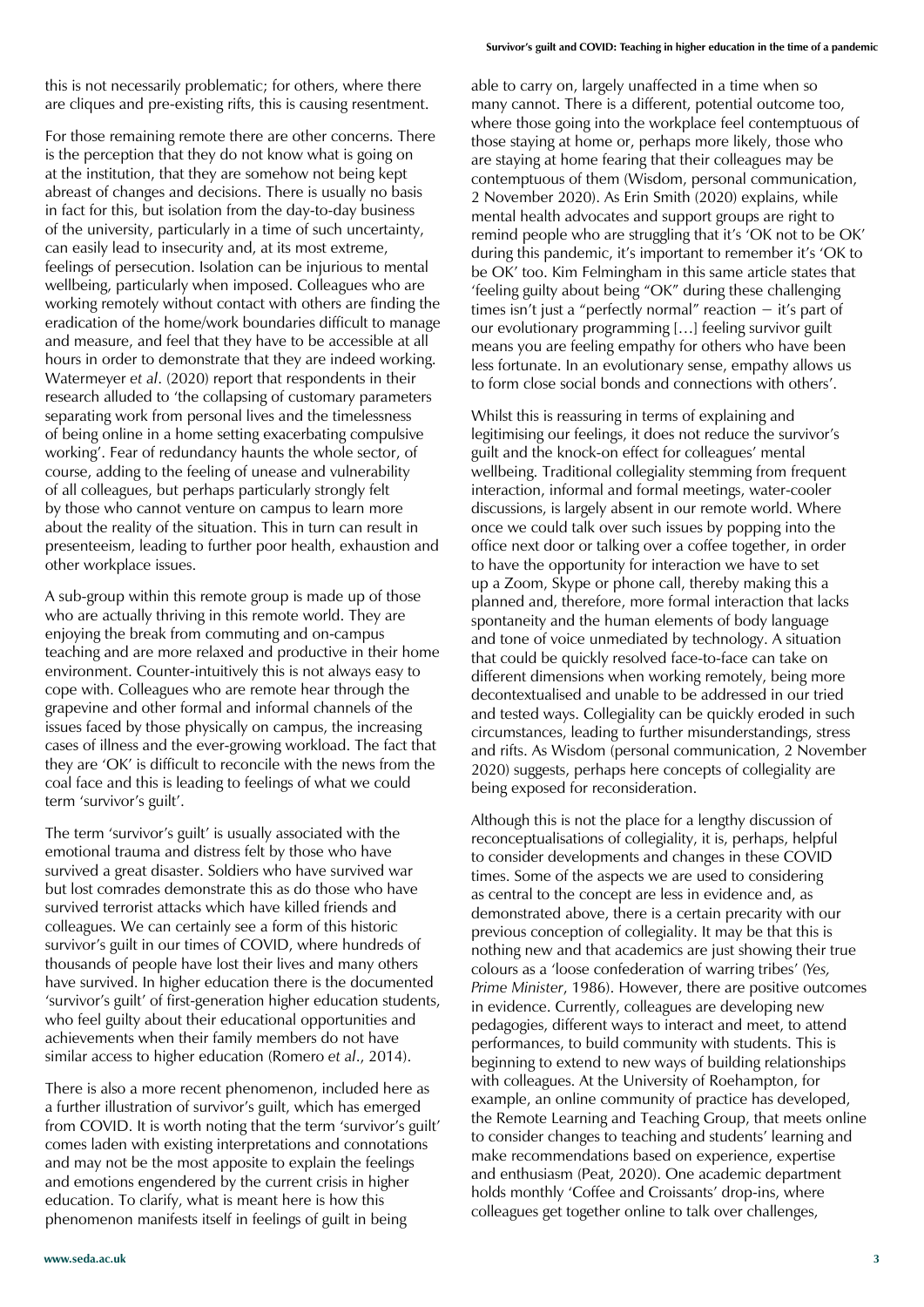issues and opportunities and just to chat; an individual **The Magazine of SEDA** programme holds a daily check-in, a 15-minute morning meeting, to give team members the opportunity to catch up<br>and share concerns. These are initiatives which have started as colleagues become cognisant of the fact that peers may<br>be feeling isolated, insecure and uncertain about change and want to pat sometimg in place to support them on **Amy Barlow** physical get-togethers, they are certainly providing a forum priysical get-togethers, they are certainly providing a forth for support, dialogue and a new form of collegiality. As a direct result of this digital format, these opportunities are available to all colleagues, whether working on campus or Collegiality is certainly challenged in these 'new' times, but a desire to maintain links, professional dialogue and contact networks and modes of interaction for colleagues. As our 'new normal' progresses and develops, we are likely to see of collegiality developing and thriving to help us transition into the 'next normal'. meeting, to give team members the opportunity to catch up as colleagues become cognisant of the fact that peers may and want to put something in place to support them on be as comfortable, relaxed and spontaneous as previous online, thus providing a bridge between the two groups. and resourcefulness, is leading to the development of new more of these grassroots initiatives and, perhaps, new forms

#### **References**

Parker, Q (2019) '5 professors share their experiences of imposter **Ellie Russell** imposter-syndrome-academia/). syndrome', *Tophat*, 25.3.2019 (accessed at https://tophat.com/blog/

nation of Students of Parkman, A (2016) 'The imposter phenomenon in higher education: incidence and impact', *Journal of Higher Education Theory and* 

*Practice,* vol. 16(1) (accessed 23.10.2020, at https://articlegateway. com/index.php/JHETP/article/view/1936/1836).

Peat, J (2020) 'An unexpected community of practice', *Educational Developments*, London: SEDA, 21.2.

Romero, A., Covarrubias, R. and Trivelli, M. (2014) 'Family achievement guilt and mental well-being of college students', *Journal of Child and Family Studies,* Jan. 2014 (DOI: 10.1007/s10826-014- 0003-8).

Simpkin, T. (2020) '"Imposter syndrome" trivialises the serious issue of feeling phoney in HE', *THES*, 29.01.2020.

Smith, E. (2020) 'It's OK to be OK: how to stop feeling "survivor guilt" during COVID-19', *The Conversation,* July 30, 2020 (https:// theconversation.com/its-ok-to-be-ok-how-to-stop-feeling-survivorguilt-during-covid-19-143457).

Watermeyer, R., Crick, T., Knight, C. and Goodall, J. (2020) 'COVID-19 and digital disruption in UK universities: afflictions and affordances of emergency online migration', *Higher Education* (DOI: 10.1007/s10734-020-00561-y).

Wilkinson, C. (2020) 'Imposter syndrome and the accidental academic: an autoethnographic account', *International Journal for Academic Development* (DOI: 10.1080/1360144X.2020.1762087).

Wisdom, J. (2020) Personal conversation, 2 November 2020.

*Yes, Prime Minister* (1986) BBC2, 23.01.1986.

**Jo Peat** is Head of Educational Development at the University of Roehampton.

### **Professor James Wisdom** Student groups: In search of the new normal

Peter Hartley, Edge Hill University, Mark Dawson, Bradford University, and Sue Beckingham, Sheffield Hallam University

or in class sessions, is now a common<br>experience for students across further and higher education. Alongside wen established group methods states as prostem sased tearning (1 SE) approaches which have demonstrated  $\frac{11}{2}$  impact on student learning and achievement, such as Team-Based Learning (TBL) and SCALE-UP (McNeil et al., 2019). This was not always so  $-$  those of us with long memories can remember vigorous debates about the value of groupwork for students' While the contribution that groupwork can make is now generally accepted, arguments still persist, usually in the form of debates about how or even receive compromissional comprise of *Eugene* towards an individual student's mark Working in groups, either on projects or in class sessions, is now a common well-established group methods such personal and professional development. whether groupwork should count

profile. We have to leave this specific debate for another day – the purpose of this article is to raise questions about changes in the nature of student collaboration and groupwork which we can expect to see (and which we must be prepared to support) as HE and FE gradually re-emerge from the immediate crisis of the pandemic. These changes have important implications for educational development as they influence curriculum development and delivery.

#### **Groupwork as preparation for 'the world of work'?**

One main argument in favour of student groupwork is that it provides useful preparation for the world of work. We agree. New challenges to both public and private enterprises make this argument even more persuasive:

*'Pretty much all the most challenging work today is undertaken in groups for a simple reason: problems are too complex for any one person to tackle alone.'* (Syed, 2019, page 14)

Syed's book demonstrates how important 'cognitive diversity' is in groups – bringing together people with different perspectives to develop better solutions to complex problems. As the problems confronting organisations become more complex and uncertain, the processes of group collaboration become more important.

The world of work/employment is changing in many ways, and we cannot predict exact outcomes. But some current trends and developments are going to continue through to whatever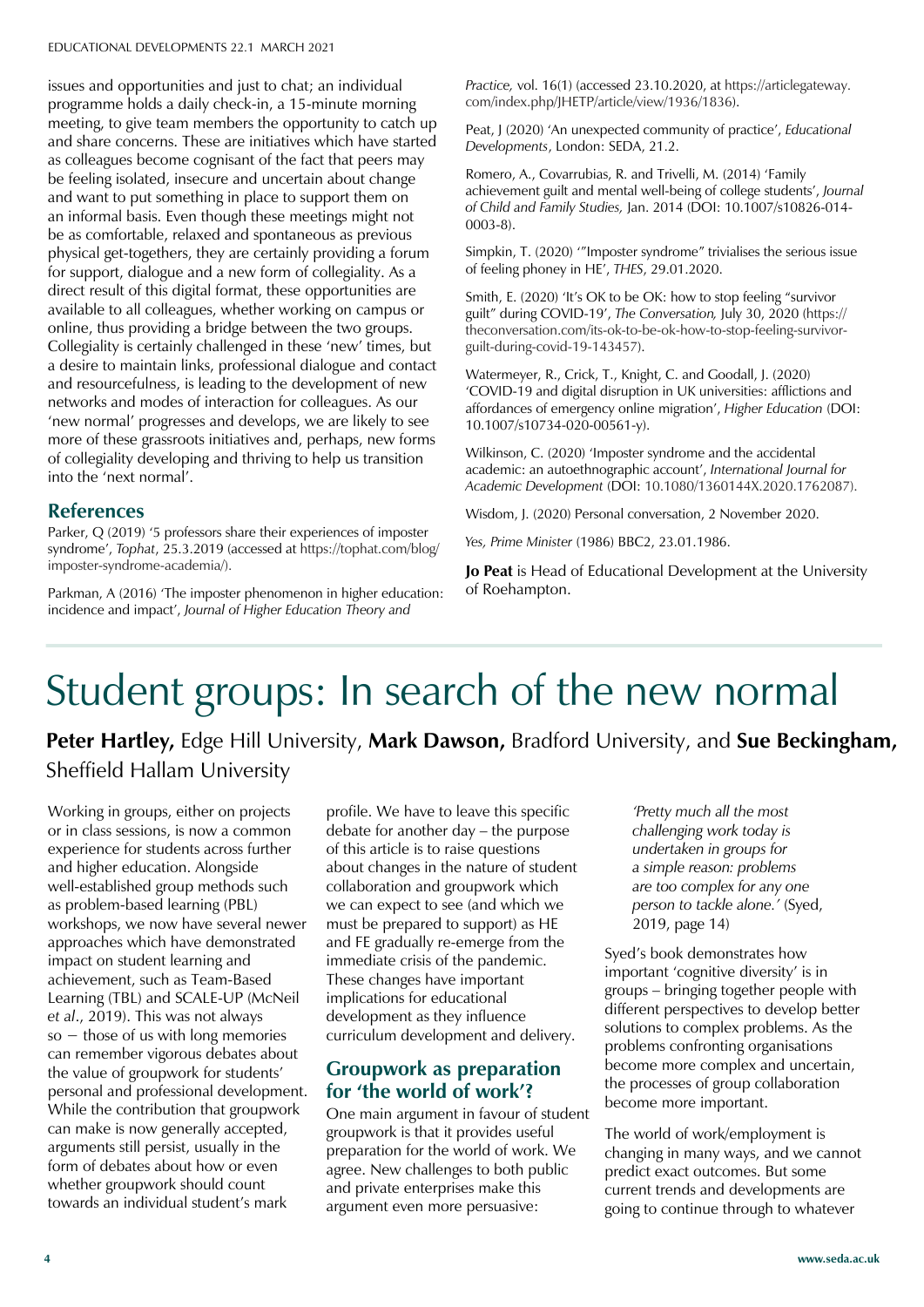we might call the 'new normal'. The most obvious example is the way the pandemic forced organisations to switch over to remote online working, as it did for universities and colleges. This change is not just a temporary fix. Many companies have confirmed they are not going back to their old office system, and many were already moving towards more systematic use of teleworking. Recent reviews highlight: increases in remote-working which are not just reactions to the pandemic: research which suggests increases in both productivity and satisfaction from remote working; and the increasing range of technical developments to support home- and remote-working (Nichols, 2020).

Are we adequately preparing our students to cope with these likely challenges of the post-pandemic work landscape?

The answer to that question at the moment is 'probably not'. And this is not surprising given the speed of change and the enormous pressures that all staff have confronted over the last year. It is difficult to contemplate long-term plans when every day is continuous 'firefighting'. However, as institutions, agencies and commentators are increasingly looking to the post-pandemic future (e.g. Hillman, 2020), student groupwork is an important area in which to explore change and develop insights to cope with various futures. And this has knock-on implications for educational development as we explore below.

#### **Future likely scenarios for teams and groups?**

In terms of groups and teamwork, we suggest four main scenarios which our students will confront in their future working lives:

*• Going back to 'old normal' – with some moves to blended or hybrid.*  Many workgroups are likely to revert to practices which are close to their pre-pandemic practice, although we expect that they will make more use of collaborative and online technologies. Groups will work face-to-face with all members present (in theory if not always in practice) and with some online support which could range from web access for research to online collaborative documents.

- *• Moving to 'Hyflex'.* Many workgroups operate in a way that can be described as Hyflex (hybrid flexible) where members can be present either physically or online and this can change from meeting to meeting. Hyflex teaching has been recommended as one way to 'conquer teaching during a pandemic' (Ferrero, 2020). The main principle is that students can *choose* to be online or onsite on a daily or weekly basis; some members are able or choose to attend face-to-face meetings and others join online, brought into conversations through webconferencing tools. Evaluation of this teaching method is expanding (e.g. Beatty, 2019). Tutors we have talked to about it have highlighted issues of the skills needed to operate successfully and the need for good technical support and facilities in the classroom.
- *• Completely virtual.* All (or nearly all) meetings take place online with minimal (camera on) or no physical face-to-face contact.
- *• Fully flexible*. Groups can spend some time considering their objectives and the technologies available to help. They then adopt a systematic and fully flexible approach to take advantage of advantages of both face-to-face and online interaction, using the appropriate mode and tools to suit the task at hand.

#### **What is the problem?**

Many, if not most, books/guides/ websites on student groupwork that we have reviewed say little or nothing about this variety of teamwork scenarios and the different uses and applications of technology which are implied. This criticism even applies to some recent publications (e.g. Hopkins and Reid, 2018).

Our own student guide is also guilty of this, but that is a function of when it was written and published (Hartley and Dawson, 2010). We are working to produce a revised version for 2021 that explicitly draws upon current examples that make use of technology to support both face-to-face and/or online groupwork. We also want to hear from anyone with examples/case studies we can publicise through our website (in development).

Students need to be prepared for likely workgroup scenarios, so all our institutions need to make progress in (at least) the following areas:

- Incorporating an appropriate mix of online group activities in all courses with opportunities for reflection on their processes and outcomes. Some practical examples which staff can employ are suggested in the next section below
- Supporting academic staff to develop the skills and insights to manage this range of activities
- Enabling academic developers to develop similar skills and insights and to then become appropriate role models through their inputs to PGCerts and workshops
- Revising support materials for students to reflect both the potential and uncertainties around future patterns and processes of effective groupwork.

There is also an urgent need for further research in this area. Findings which reflect pre-pandemic practice may no longer apply. We must also be suspicious of general models of group behaviour which have little supporting evidence in relation to student groups. A typical example is the forming/ storming/norming/performing model of group development. Specific research on student groups often finds very different patterns (Hartley, 2005).

### **Potential ways forward**

To illustrate ways that we can better prepare students (and staff) to cope with the uncertainties of post-pandemic groupwork, we suggest three areas of opportunity:

- Finding a framework
- Scaffolding
- Ensuring inclusivity.

All these areas can be the focus of activities with staff as well as application with student groups.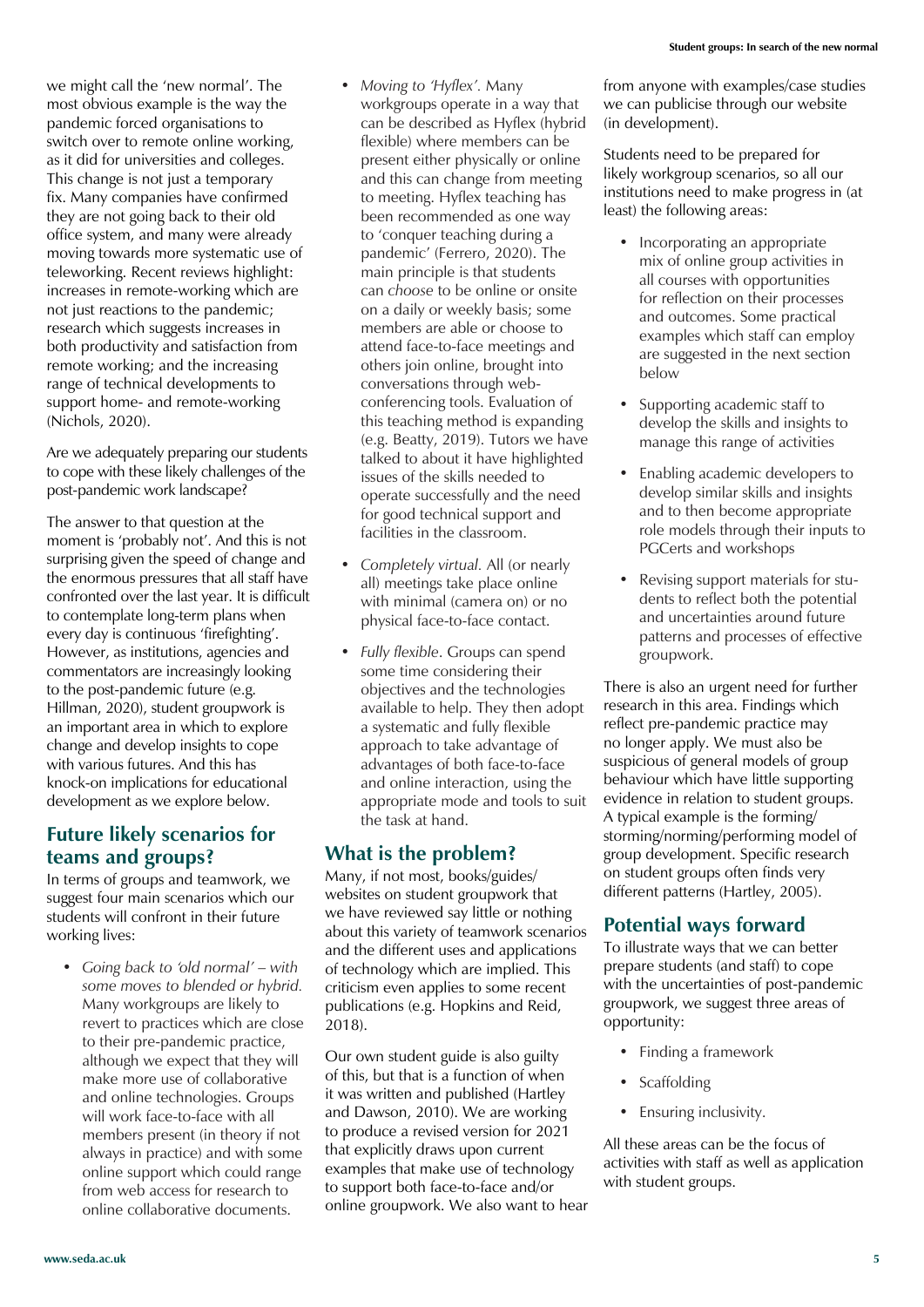### **Finding a framework to support The Magazine of SED**<br>student group development

When you try to understand comple<br>systems like human groups, it helps to have a model or framework which When you try to understand complex suggests key components. Our earlier article (Beckingham *et al*., 2020) suggested the '5Cs' (Nerantzi and Beckingham, 2015). More recently, we have developed a framework

using the 'proCess' mnemonic (see Figure 1). Note the emphasis on C for communication! A key factor that can make or break a successful group is how well members are able to communicate.



Communication is fundamental to success in Groupwork

*Figure 1 The proCess model* component, using Table 1

This framework can be used with This indifferent ways:<br>students in two different ways:

**Professor Alison James**

- Students can assess the likely effectiveness of their group against each component, using Table 1
- Groups can identify specific technologies to support their groupwork, as in Table 2. • Groups can identify specific technologies to support their groupwork, as in Table

| Component     | What this involves                                          |  |
|---------------|-------------------------------------------------------------|--|
| Planning      | Understanding the task and assessment criteria              |  |
|               | Agreeing ground-rules                                       |  |
|               | Agreeing schedule/deadlines                                 |  |
|               | Choosing technologies                                       |  |
| Researching   | Deciding what you need to find out to meet the assessment   |  |
|               | criteria                                                    |  |
|               | Using techniques to provide the information you need (e.g.  |  |
|               | online search or interviews, or both?)                      |  |
| Organising    | Making a good start - having a productive first meeting     |  |
|               | Agreeing group roles                                        |  |
|               | Organising meetings                                         |  |
|               | Making decisions                                            |  |
| Communicating | Establishing positive relationships                         |  |
|               | Understanding what happens in the group                     |  |
|               | Reviewing and revising ground-rules                         |  |
|               | Dealing with conflict                                       |  |
| Evaluating    | Monitoring how you are doing, both in terms of the task and |  |
|               | relationships                                               |  |
| Synthesising  | Bringing all the information together so your completed     |  |
|               | 'product' presents a coherent picture                       |  |
|               | Making sure every member of the group has gained            |  |
|               | maximum benefit from the work                               |  |
| Submission    | Making sure your final work meets all assessment criteria   |  |
|               | Checking your work to achieve the highest grade possible    |  |

*Table 1 The proCess model* 

receive copies of *Educational*  Using the proCess model, we can identify tools to use at different stages of a group project/activity.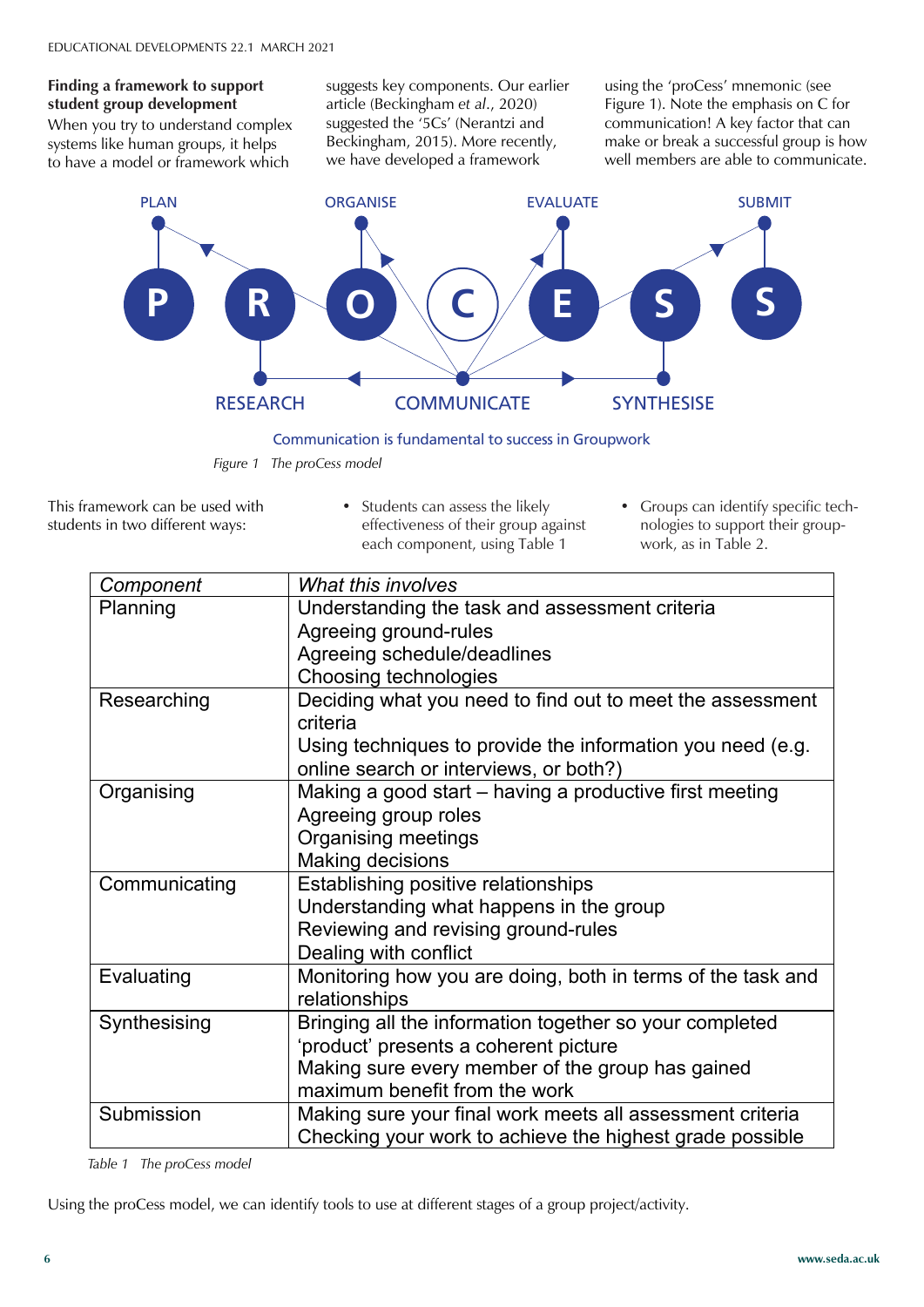| Component     | Technologies to consider                                   |  |
|---------------|------------------------------------------------------------|--|
| Planning      | Online meetings - MS Teams, Zoom, Blackboard               |  |
|               | Collaborate                                                |  |
| Researching   | Collaborative bibliography - RefWorks                      |  |
| Organising    | Keeping in touch (chat apps) - Discord, WhatsApp,          |  |
|               | Snapchat                                                   |  |
|               | Agreeing meeting dates - Doodle                            |  |
|               | Shared workspace - Google Drive, Office 365                |  |
| Communicating | Any of the above or below that meet the communication      |  |
|               | need                                                       |  |
| Evaluating    | To do lists – MS To Do, Google Tasks, Google Keep,         |  |
|               | <b>Todoist, Trello</b>                                     |  |
| Synthesising  | Collaborative documents/presentations with version control |  |
|               | - Google Drive, Office 365                                 |  |
| Submission    | Proofreading - spellcheck, Turnitin                        |  |

*Table 2 Potential technologies*

*Table 2 Potential technologies*

#### **Scaffolding groupwork**

Many students find groupwork challenging to start with. Providing opportunities for them to experience informal activities and formative tasks can help build clearer expectations of what is required. Whilst most are conversant with video-chat and socialnetworking tools to communicate with also be applied to other roles e.g. are relationships in the grou friends and family, it became apparent **the space of the space of toologies** listening during Covid and the shift to online learning that students needed guidance and encouragement to interact in what to many were new digital spaces. inities for them to experience<br>Many students find to start in the access of the start with the start with the start of the start of the start w<br>Many start of *Rotating team roles* − Taking turns individuality must be acce

#### Some useful activities:

- and the castle group rules they want to adopt. Then ask one person from each group to share these with the class. Whilst there may be overlaps, there is often something one group can learn from another.
- *• Use of emoticons* − Encouraging the use of the tools that can display emotions is important. Online it is much harder to see the visual cues we take for granted when face to face. This is especially important where students choose not to turn on their camera. Running through the various options that are available is helpful.
- *• Breakout rooms* − Plan some informal activities or have a practice-run before sending students into a breakout room. Students who don't know each other can find this activity initially

quite intimidating. Show them how they can use the chat, turn on their mics and camera.

- I activities and formative tasks and the state of leader can help and individuality individually in the activi<br>In the role of leader can help are respected. Frykedal and students to take responsibility for the responsibility of the responsibility of the conversal and intervals in a required million increase are motivating their group. This could inclusion requires respectful<br>ant with video-chat and socialalso be applied to other roles e.g. spokesperson, notetaker.
- *Ground-rules* − Ask each group they do differently. The number of students with can learn from something one group can learn from something one group can learn from they do differently. *• Reflection* − Asking students to record a 1-2 minute video about how they feel their groupwork is going. This could include prompts such as: what did they enjoy, what didn't work so well, what would they do differently. of the set of the could-include prompts of the come up to compare the set of the whole and we are an adverse<br>Such as what did they enjoy what friendship circles can have an adverse activities:<br>didn't work so well what would effect (Gibson et al., 2016).

#### **Ensuring groupwork is inclusive** Groupwork can help students to forge relationships, connect with peers outside of their immediate friendship

groups, and develop valuable skills.

However, for some students it can present additional barriers and anxiety. This can be due to several factors. Our student population is diverse and includes many underrepresented groups. When thinking about diversity we need to consider international students and those with a disclosed/undisclosed disability, but also diversity because of age, gender, sexual orientation, ethnicity, first generation, socio-economic status, commuter, carer responsibilities. When students undertake groupwork it is not always evident to their peers how their individual experience, culture or situation can present barriers and make them feel isolated.

Pelech *et al*. (2017) acknowledge the complexities of individual identity and go on to say that 'in order for all members to be treated equally their individuality must be accepted and respected'. Frykedal and Chiriac (2018) recommend that 'participation as inclusion requires respectful, mutual relationships in the groups and active listening to each other's statements'. Developing positive relationships with both peers and members of staff are cited as supportive to successful groupwork learning. Disrupting

The number of students with a known disability has increased by 36% since 2014/15. In 2018/19, 308,000 higher e person from each group to Groupwork can help students to torge education students said that they had hese with the class. Whilst relationships, connect with peers a disability of some kind, representing here in putside of their immediate friendship 6.2% of all home students. Much of this increase has been in those reporting a mental health condition. McPherson *et al.* (2019) highlight that students with disabilities benefit from advance information which not only goes some way to reduce anxiety, but also gives them time to arrange for any support needed to enable them to take part in groupwork activities.

> Fuller *et al*. (2007) encourage educators to consider the social model of disability where the focus is on the barriers rather than on an individual's impairment. Building considerations of inclusivity and accessibility into curriculum design is also recommended practice from the Office for Students. Assistive technology can benefit all students, e.g.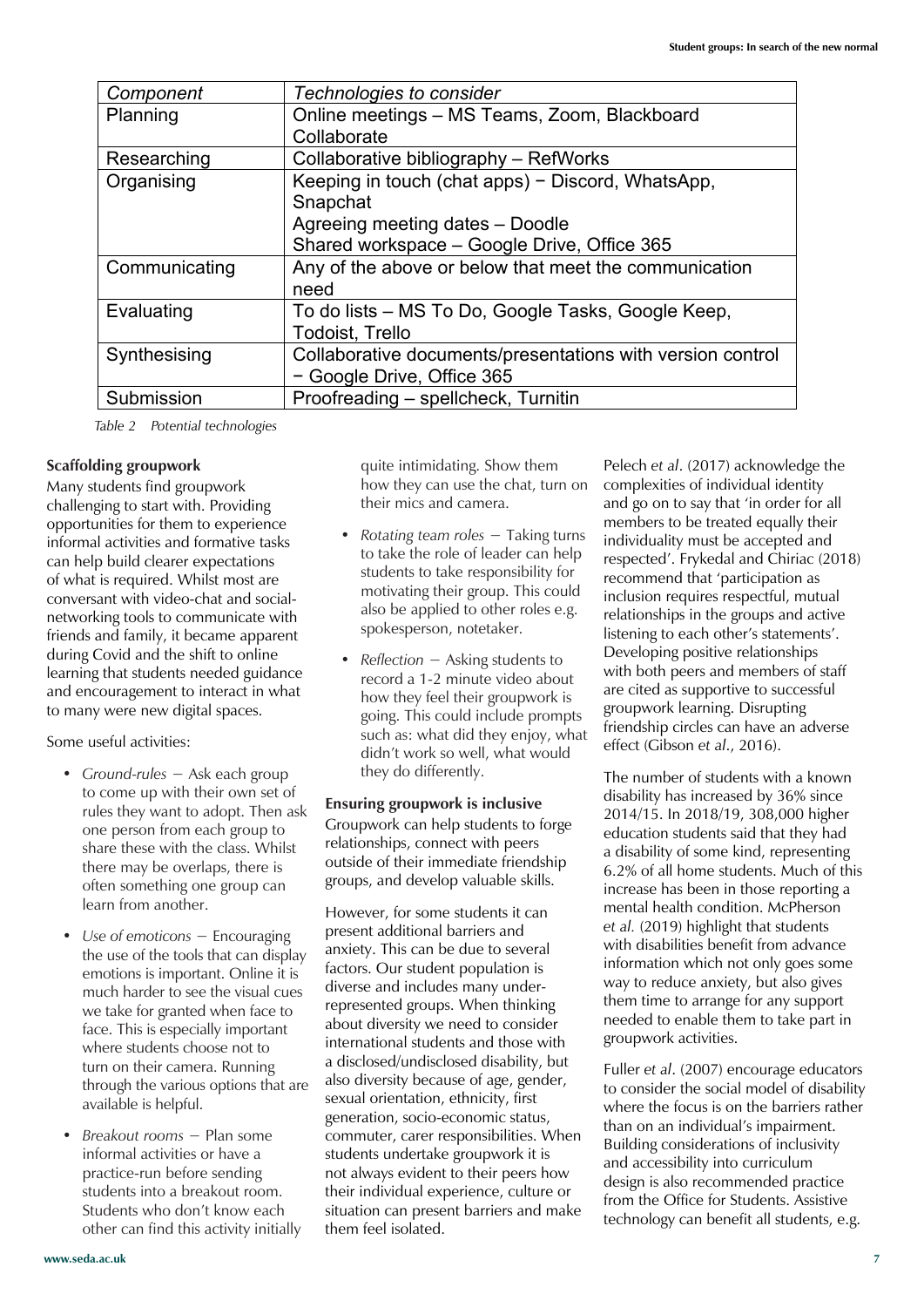captions, recording assessment briefs, **The Magazine of SEDA** collaborative documents (Hubble and Bolton, 2020).<br>With or without a continued impact Bolton, 2020).

vitin or without a continued impact<br>from the pandemic, one likely constant heterogeneous cohorts and a desire<br>from both employers and government for graduates who are capable of working effectively in diverse groups. The cultural humility. **Dream Bostock** are expected to be able to navigate complex cultural, Let the mangers complex canceral, intercultural fluency, have practical utility developy construct demographic and political landscapes intercultural fluency, have practical utility with these key factors are not activitie without causing upset, and ensure<br>
<u>mooth</u> professional communications smooth, professional communication and London London provide another<br>suggestions represented values and lived framework to prepare study in HE will be a trend towards more from both employers and governments Modern graduates are expected to even when personal values and lived

experiences vary quite significantly the gasessment briefs, experiences vary quite significantly and groupwork and to vertical control of the same working group. The foundation for building

The UNESCO report (2013) highlights in culture gender/sex sex a number of key capacities (developed by Deardoff) that aid intercultural These factors in the factor of the set of the set of the set of the respect for others, an  $\frac{1}{\text{Studv}}$  analysis of practical fluence: respect for others, an cohorts and a desire awareness of self-identify, seeing and interactions where difference oyers and governments but from others' perspectives, listening, the same factor or inversion for the no are capable of adaptation, relationship-building and  $\frac{1}{100}$  of short discussion cultural humility.

These factors, though focused on intercultural fluency, have practical utility in considering diversity more generally. They can provide another useful framework to prepare students ate complex cultural, and these idclors, mough locused on<br>intercultural fluorey have practical utility develop/construct their ground-rules upset, and ensure and considering diversity flore generally.<br>They can provide another useful offers suggestions for possible discussion

for groupwork and to construct a practical foundation for building an inclusive Learning space that respects differences<br>learning space that respects differences in culture, gender/sex, sexuality, age, race, disability and religion. Preparatory work could, for example, include case study analysis of problematic intra-group interactions where difference might be a significant factor; or involve a series of short discussions using Deardoff's capacities as a reference tool. Following these are expected to these students could then these students could then these activities, students could then with these key factors in mind. Table 3 prompts.

| Key capacity              | Discussion question(s)                                                                                                                                        |
|---------------------------|---------------------------------------------------------------------------------------------------------------------------------------------------------------|
| Respect for others        | Can you think of someone you admire and why you admire<br>that person? Do you have to agree with/like someone to work<br>effectively with them?               |
| Self-awareness            | Make a list of some categories/groups that you belong to $-$<br>try to think big (nationality, gender) and small (local groups).<br>What makes you unique?    |
| Others'<br>perspectives   | Is it hard to see something from someone else's point of<br>view? Can you think of some examples to explain your<br>answer?                                   |
| Listening                 | What is listening and how do you know someone is? What<br>are barriers to listening?                                                                          |
| Adaptation                | Do you behave differently in different circumstances? Why?                                                                                                    |
| Relationship-<br>building | Is it easier to communicate with someone you know? Why?                                                                                                       |
| <b>Cultural humility</b>  | What are the world's most popular types/dishes of food?<br>Does your favourite feature? Is your favourite the same as<br>the 'national dish' of your country? |

*Table 3 Possible discussion prompts*

#### **References**

Beatty, B. J. (2019) 'Evaluating the impace of hybrid-flexible courses and programs:<br>highlights from selected studies', in B. Angnights from selected studies, in **b**.<br> **J.** Beatty (ed.), *Hybrid-Flexible Course* Design, EdTech Books (available at: https:// edtechbooks.org/hyflex/impact). Beatty, B. J. (2019) 'Evaluating the impact highlights from selected studies', in B.

Beckingham, S., Dawson, M. and Hartley, P. (2020) '6 steps to effective online groupwork' (available online at: https://www. macmillanihe.com/page/6-steps-to-effectiveonline-groupwork-peter-hartley/).

Prefiero, M.A. (2020) Trybild Flexible Class.<br>a professor's guide to Hyflex teaching. How containing 4 issues) are available to conquer teaching during a pandemic' (available from: medium.com/the-faculty/ hyflex-teaching-d1347143ef3d. Ferrero, M.A. (2020) 'Hybrid Flexible Class:

Frykedal, K. F. and Chiriac, E. H. (2018) 'Student collaboration in group work: NB SEDA members automatically *Journal of Disability, Development and Education, 65(2), pp. 183-198 (available Developments.* at: https://doi.org/10.1080/103491 inclusion as participation', *International*  2X.2017.1363381).

Fuller, M., Healey, M., Bradley, A. and Hall, T. (2007) 'Barriers to learning: a systematic study of the experience of disabled students in one university', *Studies in Higher Education*, 29(3), pp 303-318 (https://doi.org /10.1080/03075070410001682592). *Table 3 Possible discussion prompts* 

> Gibson, S., Baskerville, D., Berry, A., Black, A., Norris, K. and Symeonidou, S. (2016) '"Diversity", "widening participation" and "inclusion" in higher education: an international study', *Widening Participation and Lifelong Learning*, 18(3), pp 7-23 (https:// doi.org/10.5456/WPLL.18.3.7).

> Hartley, P. (2005) 'Developing students' skills in groups and teamworking: moving experience into critical reflection', in Hartley, P. et al. (eds.) *Enhancing Teaching in Higher Education.*

Hartley, P and Dawson, M. (2010) *Success in Groupwork*, Basingstoke: Palgrave Macmillan.

Hillman, N. (2020) 'The future of higher education after COVID' (available at: https:// www.hepi.ac.uk/2020/10/16/the-future-ofhigher-education-after-covid/).

Hopkins, D. and Reid, T. (2018) *The Academic Skills Handbook: your guide to success in writing, thinking and communicating at university*, Sage Student Success Series.

Hubble, S. and Bolton, P. (2020) 'Support for disabled students in higher education in England', House of Commons Briefing Paper (https://commonslibrary.parliament.uk/ research-briefings/cbp-8716/).

McPherson, E., Collins, T. and Gallen, A. (2019) 'Enabling inclusive group work', in *Proceedings of the 12th annual International Conference of Education, Research and Innovation* (ICERI 2019), IATED (in press).

McNeil, J., Olotu-Umoren, L., Borg, M., Waller, S., Richter, U., Berkson, R., McCarter, R. and Tweddell, S. (2019) 'Scaling up active collaborative learning for student success' (available at: https://aclproject.org.uk/wp-content/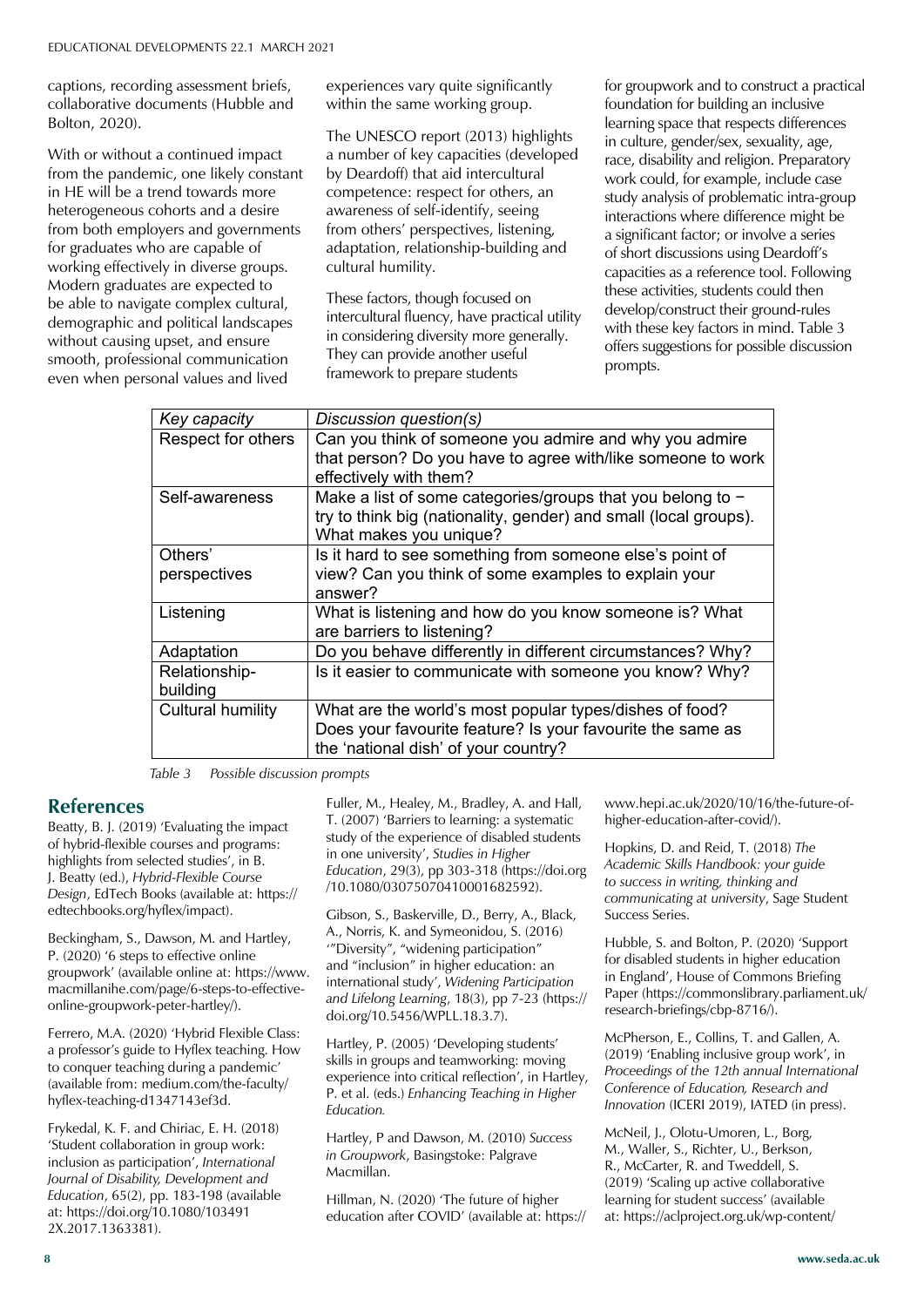uploads/2019/07/NTU-ABSS-Final-Reportrevised-Oct-2019.pdf).

Nerantzi, C. and Beckingham, S. (2015) 'BYOD4L: learning to use smart devices for learning and teaching through the 5C framework', in Middleton, A. (ed.) *Smart Learning: teaching and learning with smartphones and tablets in post-compulsory education*, pp. 108-126, Sheffield: MELSIG publication.

Nichols, G. (2020) 'Working from home 101: every remote worker's guide to the essential tools for telecommuting' (available at: https:// www.zdnet.com/article/remote-working-101 professionals-guide-to-the-tools-of-the-trade/).

Pelech, W., Basso, R., Lee, C. D. and Gandarilla, M. (2017) *Inclusive Group Work*, Oxford: Oxford University Press.

Syed, M. (2019) *Rebel Ideas: the power of diverse thinking*, London: John Murray.

UNESCO (2013) *Intercultural Competences: conceptual and operational framework*, Paris: United Nations Education, Scientific and Cultural Organization.

**Peter Hartley** (profpeter1@me.com) is an independent educational consultant, National Teaching Fellow, and Visiting Professor at Edge Hill University. **Sue Beckingham** FSEDA is a Principal Lecturer in Digital Analytics and Technologies and a National Teaching Fellow at Sheffield Hallam University. **Mark Dawson** is the Student Development Co-ordinator with the Learner Development Unit at the University of Bradford.

# Active, inclusive and immersive: Using Course Design Intensives with course teams to rethink the curriculum across an institution

**Andrew Middleton, Simon Pratt-Adams** and **Julian Priddle,** Anglia Ruskin University

#### **Introduction**

A change in Education Strategy and the introduction of the Active Curriculum Framework at Anglia Ruskin University in 2019 demanded a suitable development response capable of resetting the learning paradigm in all undergraduate courses. In this article, we discuss the change programme we led as academic developers from the University's central educational development unit, Anglia Learning and Teaching. The Course Design Intensive model (Benfield, 2008) provided us with a sound starting point. We discuss how we adapted it to meet the different contexts in the 33 CDI events we led and how we have continued to develop and apply it to new development challenges and opportunities.

#### **The ARU context**

Anglia Ruskin had proposed significant changes to curriculum design in its current Education Strategy. The development of the Active Curriculum Framework created a tool to enable these changes to be made. It committed the University to the wholesale adoption of active learning, alongside commitments to integrating employability and sustainability within the taught curriculum. The framework also established inclusivity, and the development of academic literacies and independent learning as outcomes of the learning experience. Adoption of this framework by all undergraduate courses necessitated a radical approach to curriculum enhancement.

#### **The Course Design Intensive**

Evaluation of Course Design Intensives (CDIs) highlights the fantastic opportunity they provide as time is taken away from day-to-day business to work with like-minded colleagues in a focused way (Benfield, 2008). CDIs have been used for some time across the sector for curriculum enhancement at scale. They are holistic development environments well

suited for developing common teaching philosophies. They also allow participants to look beyond knowledge-based outcomes towards the development of students' personal and professional dispositions. Dempster *et al.* (2012) argue:

*'Curriculum development approaches should enable the sharing of practice and some level of enactment and review of innovative design ideas. Team-based curriculum development approaches are more likely than individually oriented ones to achieve such aims.'* (p.136)

Typically, CDIs are run by a skilled facilitator external to the course team. They take the form of immersive development events bookended by pre-engagement and post-event meetings which provide further support for the course teams as they seek approval. In the pre-engagement phase, time is used to clarify with course teams what the method involves and to initiate diagnostic activities that help to focus the minds of course team members, while furnishing the CDI facilitator with details about the team, their context, and capabilities.

CDIs are team-based immersive design workshops which are usually run over two non-consecutive days. Facilitators design the events so that they bring several course teams together and this affords the benefits of a multidisciplinary development environment. While course teams have the rare opportunity to work as one on their actual design challenges for much of the time, working in the same place as other course teams increases the authenticity of the event by creating an unusual form of public exposure that fosters their sense of common identity.

Course teams are asked to share their practice and thinking with others as they are taken through design challenges while,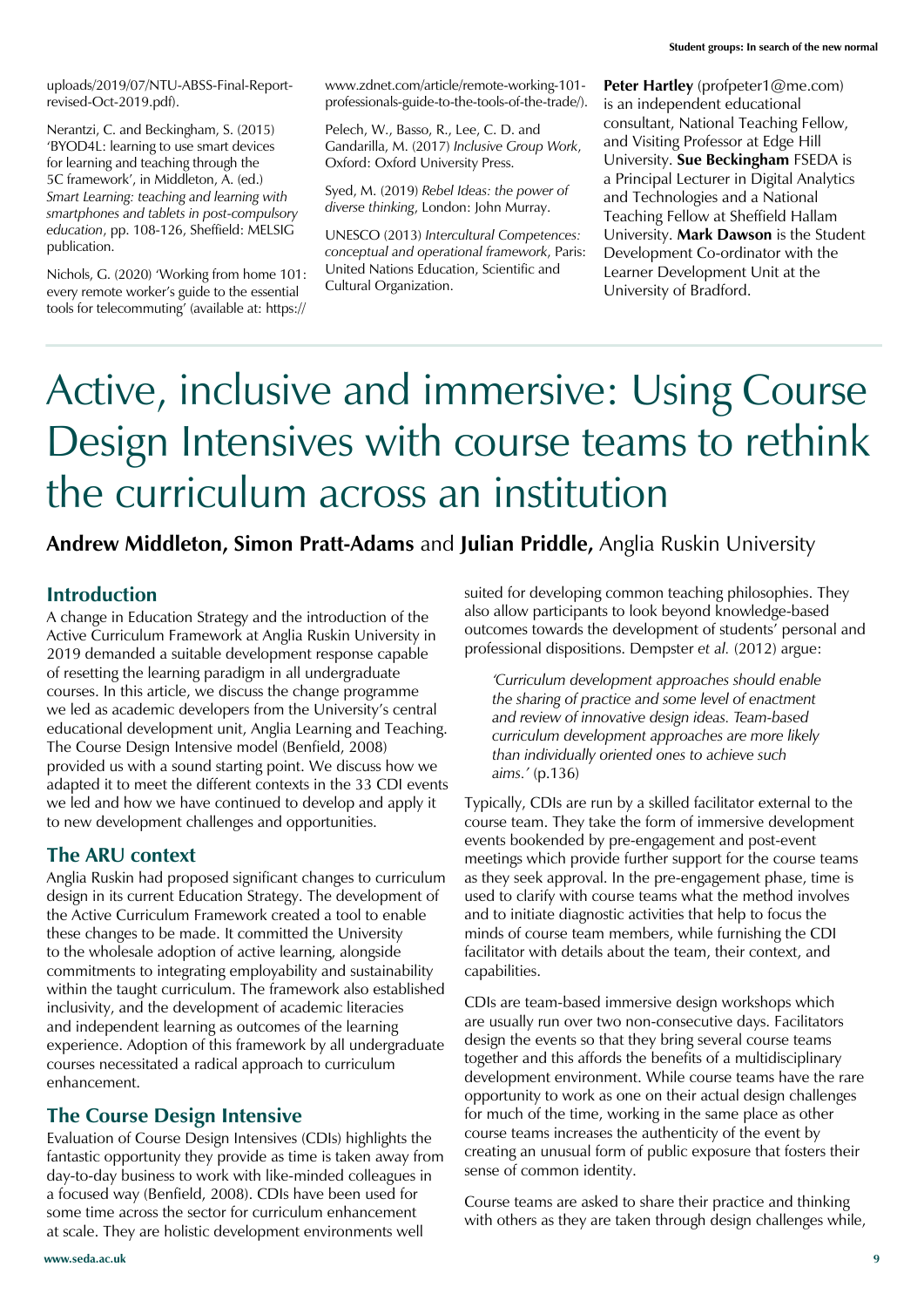at the same time, they are collectively exposed to the other **The Magazine of SEDA** experiences and alternative ways of thinking in the room. In this way, course teams serve as inspirational and critical<br>friends to each other. As the teams consider new approaches to delivering their course, the CDI format allows serendipito connections to be made within and across teams, as well as In this way, course teams serve as inspirational and critical to delivering their course, the CDI format allows serendipitous with the developers leading the design event.

#### Formes Design Interesting **University Course Design Intensives at Anglia Ruskin**

**EINVERSITY**<br>ARU's principle-based Active Curriculum Framework enables course teams to design innovative, context-specific curricula in response to the uncertainties and the 'supercomplexity' affecting higher education (Barnett, 2000).

**Dr Carole Davis** Although the Active Curriculum is ultimately delivered at a the development of good practice is considered, consistent and coherent, so that it results in a strategic course-focused activity are inherently student-centred. module level, our use of the CDI format has ensured that design. In this way, connections made through the design

University of Winchester participants in exploring ways of transforming the learning experience. Its eight dimensions set out the scope for The framework's principles have allowed us to engage development and establish the design challenge for teams:

**Ellie Russell**

- Students as partners/co-creators
- Technology-enhanced learning and teaching
- Intellectually stimulating and challenging
- Creative and applied learning
- Inspiring research and inquiry-based education
- Authentic and engaging assessment
- Co- and extra-curricular learning
- Real world and work opportunities.

In response to ARU's strategic ambition, we adapted the CDI method, ensuring it worked well as a process for all undergraduate course contexts. CDIs create an active and supportive development space; however, it is critical to ensure all participants engage positively as co-creators. Our engagement strategy began before the first workshop activity by running a diagnostic assessment activity with each course team.

#### **Diagnostic**

Our aim was to ensure that the method, as well as the content covered in each CDI event, was optimised for each course's context. To achieve this, the lead developer for each CDI met with the course team prior to their event to explain the method and clarify expectations for their engagement in it.



packing for delivery within the EU *Figure 1 Diagnostic radar diagram*  $\log n + 1 = \log$ 

to undertake a diagnostic activity in which they had to rate containing 4 issues) are available their capabilities against the eight strategic dimensions of the for £290 sterling. Active Curriculum Framework. The diagnostic took the form of a spreadsheet matrix incorporating a four-point scale of 'Beginning', 'Developing', 'Developed', and 'Outstanding'. Using the scale, along with brief descriptions for each current confidence against each dimension. This generated a self-assessment report for the team which included the production of a radar diagram (see Figure 1). Following this initiation meeting, course teams were asked criterion, teams were asked to discuss and describe their

The diagram made visible areas needing improvement. Using a diagnostic as the first team activity proved to be an effective way of bringing team members on board, while the report helped us, as facilitators, to understand their strengths and identify development priorities.

Excellent student-centred practices were evident in most courses, and while we were fairly sure that evidence of strengths was often a reflection of *exceptional* practices within the team, our aim was to create a positive development environment to establish these as the norm. CDIs, like active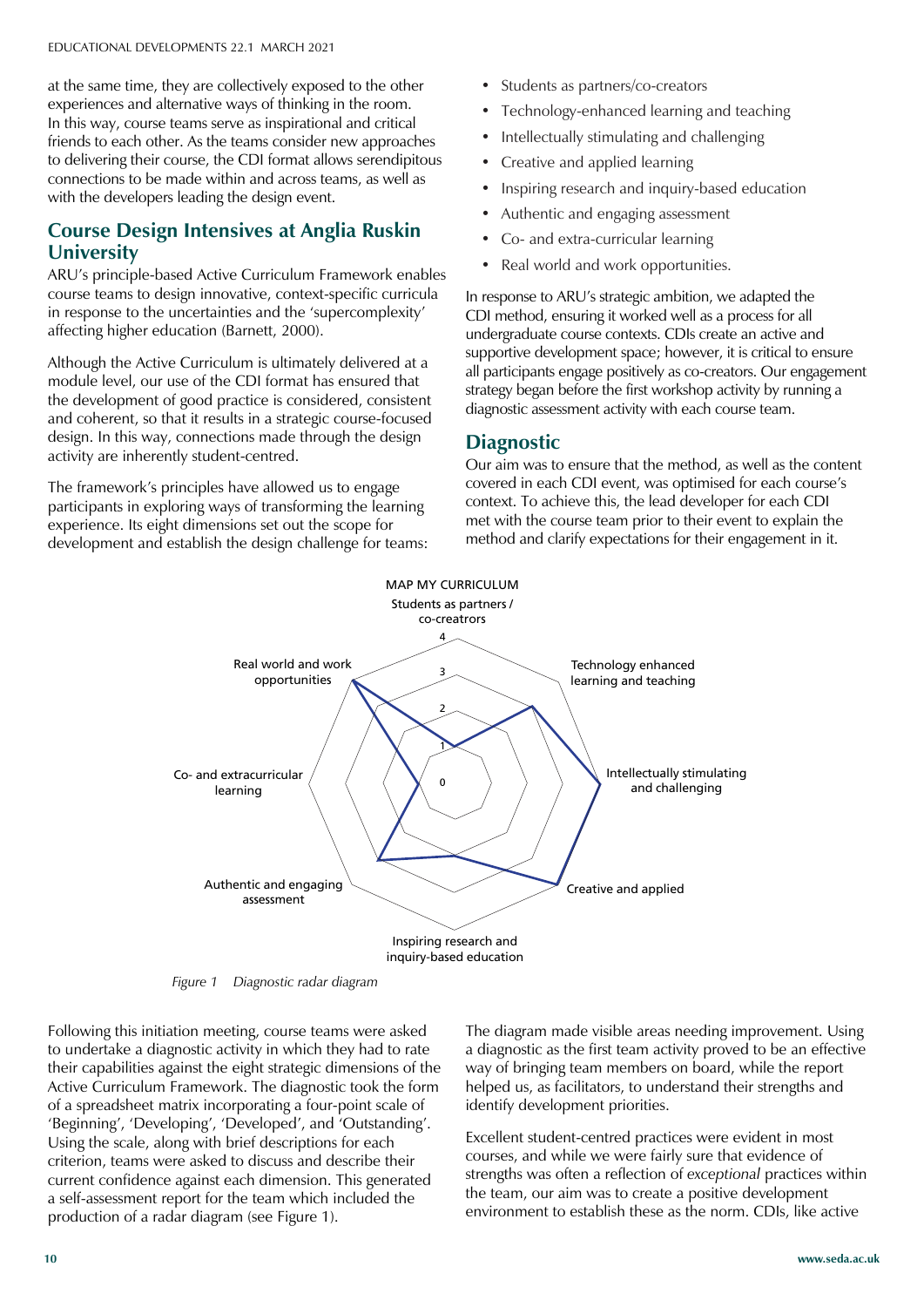learning itself, are inherently conversational and it was imperative that we expanded upon the best of practices. Rather than ignore these strengths to focus exclusively on areas of general weakness, we set about building team confidence by celebrating strengths and using them to benchmark their success in other areas.

In the CDI events, everything we did needed to model and demonstrate the value of good active, inclusive and collaborative practice. We knew that our own methods, as developers, would be scrutinised and, along with the tools and activities we devised, our facilitation of focused design conversations had to be impeccable.

#### **Alternative CDI models**

Three distinct approaches shaped the planning, implementation, and delivery of CDIs across the institution:

- *• Full CDI*: two non-consecutive whole-day workshops with developmental work in the intervening period (this follows the format for the original CDI at Oxford Brookes described by Benfield (2008)). Multiple course teams are able to participate in the same CDI event
- *• 'CDI-lite'*: where the faculty was confident in the course team's ability and methods, a single three-hour workshop was undertaken. This has some similarities with the University College London ABC hands-on curriculum workshop (Young and Perovic, 2016)
- *• Bespoke approaches*: where course teams are already undertaking curriculum enhancement, including involving professional bodies in preparation for (re) accreditation, CDI-type interventions are incorporated as and when needed.

In all modes, the initial focus was on the 'big ideas' or high-level thinking about the course, sometimes referred to as the 'backward design' approach (Mihans *et al.*, 2008; Bovill *et al.*, 2011). An over-reliance on theory was avoided to allow course teams to focus on practice and pragmatic developments rather than complexities.

#### **Stakeholder engagement in the CDI campaign**

The main CDI 'campaign' was mostly carried out over a period of about six months, although a few courses worked outside that window.

Importantly, rather than a top-down, managerial model, the initiative took a collaborative, whole team approach (Ellis *et al.*, 2015). It demonstrated how course design is best when it is properly integrative and collaborative, rather than an isolated, individualistic task (Khan and Law, 2015), echoing aspects of Lave and Wenger's (1991) Community of Practice in which a co-operative discourse becomes mutually beneficial (Stewart *et al.*, 2016). Such an approach promotes authentic participation through conversations and open discussions. Approximately 400 people took part in the 33 CDIs, with some people being involved in more than one event.

Full engagement of the entire course team and the investment of time during the workshops was crucial for the success of the CDIs (Brown Wilson and Slade, 2019). When the extended course team attended for the duration, the CDIs created a space for deep and meaningful discussion. However, the degree of ownership over the CDIs varied across all faculties, with greatest engagement evident in workshops where the faculty staff had worked closely with the developers to implement their own bespoke versions of the CDI.

In our approach, as with Benfield (2008), we sought to involve multiple course teams working alongside each other in each event to gain the benefits of exchange and serendipity. For each team, we also sought to involve a range of associate stakeholders.

There were typically three academic developers per workshop, from a pool of six, who facilitated and supported the process. As Arthur (2016) points out, the role of the academic developer varies according to the specific community of practice. Their role includes facilitation, building networks, as well as providing expertise for each of the dimensions.

Working as a team, we shared our experience as we supported the programme of workshops, developed new resources, and deployed new approaches as we encountered new situations. We developed a rapport and occasionally, in session, we would huddle to assess and redirect proceedings to ensure that useful detours were followed, and questions and dilemmas were dealt with *in situ* where possible.

Associate CDI participants bring their own expertise, perspectives and energy and their presence can help to heighten the principle of public exposure mentioned earlier and help to set expectations for the course team to perform. In addition to the CDI facilitators, other people with pedagogic expertise frequently attended the CDI events including faculty Academic Leads for Employability, faculty Directors of LTA, and learning technologists. We also encouraged the course teams to invite colleagues from professional services, including Academic Registry, the Library and Employability Services, as well as inviting Students' Union representatives, current students, alumni, employers, and representatives from professional bodies.

In some cases, the associate guests outnumbered the course team members. This became a problem, however, because the CDIs were most effective when everyone in the room was on task, all the time. Over time, we learnt that we needed to limit the number of guests to manage the situation and ensure course team members were properly challenged and given the space they needed. Where there were too many associates, the intensity in the room could be lost due to the off-task conversations happening around its perimeters.

A key strategic element of the ARU approach to CDIs was to involve student representatives throughout the developmental process, and to work with the support of the Students' Union. The student voice is often disregarded or considered subordinate in the pedagogical planning and design process with involvement normally in quality assurance processes, or limited to individualised feedback (Carey, 2013; Bovill *et al.,* 2016). There is a danger that student participation is viewed as merely 'paying lip-service' rather than part of a genuine dialogue, where the student voice is both heard and valued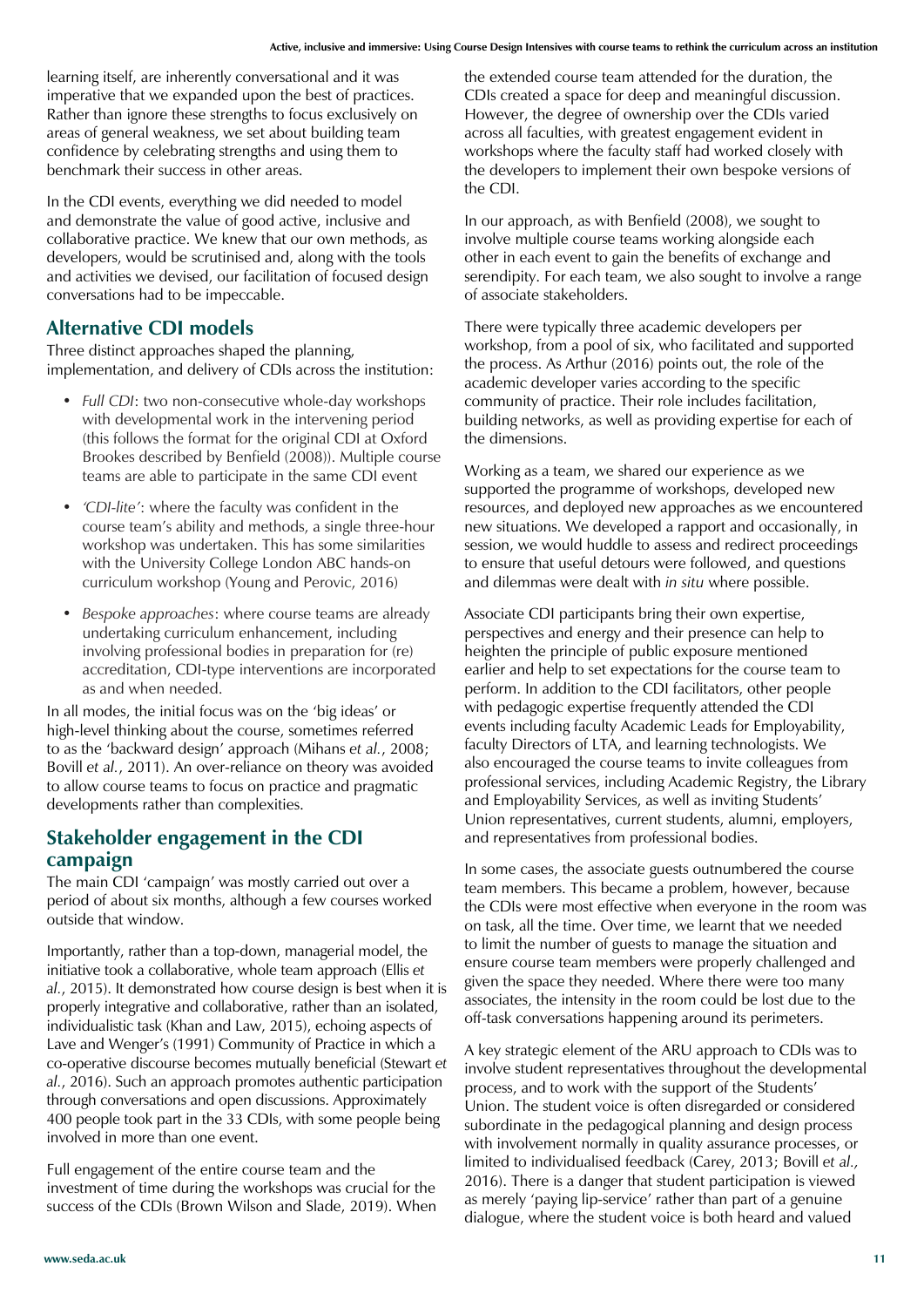in the co-design of curricula (Bovill *et al.*, 2011; Carey, 2013; Bovill, 2014).

At its best, the CDI process represented a strong example<br>of the institution working in partnership with students as of the institution working in partnership with students as<br>serious agents readily accepting responsibility for improving student involvement was difficult, however, and levels of<br>participation varied. Nonetheless, when students did atto they not only made meaningful contributions that would have been otherwise overlooked, their contributions carried weight and *Brought* bat the<br>bear feedback and t hear feedback and take ideas on board. of the institution working in partnership with students as the learning experience. Planning the CDIs to accommodate participation varied. Nonetheless, when students did attend, and brought out the best in the academics who were keen to

**Dr Carole Davis** The mix of age, ethnicity, and mode of study influenced how the key aims of the CDI could be discussed. Consideration **Dr Peter Gossman** and student engagement benefited from the diversity of and statem engagement benefied non the diversity of their experiences. Although most student participants were **Professor Alison James** undergraduates, one postgraduate student − previously an undergraduate on the course – become<br>sounding board for the course team. In one event a widely diverse group of students took part. of assessment planning, timetables, independent learning, an undergraduate on the course − became an excellent

#### **Steve Outram Design activities**

working through a set of structured collaborative activities. As facilitators, we used a range of design devices, sometimes to help the course teams consider their course from various perspectives. On Day 1, teams developed: a course rationale; **Professor James Wisdom** course learning outcomes; alternative course structures to consider inter-module connectivity and student journeys; and a course assessment strategy. Following this, with space<br>between events designed in for reflection, Day 2 involved between events designed in for reflection,  $\sum y_i^2$  involved<br>the course teams considering and making commitments to: In the typical two-day model, CDIs involved the course teams visual and playful and sometimes detailed and descriptive, a 'whole student profile'; a collective re-working of their and a course assessment strategy. Following this, with space detailed modular structures; specific learning, teaching and assessment approaches; and the building of learning activities and resourcing.

#### **Approval**

Approval<br>All undergraduate courses that took part in the CDI An undergraduate courses that took part in the CDT workshops went through the University course (re-)approval process. This outcome was a tangible end goal for course teams, although approval criteria had not been published prior to the CDI campaign.

It was important for the University to ensure the approval packing for delivery within the EU criteria and the Active Curriculum Framework were aligned. Enterta and the restriction for the restriction of the restriction of the restriction of the consequently, as CDI facilitators and developers, we worked with the Academic Registry to co-design the institutional approval criteria. Subsequently, the criteria have been adopted as the standard institutional guidance.

### Moving forward − From CDIs to CEIs

In 2020, following the approval of courses, the Anglia Learning and Teaching team was again asked to devise a University-wide curriculum development programme. Building upon the CDIs, our challenge this time was to facilitate a series of six deeper conversations amongst course team members around priority University enhancement themes through a programme of Course Enhancement

Intensives (CEIs).

The onset of the COVID-19 pandemic meant our plans for the CEIs had to be revised and we moved the whole development programme online at short notice. We were acutely aware that a substantial CPD programme was the last thing many academic staff wanted given their own immediate needs to get off campus. We had to be sensitive, realistic, and useful. It was no longer appropriate to deliver day-long sessions and we were forced to rethink what was important in our 'intensive' coursefocused approach. Our approach was to facilitate course team conversations through simple online stimulus activities, underpinned by rich multimedia resource bases.

The programme targeted all academic staff, many of whom had minimal experience of teaching online. We used Microsoft Teams, which was new to everyone, and academic colleagues were keen to experience it as a learning environment for the first time. Again, it was critical that we modelled excellent practice as we had done with the CDIs.

While we adopted a flipped approach, we knew that not everyone would have engaged with the pre-learning materials. However, by using a light-touch conversational method, we were able to elicit informed thinking and expand upon this. Our stimulus activities were kept simple: chat-based word generation games, and prioritisation, sorting, and categorisation activities, for example, were enough to develop team-wide curiosity around the topics and encourage participation. Co-creation activities in collaborative Word documents proved effective and were valued as strategies academic participants could reuse in their own online teaching.

The use of intense, accessible and straightforward stimulus activities, underpinned by online resources, suggests that the CEIs offer a way forward for targeting course teams in the future.

#### **Conclusion**

Still in blended mode, the developer team is now involved in facilitating the creation of a whole new curriculum for the development of the University's ARU Peterborough initiative. We have just over three months to take 15 courses through to approval, half of which are clean-slate developments. Again, this has focused our minds on the critical dimensions of the CDI approach:

- Create design intensity through the facilitation of rich design conversations
- Use stimulus activities to work with multi-stakeholder teams
- Define student and graduate profiles and plot out their anticipated learning journey as a starting point for design
- Take a principle-based and evidence-informed approach to ensure design activities are accessible, credible, confident, imaginative, and useful.

#### **References**

Arthur, L. (2016) 'Communities of practice in higher education: professional learning in an academic career', *International Journal for Academic Development*, 21(3), pp. 230-241 (DOI: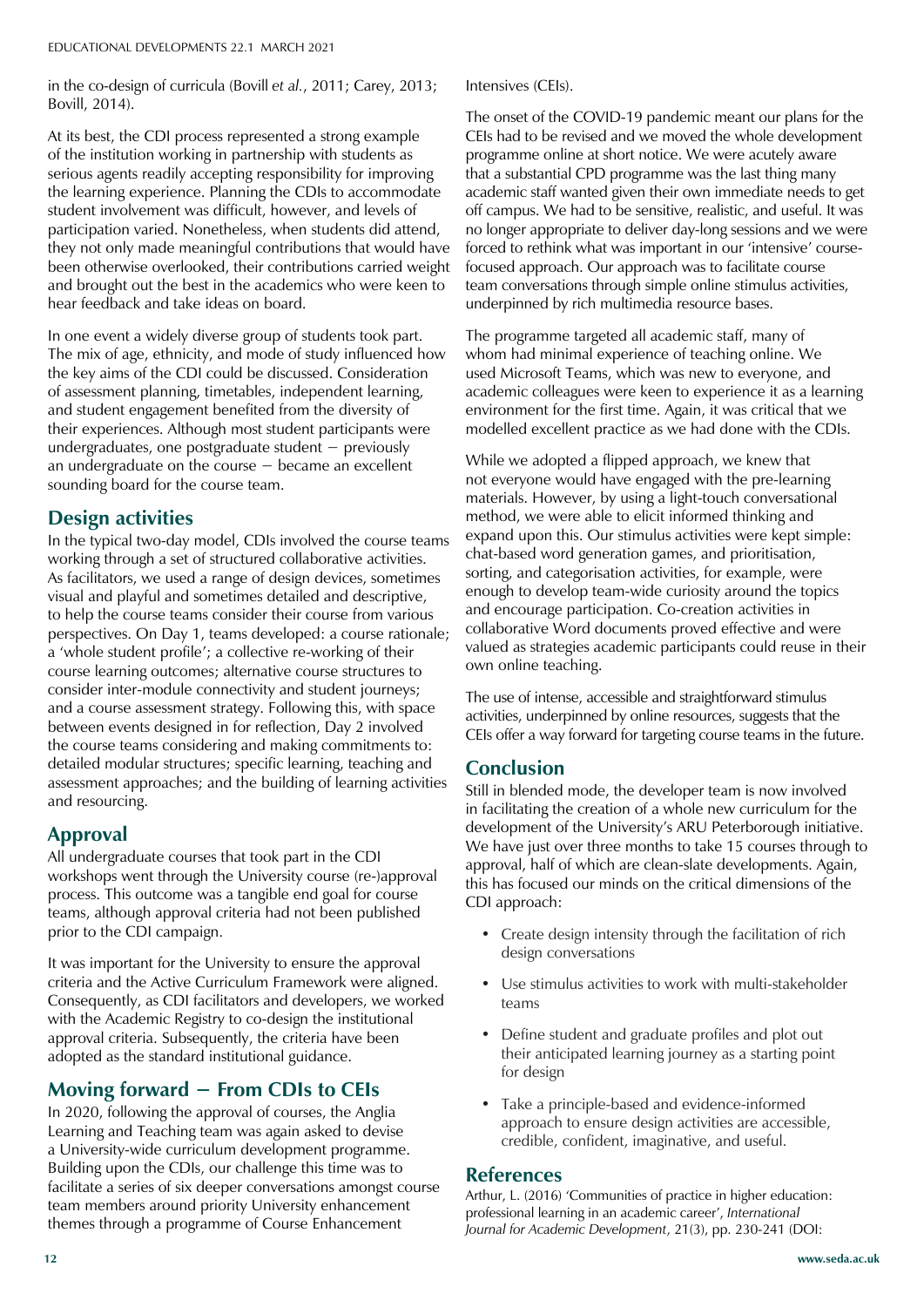10.1080/1360144X.2015.1127813, accessed 2 December 2019).

Barnett, R. (2000) *University Knowledge in an Age of Supercomplexity,* Higher Education, 4(4), pp. 409-422.

Benfield, G. (2008) 'e-Learning Course Design Intensives: disrupting the norms of curriculum design, *Educational Developments*, 9.4, December 2008.

Bovill, C. (2014) 'An investigation of co-created curricula within higher education in the UK, Ireland and the USA', *Innovations in Education and Teaching International,* 51(1), pp. 15-25 (available at: http://www. tandfonline.com/doi/full/10.1080/14703297.2013.770264).

Bovill, C., Cook-Sather, A. and Felten, P. (2011) 'Students as co-creators of teaching approaches, course design, and curricula: implications for academic developers', *International Journal for Academic Development*, 16(2), pp. 133-145.

Bovill, C., Cook-Sather, A. and Felten, P. (2016) 'Addressing potential challenges in co-creating learning and teaching: overcoming resistance, navigating institutional norms and ensuring inclusivity in student-staff partnerships', *Higher Education*, 2016(71), pp.195-208 (DOI: https://doi.org/10.1007/s10734-015-9896-4).

Brown Wilson, C. and Slade, C. (2019) 'From consultation and collaboration to consensus: introducing an alternative model of curriculum development', *International Journal for Academic Development* (DOI: 10.1080/1360144X.2019.1584897).

Carey, P. (2013) 'Student as co-producer in a marketised higher education system: a case study of students' experience of participation in curriculum design', *Innovations in Education and Teaching International*, 50(3), pp. 250-260.

Dempster, J., Benfield, G. and Francis, R. (2012) 'An academic development model for fostering innovation and sharing in curriculum design', *Innovations in Education and Teaching Internationa*l, 49(2), pp. 135-147.

Ellis, V., Gower, C., Frederick, K. and Childs, A. (2015) 'Formative interventions and practice-development: a methodological perspective on teacher rounds', *International Journal of Educational Research*, 73, pp. 44-52.

Khan, M. and Law, L. (2015) 'An integrative approach to curriculum development in higher education in the USA: a theoretical framework', *International Education Studies*, 8(3), pp. 66-76.

Lave, J. and Wenger, E. (1991) *Situated Learning: legitimate peripheral participation,* Cambridge.

Mihans II, R. J., Long, D. T. and Felten, P. (2008) 'Power and expertise: student-faculty collaboration in course design and the scholarship of teaching and learning', *International Journal for the Scholarship of Teaching and Learning,* 2(2), Article 16 (NP) (DOI: https://doi.org/10.20429/ijsotl.2008.020216).

Stewart, M., Cohn, J. and Whithaus, C. (2016) 'Collaborative course design and communities of practice: strategies for adaptable course shells in hybrid and online writing', *Collaborative Course Design*, July, 2016, pp. 1-20.

Young, C. and Perovic, N. (2016) 'Rapid and creative course design: as easy as ABC? Proceedings of the 2nd International Conference on Higher Education Advances, HEAd' 16', 21-23 June 2016, València, Spain, Procedia − Social and Behavioral Sciences, 228(2016), pp. 390-395.

**Andrew Middleton** (andrew.middleton@aru.ac.uk) is Deputy Head of Anglia Learning and Teaching, **Simon Pratt-Adams** is Acting Director of the Centre for Innovation in Higher Education (CIHE) and a Principal Lecturer in Academic Development, and **Julian Priddle** is Academic Lead for Learning Partnerships, all at Anglia Learning and Teaching, Anglia Ruskin University.

# Developing online learning through the pandemic: Digitally enabled approaches to student and staff peer support within a distributed university

#### **Alexandra Walker** and **Keith Smyth,** University of the Highlands and Islands

As the sudden impact of COVID-19 was upon us in March 2020, and the education sector as a whole went into emergency contingencies including the 'pivot to online', the University of the Highlands and Islands (UHI) was met with a number of specific challenges. Some, including supporting the initial move to fully online learning and teaching, were challenges we shared in common with almost every other university, college and school in the sector. Others were related to our own

context. One key challenge included our staff and students being part-way through the first year of using a new Virtual Learning Environment. Another significant challenge lay in finding ways to support teaching staff to provide both a consistency in online student support provision, as well as meeting their own specific learning and teaching needs, in a university that comprises multiple partner institutions spread throughout an expansive geographic area.

In this article, which complements a webinar for the SEDA Winter Special held in December 2020, we explore a number of the digitally-enabled approaches to student and staff peer support that we introduced as a means to address these challenges. This includes implementing an approach to online mentoring circles that has proven to be valuable in facilitating distance peer-peer support amongst staff who are seeking to further develop their online educational practices.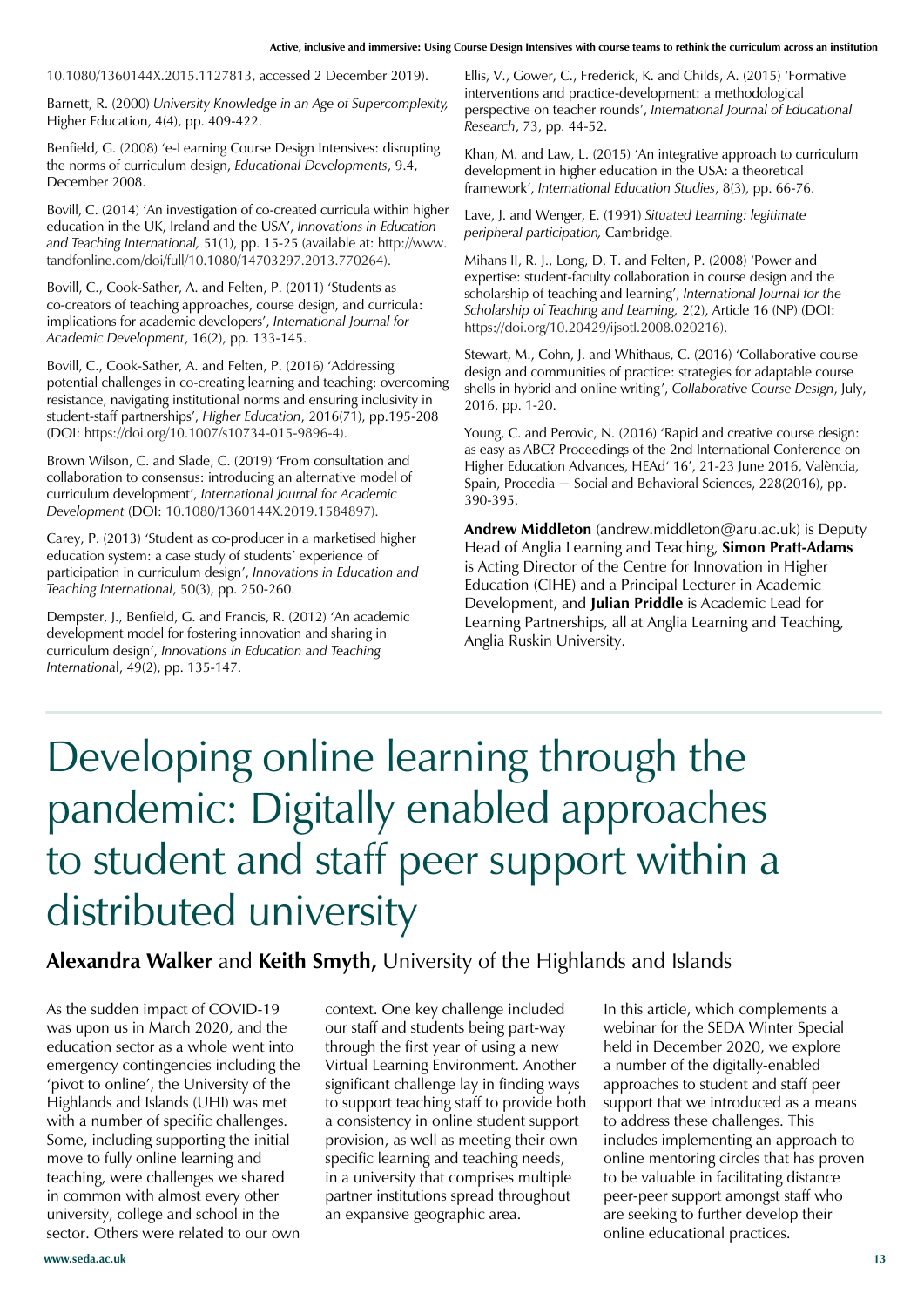### A distributed and networked **The Magazine of SEDA**<br>**context in a time of change**

**COTTEXT IT A TITTE OF CR**<br>UHI is a geographically and c<br>distributed university that is tl abandaded aniversity, and is die to<br>only tertiary university, providing across a region approximately the size<br>of Belgium. The university comprises thirteen Academic Partners, and offers programmes of study through specific delivery (e.g. marine science in Oban, archaeology in Orkney), online **Dr Carole Davis** level), and networked delivery. The university's model of networked delivery is particularly important, and<br>allows our higher education students to undertake their studies from home, their nearest campus, or one of the university's seventy-plus regional study<br> UHI network their programme is being delivered from and regardless of where themselves reside. UHI is a geographically and digitally distributed university that is the UK's access to further and higher education of Belgium. The university comprises a range of modes that includes sitedelivery (increasing at postgraduate delivery is particularly important, and centres, regardless of where within the within the Highlands and Islands they

Blended learning and teaching

approaches are central to educational practice at the university and are supported through a combination of synchronous online learning and teaching, face-to-face and 'in the field' activities, and asynchronous and synchronous engagement through the university's Virtual Learning Environment (VLE), Brightspace. The university moved to Brightspace in the academic year 2019/20. Staff and students were part-way through the first year of using, and still becoming accustomed to, the new VLE, when the pandemic necessitated the rapid move to fully online learning and teaching. The university was also in the process of transitioning from one particular set of synchronous technologies for learning and teaching to another. In combination, these factors naturally had important implications concerning the extent to which the collective use of the VLE, and associated technologies for learning and teaching, was at a robust enough stage of development across all levels and areas of the curriculum to form a basis for responding to COVID.

#### **A values-based approach to enhancement and technology-enhanced learning**

Brightspace was chosen as the university's new VLE primarily on the extent to which it aligned with and would enable the further implementation of the university's Learning and Teaching Enhancement Strategy. The strategy was designed through consultation and collaboration with staff and students across the Academic Partners that comprise the university, to provide a 'common language' for how good practice in learning and teaching is developed, shared and recognised across the university.

At the centre of the strategy are twelve Learning and Teaching Enhancement Values (Figure 1). The strategy and the values, which are linked to illustrative exemplars of how they may be used in practice, are now well embedded in programme design and approval processes and in professional



*Figure 1 Learning and Teaching Enhancement Values* 

Packs of 10 copies (each copy development and recognition provision.

To support the move to the new VLE, the university developed a set of 'Benchmarks for the Use of Technology in Learning and Teaching'. Drawing an established, widely used framework for designing technology-enhanced learning, the benchmarks defined three upon evidence-based examples and 'categories' of usage for the new VLE

and associated technologies. These ranged from 'Threshold' through to 'Developed' and 'Exemplar'. The Threshold definition was based on establishing within online unit and module spaces an 'Active and creative use of technology', thus embedding that particular value from the Learning and Teaching Enhancement Strategy. Similarly, the Developed and Exemplar dimensions of the benchmarks were predicated on the further embedding of the Learning and Teaching Enhancement Values in technologyenhanced learning and teaching, rather than being defined by the type, number or range of VLE features or other technologies being used.

The university had undertaken initial work, largely through the Educational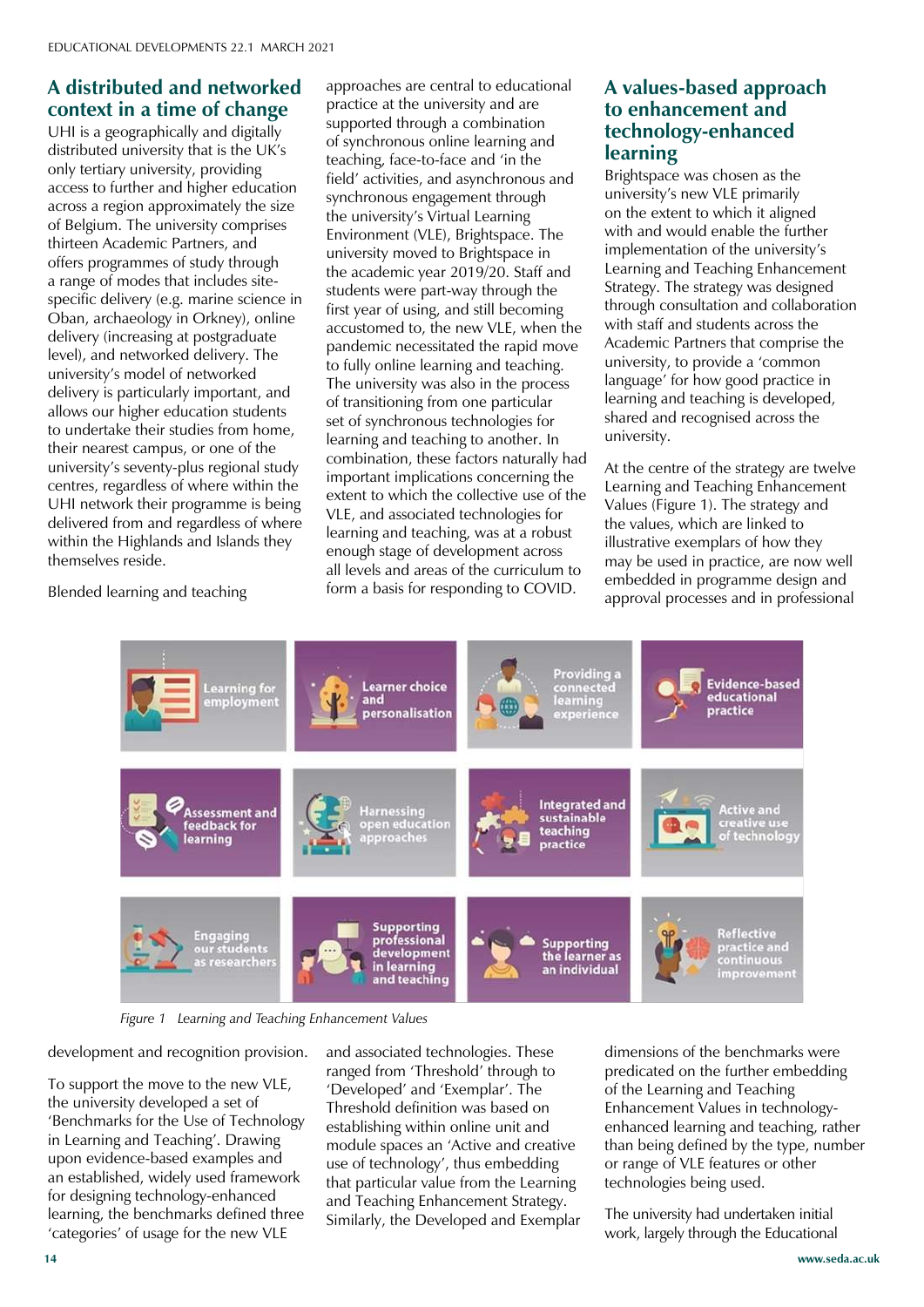Development Unit and Learning and Teaching Academy, to support staff in transitioning to the new VLE to at least implement the requirements for the Threshold dimension of the benchmarks. The Threshold dimension combined the aforementioned focus on active and creative use of technology with the standard course information and materials that students would reasonably expect to find online. However, as characterised by the overall ethos of the benchmarks, which are intended as developmental not prescriptive, staff had full autonomy over what exactly they would choose to implement by way of active and creative use of technology. This did, however, mean that learning and teaching practice using the new VLE was still in maturation when COVID-19 struck.

#### **COVID-19 readiness and framing an immediate response**

The depth of experience in networked and blended learning delivery at the university, which has been a hallmark of practice and a critical enabler for the education the university provides across the region, contributed to UHI having existing capacity to respond to COVID-19 and the 'pivot to online' in certain key respects. This included the existing familiarity that all staff and the vast majority of students have in using synchronous technologies (such as videoconferencing and virtual classroom platforms) to engage with one another. It also included the familiarity of studying at a distance from peers and tutors, which would apply to many students on networked programmes (who may be individuals or in small cohorts on a different campus to where their programme is delivered from).

With the above in mind, the leap to be made in moving from blended and particularly networked delivery to fully online learning may have been a shorter one, in limited respects, for some continuing UHI students in comparison to peers at other universities. However,

it was still the case that very few of our continuing or new students for 2020/21 had self-selected to study fully online, the main exception being continuing and new distance learners for a small number of online postgraduate programmes. The challenges of needing to switch to studying fully online in March 2020, from home and with no prospect of campus attendance or face-to-face engagement with at least some peers, were very significant then − as they were for students new to the university in September 2020, the vast majority of whom, at the time of writing, remain studying fully online.

In a similar vein to the student body, very few staff were used to teaching fully online as opposed to a blended or networked mode of delivery that featured varying but still significant levels of campus-based or 'in the field' activity. The main exception here being those staff who teach on fully online programmes, although much of this teaching would normally be undertaken from on-campus.

Taking all of this into consideration, the preoccupation in framing an immediate response to supporting staff and students to make the rapid transition online was to provide a clear basis and basic set of resources for establishing a consistency in online learning and student support within units and modules, and one which could be very easily implemented.

#### **Supporting the student transition to online learning**

To support the student transition to online learning, colleagues from the university's Educational Development Unit and Learning and Teaching Academy, which work closely together in several key areas, began to establish contingency guidelines including a set of 'Recommended Activities' that:

• Could be implemented easily

across all unit and module spaces in the VLE

- Gave balanced and blended opportunities to engage synchronously and asynchronously, both formally and informally, with a focus on effective 'cohort' support
- Would support and make transparent the work students were doing to begin self-organising in their own online spaces outside the VLE (recognising that the VLE itself is usually based on a modular structure that does not easily allow students to self-organise online).

The 'Recommended Activities' that were subsequently devised within the Learning and Teaching Academy emphasised 'simple but effective' online interventions that included:

- Creating a 'Questions Forum' discussion board for students to ask general questions related to their studies, assignments or online contingency arrangements, and for which answers from the tutor would be there for the whole cohort to see
- Creating a discussion board titled 'Social Announcements', which students could use to communicate with one another, and to provide peers with information about other online spaces where they had begun congregating to support each other socially in lockdown
- Establishing at least one Virtual Office Hours drop-in session for students each week, using whichever university-endorsed synchronous technology the tutor was comfortable using.

For each of these activities, we produced simple guidance including re-purposable text that could be easily tailored by staff to establish the activity online, within the VLE (Figure 2).

#### **Social Announcements**

Create a discussion board titled 'Social Announcements' and which students can use to communicate with one another. We suggest using a variation on the text below as the introductory message to the Social Announcements discussion board.

*During the period when our teaching and learning activities will be online, please use the Social Announcements discussion board to share social announcements or updates with your fellow students. This could include general social discussion, but please also post announcements relating to the social media spaces or platforms (e.g. Facebook groups, WhatsApp) where you can be found or are gathering while teaching and learning is taking place online.*

*Figure 2 Re-purposable text for the Social Announcements discussion board*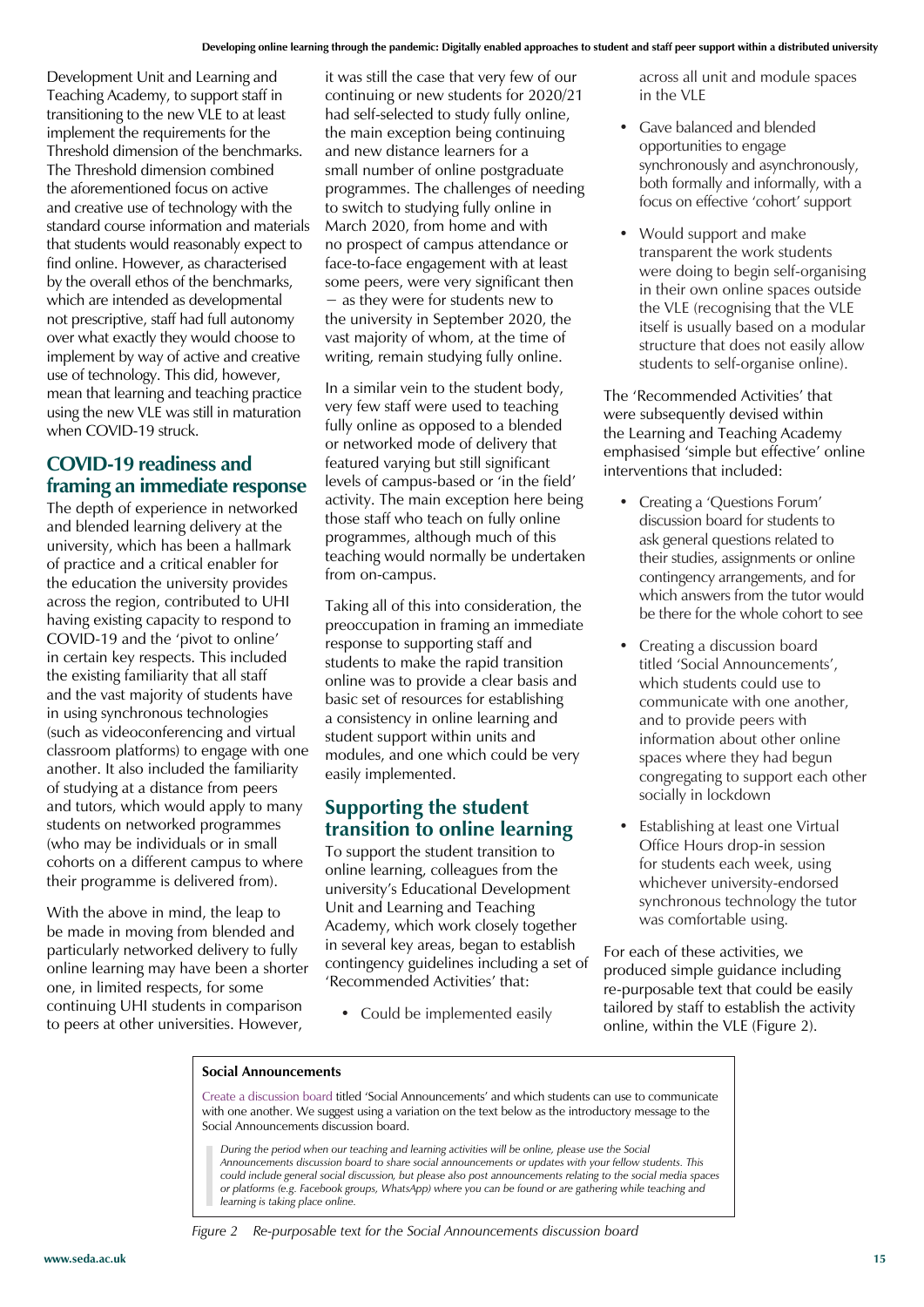#### Digitally-distributed **Digitally-distributed** approaches to educat<br>and professional<br>development **approaches to educational development**

**Given the digitally and geographically** university's approaches to educational **Amy Barlow** academics and other educational practitioners have also been configured For biended, hetworked and online<br>
engagement. Prior to COVID-19 Engagement: Thor to COVID 15<br>the university, primarily through the Learning and Teaching Academy, had a well-established programme of online wide range of topics and issues in learning and teaching, and educational for colleagues to meaningfully engage online in predominantly Learning and Teaching Conference, have also been offered as standard. **Ellie Russell** staff in professional development and mentoring opportunities, which typically **Professor Claire Taylor FSEDA** and meetings, are not possible to offer in an equitable or cost-effective way within geographically and digitally distributed universities such as UHI. It to access professional development and mentoring opportunities from their own distributed nature of UHI, the and professional development for for blended, networked and online webinars and symposia, covering a scholarship and research. Opportunities face-to-face events, including the Traditional approaches to engage involve face-to-face facilitated sessions is therefore important that staff are able campus, college or home, and from a range of devices including laptops, tablets and phones.

Extend designing processional<br>development and mentoring<br>programmes for geographically **Annual Subscription Rates** dispersed practitioners, educational developers need to consider the technologies and approaches that will help to develop a sense of community, common goal, reflection, and peer interaction (Campbell, 2016), and which do not put participants at a disadvantage because they are not colleagues engaging in professional development are often time-poor, as they certainly were in making the rapid move to fully online teaching, and so, using technology and approaches that are familiar and accessible to all is providing professional development opportunities that enhance and develop practice through the use of technologies When designing professional programmes for geographically attending in person. Furthermore, participants is critically important, as that staff can or should be using in

their own teaching. In terms of online professional development at UHI, this has included using technologies such as Skype for Business, Microsoft Teams and Webex Teams to offer synchronous participation in a range of the aforementioned activities, and including an online 'Digital Education Week' in early 2018 that introduced the forthcoming new VLE and provided opportunities to explore other current and emerging technologies being used for learning and teaching at the university.

The university also harnesses a range of technologies to enable distributed engagement in our institution's Advance HE professional recognition scheme and in the University Mentoring Scheme. While mentoring facilitated online is perhaps less spontaneous than where it is enabled face-to-face, it can also be more focused and driven. As Homitz and Berge (2008) observe, the 'distance factor often allows participants to express themselves more freely than in face-to-face communication. This often provides a more honest, open, and reflective learning environment where… mentoring pairs can explore their values, feelings, and objectives more freely' (p. 330).

#### **COVID-19 and identifying the professional development gap**

When COVID-19 hit, the university very quickly went into lockdown, teaching moved online and there was a great deal of administrative, logistical and other information being sent through the university's communication channels to offer guidance and support on a range of matters.

Recognising the potential for information overload, and for colleagues to potentially feel overwhelmed, the Learning and Teaching Academy considered the ways in which it could support colleagues effectively in the initial weeks of COVID-19. The initial guidance and 'Recommended Activities' described above, and other information relating to matters including migrating large-group teaching online, had successfully been offered by the Educational Development Unit and the Learning and Teaching Academy. In addition, an initial series of themed webinars and drop-in Q&A sessions relating to moving online were positively received.

However, in working with colleagues in the initial move to online teaching and learning, we recognised that there may be benefits and value in establishing a confidential space that was informal but developmental, where colleagues could discuss in a group the challenges they personally were facing, and that went beyond either an information or a Q&A session. The idea of 'mentoring circles' to support colleagues was put forward. Furthermore, the idea of the 'coffee' meeting to encourage colleagues to consider attending the mentoring circle meetings as time for themselves, and a time that would be informal and discursive, was seen as another important dimension of support. Darwin and Palmer (2009) undertook an evaluation of mentoring circles at the University of Adelaide and found participants spoke of the benefits, including the mitigation of loneliness and the 'need for activities such as this as departmental tea rooms have been removed where once these discussions could have taken place'. As mentioned by one participant in their study, and particularly pertinent to moving to online teaching in the context of a distributed university, a key benefit was 'knowing you were not alone' (p. 132).

#### **Designing and implementing an online approach to mentoring circles**

Within higher education institutions mentoring has become an established and efficient approach to harnessing the experience and expertise of staff through mentoring colleagues, usually in a one-to-one partnership, for professional development, professional recognition, supporting the development of early career/and under-represented groups, and the enhancement of academic practice and research. The role of the mentor is considered to be both skills based and psychosocial, through providing professional development support and offering encouragement, confidence, emotional and listening support (Allen *et al*., 2004). A meta-synthesis review of mentoring research (Castanheira, 2016) found that benefits to taking part in mentoring for teachers, principals and higher education staff included increased networking and problemsolving skills, job satisfaction, greater organisational awareness and increased self-confidence.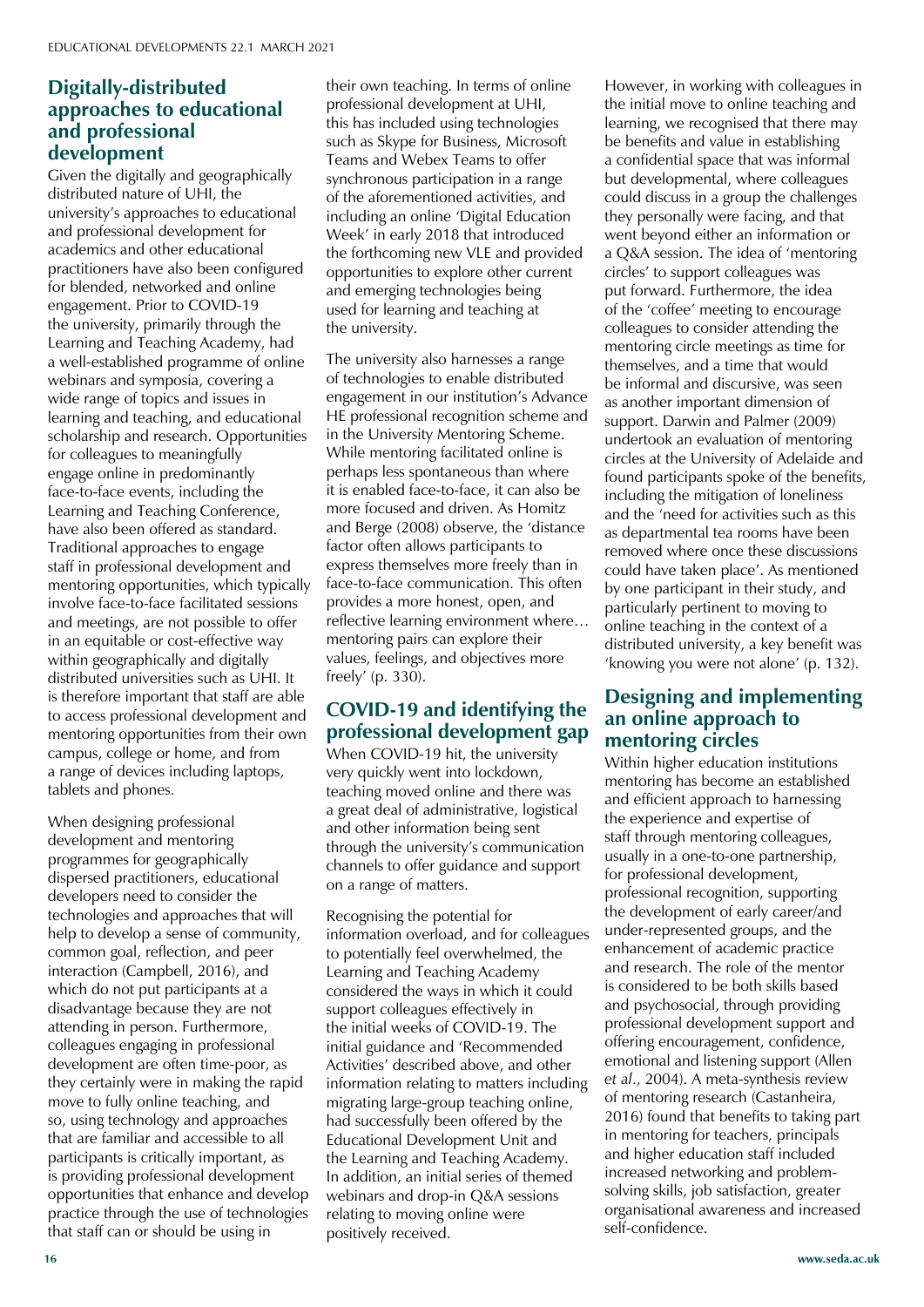The UHI's University Mentoring Scheme, in its current form, has been operating since October 2017. The scheme has four mentoring strands in the areas of Professional Recognition, Learning and Teaching Enhancement, Scholarship Development, and Research. Prior to the mentoring circles being offered at the onset of COVID-19, mentoring had been carried out through one-to-one partnerships rather than in small groups. Group mentoring in Higher Education is relatively rare and the research literature limited in scope and guidance.

A call for mentors to support the online mentoring circles was circulated through both the mentoring scheme membership and to colleagues who held HEA Fellowship and so had been engaged in mentoring as a mentee and/ or mentor through the universities' Advance HE scheme. Three topics were identified as the focus of the first mentoring circles, based on the experience that the mentors who volunteered had in online learning and teaching. These comprised: (i) connecting our learners by building social and emotional presence; (ii) designing activities for active and interactive online learning; and (iii) formative and summative coursework and assessment in Brightspace. There were two or three mentors per topic and participant numbers were kept below ten so that all participants had the opportunity to contribute

to the discussion and explore their own practice as 'mentees'. The aforementioned Darwin and Palmer study (2009) found that mentoring circle groups of between eight and thirteen were manageable and that crossdisciplinary participation was beneficial. Mentors for the UHI online mentoring circles saw colleagues from six of the university's Academic Partners, and from subject areas including applied music, education, engineering, business, and history, with mentee participants from across the multiple colleges and subject disciplines.

Recognising that colleagues were particularly time-poor during the pandemic, the mentoring circle meetings were designed to be one hour in length with two meetings per topic to encourage colleagues to develop, implement and report back on enhancements to their online practice. Prior to the first meeting it was expected that mentees would spend a few minutes reading the 'Meet our Mentors' section on the mentoring circle webpages. Then, in the first meeting for each topic, mentors would spend 5-10 minutes providing an overview of their experience before the session was opened to group discussion, with that discussion led by the participants themselves.

Within UHI, colleagues who are engaged in professional development and mentoring activities are supported to become familiar with the

synchronous technologies they will use in mentoring through: (i) their own engagement in institutional technologies used in learning and teaching; (ii) through having been mentored online themselves (for mentors); and (iii) through having attended mentoring briefing and CPD sessions. This approach supports capacity building for delivering and supporting professional development and mentoring opportunities through the synchronous and other technologies at the university. It is a rationale that was applied to the design of the initial mentoring circles in the hope and anticipation that some of the initial mentees would return as mentors, thereby increasing capacity in mentoring circles to respond to the continued challenges of teaching and supporting students online within, through and beyond the pandemic.

The mentoring circles were facilitated by the colleagues who lead each of the aforementioned strands in the University Mentoring Scheme, to provide an experienced steer in encouraging contributions from all participants, summarising main themes and identifying actions for mentees to take forward into their own practice and subsequently report back on at the second meeting. Once all the mentoring meetings had finished, a short survey was sent to all mentors and participants, with the evaluative feedback received very positive in relation to approach and format (Figure 3).



"A very friendly environment for discussion of key themes associated with online learning and teaching. I would encourage anyone with an interest in developing their teaching to attend."

"We've all got experience or knowledge that can help others, even if we don't realise it. You might surprise yourself!"

"During a time when almost everything has moved online and a lot of workdays are filled with back to back virtual meetings, these are the ones I look forward to the most. I always come into them anticipating a golden nugget find, and...I always leave with at least one.

"I felt quite excited to put in practice some of the techniques the mentors shared with us!"

*Figure 3 Selection of feedback comments following the first online mentoring circles*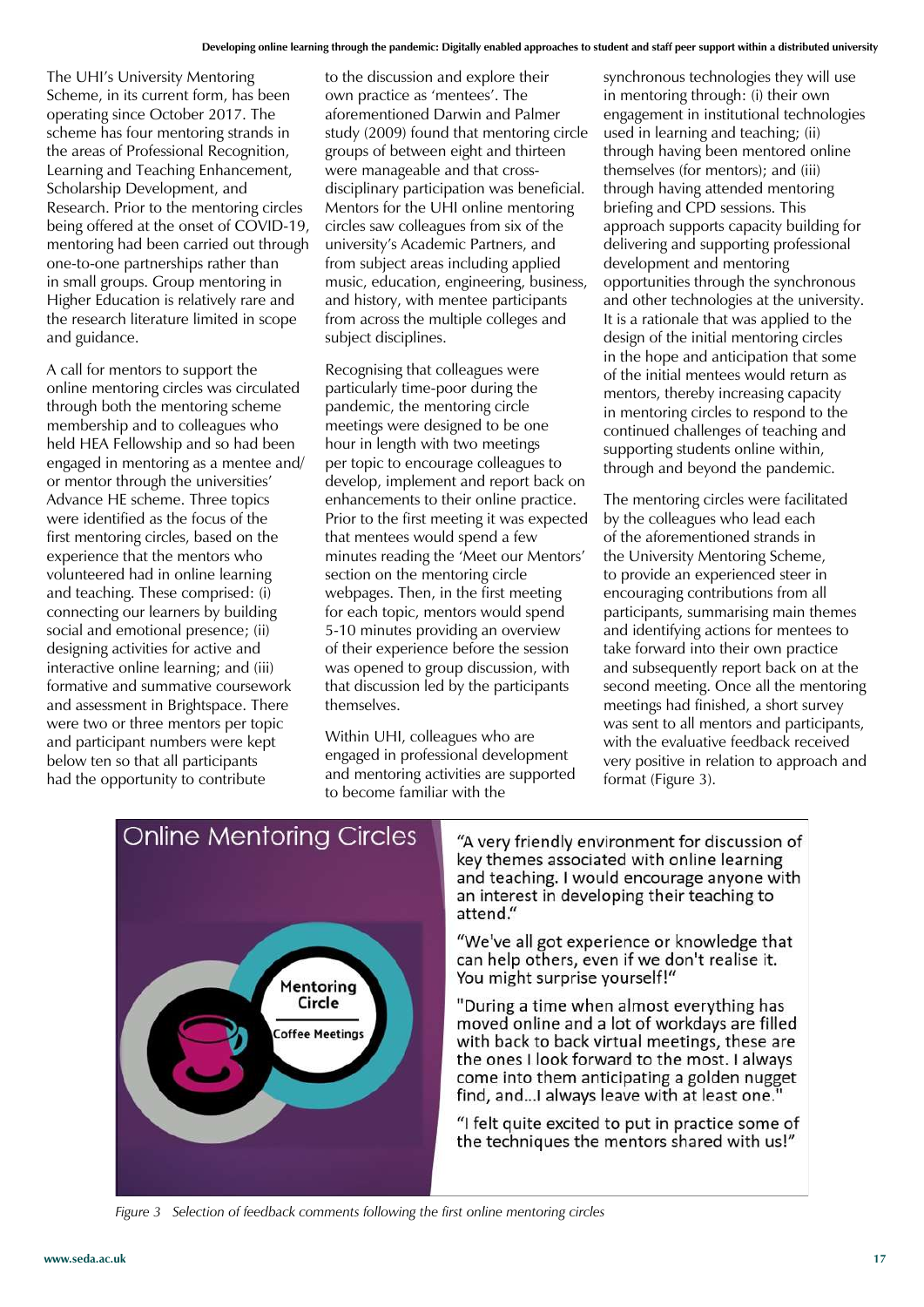#### Moving forward **Moving forward**

As we look affead, we are flow at<br>planning for how we continue to<br>develop and diversify our digitally enabled approaches to supporting<br>students and staff to engage with and support eacn other online,<br>both within and looking beyond the pandemic. The online mentoring circles in particular have added a new approach professional and educational development in our digitally and context. At the time of writing a second series of online mentoring circles is **Dr Peter Gossman** of the mentoring circles beyond UHI, colleagues from other institutions are **Professor Alison James** now also taking part. As we look ahead, we are now actively develop and diversify our digitallystudents and staff to engage with and support each other online, and significant dimension to how we geographically distributed university underway and, recognising the benefits

Further information about the Learning **Benchmarks** for t *Benchmarks for the Use of Technology in and Teaching Enhancement Strategy,* 

DEVELOPMENTS

**Ellie Russell**

*Learning and Teaching, and professional development including mentoring and mentoring circles, can be found at https://www.uhi.ac.uk/en/learning-andteaching-academy/.*

*Guidance for staff in moving to fully online teaching, including the Recommended Activities discussed, can be found at https://www.uhi.ac.uk/en/ educational-development-unit/.*

#### **References**

Allen, T. D., Eby, L. T, Poteet, M. L., Lentz, E. and Lima, L. (2004) 'Career benefits associated with mentoring protégés: a meta-analysis', *Journal of Applied Psychology,* 89(2), pp. 127-136 (https://doi. org/10.1037/0021-9010.89.1.127).

Campbell, A. (2016) 'Talking point – flexible targeted online staff development that works', *Journal of Interactive Media in Education,* 1(3), pp. 1-10 (available online http://doi.org/10.5334/jime.395).

Castanheira, P. (2016) 'Mentoring for educators' professional learning and development: a meta-synthesis of IJMCE volumes 1-4', *International Journal of Coaching in Education,* 5(4), pp. 334-346 (https://doi.org/10.1108/ IJMCE-10-2015-0030).

Darwin, A., Palmer, E. (2009) 'Mentoring circles in higher education', *Higher Education Research and Development*, 28(2), pp. 125- 136 (https://doi.org/10.1080/07294360902 725017).

Homitz, D. J., Berge, Z. L. (2008) 'Using e-mentoring to sustain distance training and education', *The Learning Organization,* 15(4), pp. 326-355 (https://doi.org/10.1108/09696 470810879574).

**Alexandra Walker** is Professional Development and Recognition Lead, and **Keith Smyth** is Professor of Pedagogy, both based in the Learning and Teaching Academy at the University of the Highlands and Islands.

#### National Union of Students  $\Gamma$  contractor I CODVIIE **Professor Interval and Alle Copyright for all published material is held The Magazine of SEDA** Copyright | Book Review

 $\frac{1}{2}$  by SEDA unless stated otherwise.

**Dr W. Alan William William William William Wright Contributors may use their material elsewhere** aller publication without permission, but<br>the following note should be added: 'First after publication without permission, but Interfollowing note should be added. This<br>published in Educational Developments, issue **Dr John Boston Bostock**<br>Drugo by a third party  $\vert$  use by a third party. number and date'. Permission is required for

Articles in Equational Developments has<br>been refereed for quality and edited for<br>publication by the Editorial Committee **Annual Subscription Rates** welcome articles that have been created **Individual subscriptions are h** through open electronic media such as personal blogs and discussion lists. Once profisited in Educational Developments,<br>such articles should be acknowledged in the format described above. publication by the Editorial Committee. We Articles in Educational Developments have published in Educational Developments,

The publishers have endeavoured to find the publishers have endeavoured to find<br>the copyright holders of all material in this magazine. If we have infringed copyright,  $\vert$  we shall be pleased, on being satisfied as to the owner's title, to pay an appropriate fee as if prior permission had been obtained.

**Professor in all published material.**  $\parallel$  However, the Editorial Committee and  $\parallel$  the publishers cannot accept any liability Fig. and mateurally accepted in good. **Professor Cambe accept any named for any inaccuracy accepted in good faith** Every effort has been made to ensure

receive copies of *Educational*  authors. Any opinions expressed are those of the<br> **Dr Writions**  $\blacksquare$  durings.

#### **Ecologies for Learning and Practice: Emerging Ideas, Sightings, and Possibilities**

Edited by Ronald Barnett and Norman Jackson Routledge, 2020

**ISBN:** 9781138496880

In June 2020, the award-winning actor, Sir Mark Rylance, was interviewed on television to talk about the open letter that he and other supporters sent to the Government urging it to put environmental sustainability at the centre of its cultural renewal strategy following the devastating impact that the response to the COVID-19 pandemic had had on the creative and performing arts. The letter was sent by the green arts charity, *Julie's Bicycle,* to culture secretary Oliver Dowden. In discussing the letter, Sir Mark stated that the pandemic had necessarily led to some new thinking, some new questions, and he asked 'what story are we now going to tell'? And so it is with staff and educational development. The SEDA Jiscmail List is one of many that have addressed the question of what the future now looks like for higher



education in general, and staff and educational developers in particular. The world has shifted on its axis and we are also asking – 'what story are we now going to tell?'.

*Ecologies for Learning and Practice: emerging ideas, sightings, and possibilities,* edited by Ronald Barnett and Norman Jackson, may well be an answer to that question. With fourteen chapters covering the conceptual basis of learning ecologies, a number of case studies and a discussion of what it all means in practice, it is not possible to do justice to the compelling nature and scope of this text. It is clear that there are variations in what is meant by learning ecologies and, as Jackson and Barnett propose in their introduction, 'The act of learning is an ecological phenomenon that brings forth new meanings and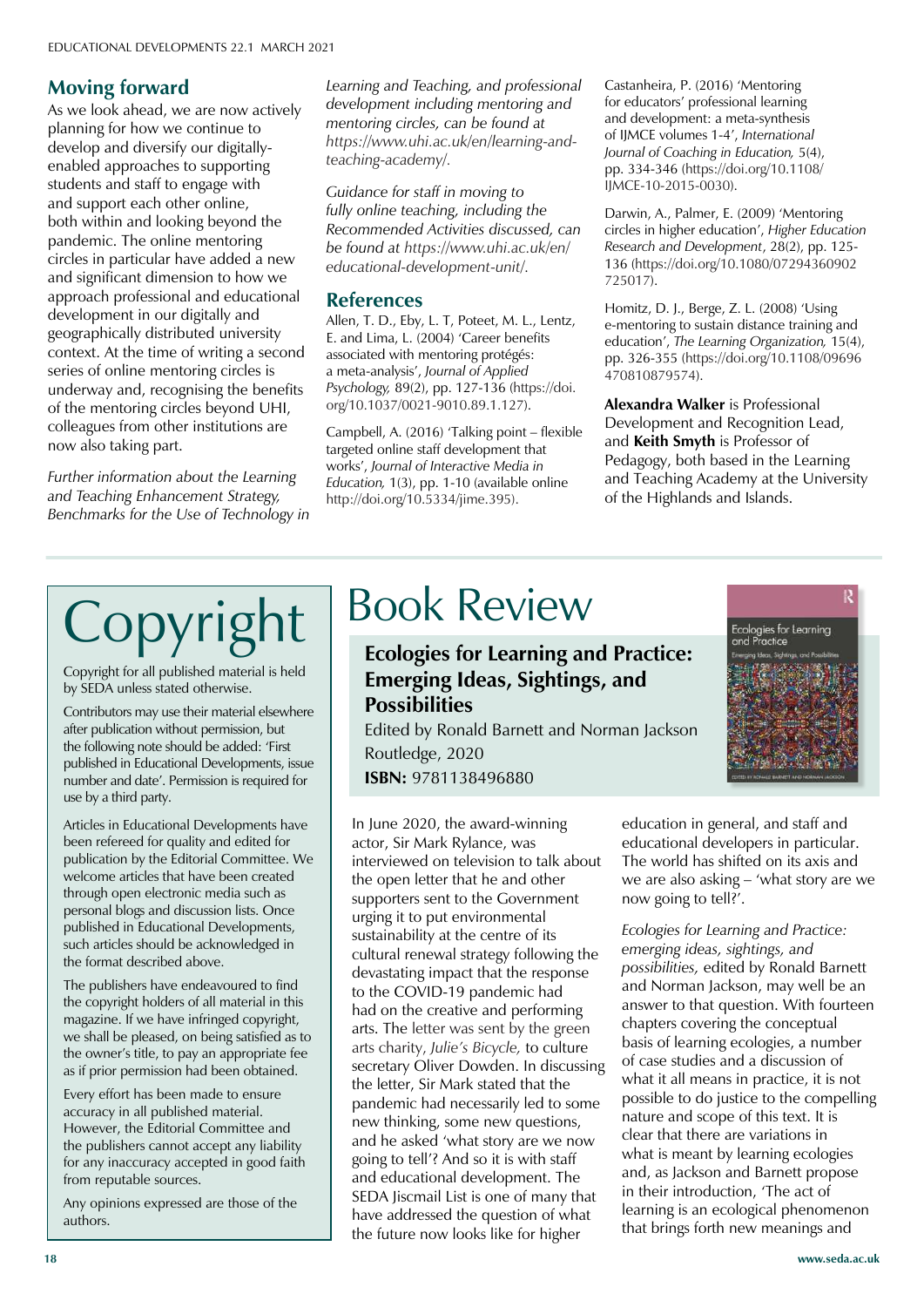understandings of the world and of one's own being and identity in and with the world' (page 1). There are different variations on what is meant by 'learning ecology' throughout the text and, in many ways, any definition is still emergent. It is useful to look at how Norman Jackson has defined the

nature and scope of learning ecologies in the following diagram (Figure1) which describes the inter-relationships between individuals, their environments, their learning opportunities, the resources available to them and so on.



*Figure 1 Learning and practice ecology (page 86)*

This framework is useful but does not necessarily represent the qualities that are an essential part of learning ecologies; a separate diagram (Figure 2), taken from Jackson's Learning Ecologies website, better portrays the creative and dynamic elements of learning ecologies.



*Figure 2 Ecologies of Learning in a Transforming World*

For Gillian Judson, a powerful metaphor for understanding the dynamic of learning ecologies is that of weaving, where learning is more than a set of relationships (including a relationship with place and with nature), but also includes

a sense of agency and the relationship between agency and structure in learning is a theme found throughout the text (Chapter 2, 'Weaving ecologies for learning: Engaging imagination in place-based education').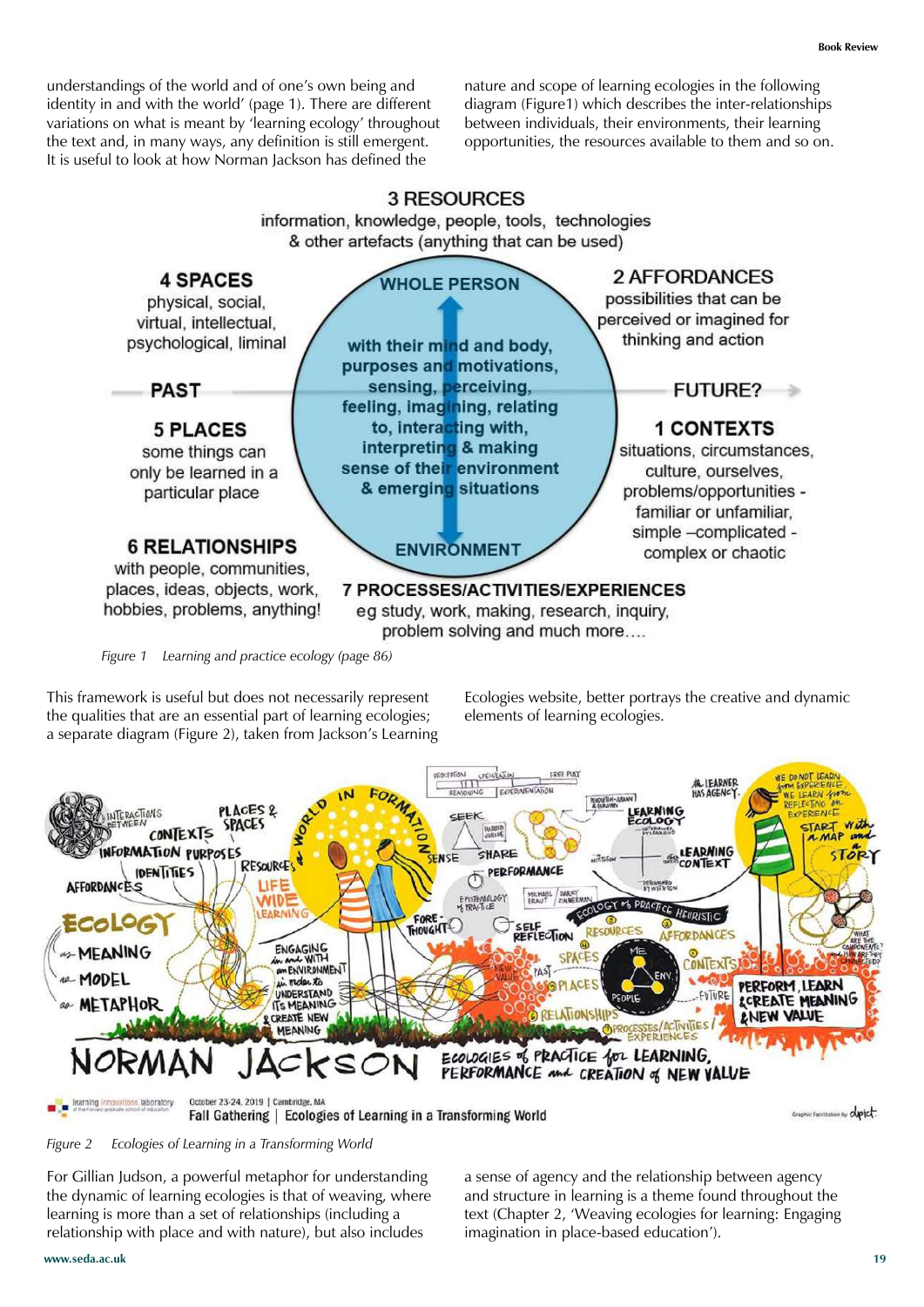Also to be found throughout the text is a concern with values. **The Magazine of SEDA** Obviously writing before the pandemic, Arjen E. J. Wals states:

Issue 19.4 **The 19.4** *Issue 19.44*<br>In science and government is eroding and global 2018 *systemic dysfunction is rampant.'* (p. 62) *in science and government is eroding, and global* 

A focus on learning ecologies, argues wais, provides the<br>possibility for addressing this global dysfunction. A conceptual **Amy Barlow** underpinning for learning ecologies is also developed in this text. Maggi Savin-Baden, for example, explores the One of the remarks often heard following the release from 'lockdown' during the pandemic is that there is a renewed central to learning ecologies as Keri Facer *et al*. describe in their discussion of 'learning by walking about' (Chapter 13, **Dr Peter Gossman** the city'). University of Worcester A focus on learning ecologies, argues Wals, provides the notion of students' liminal states leading to transformation. consideration of 'place'. This consideration of place is also 'Learning in the cat's cradle: Weaving learning ecologies in

In the Epilogue to the text, Barnett and Jackson suggest the six themes that they consider to be most important. These include the important characteristic of learning ecologies of making connections. They also stress the ways in which learning ecologies entail an interplay between agency and structure. They similarly stress that learning ecologies are very practical in their nature – that this aspect of learning ecologies is a matter of *practical venturing.* 

So, there are many strands of thinking about learning ecologies in this collection that raise questions as well as provide answers  $-$  the story is just beginning.

*Figures 1 and 2 are reproduced with the kind permission of Professor Norman Jackson – see http://www.learningecologies.uk/.*

**Steve Outram** is a Higher Education Researcher and Consultant.

### University of Winchester Talking about disability or ticking the box? A  $\frac{1}{\sqrt{2}}$ study of Equality and Diversity training in UK National Union of Students **Higher Education** When Glyndwr University and University

**Professor James Wisdom Martha Kember,** University of Hull

# **Introduction**

**Professor Alison James**

This article presents extracts from a doctoral study which explored how, if at of the United Nations (UN) Convention<br>on the Rights of Persons with Disabilities (CRPD) includes the principle that Individual subscriptions are £40 'full and effective participation and inclusion in society on an equal basis with others' (United Nations, 2006, p. show the contract material postage postage and UK HEIs have a specific duty, framed by the Equality Act (2010), to promote equality and diversity. The Act requires universities to have due regard to eliminate discrimination, advance equality of opportunity and foster good relations between 'persons who share persons who do not share it' (Equality Act, 2010, s149). HEIs were the subject of the National Association for Mental Health (Mind) inquiry (1999) which highlighted the need for increased<br> **Education** *Educational increased* awareness and differentiallering or position and disability through training. all, Equality and Diversity (E&D) training in UK Higher Education Institutions (HEIs) represents the voices and lived experience of disabled people. Article 1 of the United Nations (UN) Convention people with an impairment have a relevant protected characteristic and awareness and understanding of people

Studies suggest that, despite legislation, HEIS 'under-support, under-represent and marginalise the voices of disabled people' (Kikabhai, 2018, p. 176), and adopt 'practices which work to the disadvantage of disabled people' (Barnes, 1995, p. 66). Brown and Leigh (2018, p. 987) write of an 'internalised ableism' in a sector which is simply 'ticking the box' through the delivery of E&D training.

#### **Aims and questions**

The goal of my research was to understand whether the portrayal of disabled people in E&D training offered by UK HEIs reflected their lived experience.

The research asked these questions:

- 1. What is the nature and purpose of E&D training in HE and how is it defined and delivered?
- 2. How, if at all, does E&D training for staff employed in HEIs provide space to explore the lived experience of disabled people?
- 3. What level of engagement do

learning and development professionals in HEIs have with disabled people when designing E&D training?

4. What are the perceptions of disabled people towards the way they are portrayed in E&D training in UK HEIs?

#### **Approach to the study**

This study was medium in scale, with participants drawn from staff development practitioners, academics and professional services staff in HE. The study (Figure 1) adopted a 'multi-method' approach (Gilbert and Stoneman, 2016, p. 126) which comprised an online survey, training workshop observations from which collages were created, and semistructured interviews with members of the Disabled Staff Network (DSN). The online survey was sent to 107 HEIs with responses received from 22 staff development forum (SDF) members, 20.5% of the available sample. Invitations were subsequently received to observe four E&D training events hosted by institutions in the North East.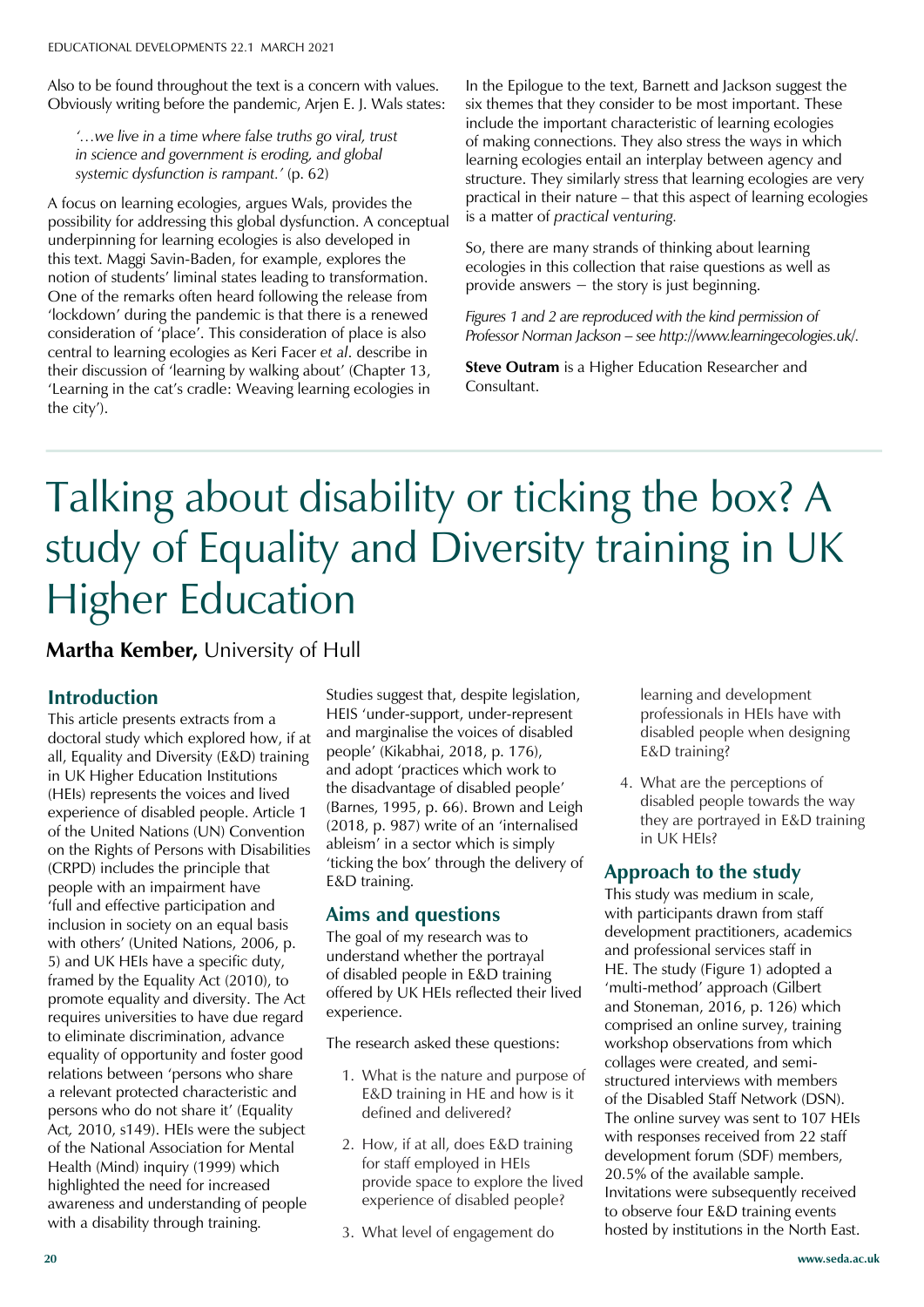

*Figure 1 The research phases*

The collages, created following each observation, provided a partial visual representation of the images, text, language, stories and metaphors used by both facilitators and participants at the training workshops. The study culminated in four semi-structured interviews with staff from the DSN. Interview participants were invited to bring a personal object to the interview which described how they felt about their impairment. The objects provided an opportunity for hearing valuable personal accounts of each participant's experience of being disabled, and created a useful segue from which to explore the collages. These interviews, while small in number, were rich in their exploration of the lived experience of disabled people and enabled an indepth analysis of views.

#### **Survey responses**

From the 10 SDF regions, responses were received from Scottish and English HEIs. 54.5% (n=12) of respondents identified as working in institutions of between 501-2999 staff, with 18.2%  $(n=4)$  in HEIs of between 3000-3999. Institutions with less than 500 staff were represented by just one respondent, while  $22.7\%$  (n=5) identified as working in an HEI with more than 4000 staff.

In considering the purpose of E&D training all respondents agreed that it was to raise awareness with 20 of 22 stating it was to comply with legislation. Furthermore,  $81.8\%$  (n=18) noted the drive to embed cultures of inclusivity on campuses with one respondent suggesting: 'The ambition [in providing E&D training] is to influence culture'.

In response to the question 'Which area is responsible for the governance of E&D training at your institution?', the range of views suggest ownership being shared across a range of functions, most prominently Human Resources and Equality, Diversity and Inclusion teams.

#### **Setting targets**

Respondents were asked whether E&D training was mandatory (Figure 2) and, if so, whether this was for all staff or for named categories, for example academic or professional services staff. 81.8% ( $n=18$ ) of respondents stated

training was mandatory and, of these, 100% (n=18) identified this as being for all categories of staff. The  $18.18\%$  (n=4) of HEIs who stated that E&D training was not mandatory were those where staff numbers were between 500-2999. While 18.2% (n=4) of respondents stated their HEI had not established a specific target, 54.5% (n=12) had set targets of between 75-100% of staff completing training. A further 22.7%  $(n=5)$  of respondents were unable to provide a response, suggesting the data was not readily available or that targets had either not been established or were not communicated to staff. 45.5% ( $n=10$ ) indicated that staff were required to refresh their training while 54.5% ( $n=12$ ) confirmed that staff were not required to do so.



*Figure 2 HEI completion targets for E&D training*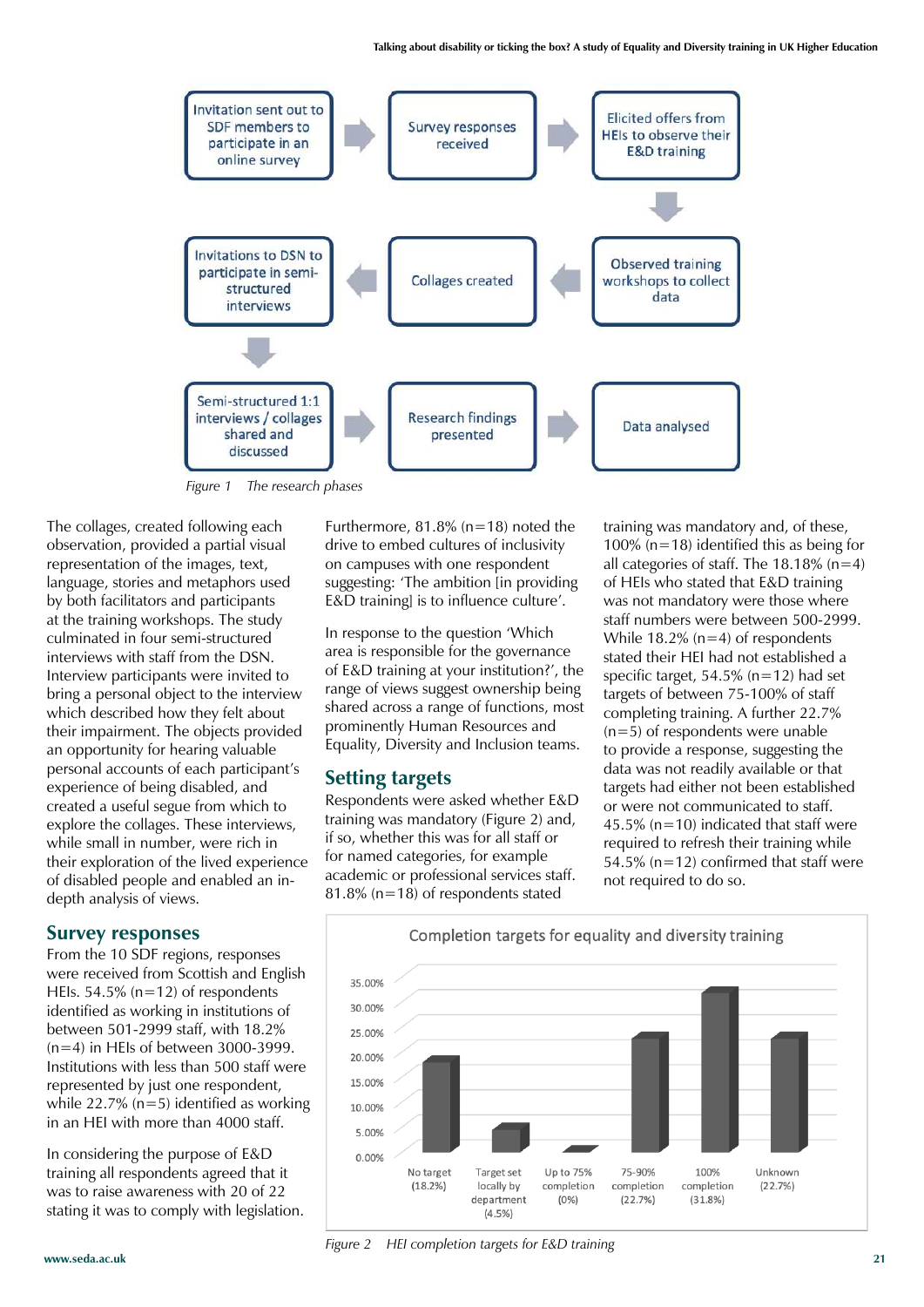It was interesting to note of those **The Magazine of SEDA** HEIs which had established a target of 100% completion ( $n=7$ ) only<br>two had achieved their goal. Of respondents in this group one indid<br>that they did not know how many staff had completed the training with<br> two had achieved their goal. Of the respondents in this group one indicated

28.5% (n=2) indicating completion rates in their HEIs of less than 50%. When comparing these completion rates with the institutional purpose of E&D training, results indicate that, of 90.9% (n=20) of HEIs who stated the purpose was to comply with

legislation, 30% (n=6) were not able to access completion data in order to demonstrate levels of compliance. Furthermore, 20% (n=4) reported E&D training completion rates among staff of less than 50% with 15% (n=3) reporting rates of up to 75% (Figure 3).



*Figure 3 HEI completion rates for E&D training*

#### **Design and delivery of E&D Professor Claire Taylor FSEDA training**

The most frequently employed online courses used by 95.5% (n=21) of respondents. Alternative delivery by 77.3% (n=17), with 18.2% (n=4) using quizzes, 9.1% (n=2) facilitating delivery method of E&D training is methods include workshops, chosen drama-based learning environments and one institution using contextualised simulations. Alternative methods included:

- 2018 (Vol.19) *• 'Facilitated Action Learning Sets'*
- **Annual Subscription Rates** *• 'Group Coaching Conversations'*
- *'Ad hoc training is provided,* sterling per year (4 issues) within *e.g. when the new Transgender*  the UK. Overseas subscribers *inclusion policy was launched,*  merasion policy was *hamelica*,<br>training was provided across the packing for delivery within the EU *institution'*
- *'Voluntary training courses for* pair to support assured st containing 4 issues) are available *including mental health issues' staff to support disabled students*
- *'We deliver "Building Disability* Confidence" training to educate staff on adjustments that can be<br>*staff* on adjustments that can be made and the imp<br>staff and students' *made and the impact of this on*
- receive copies of *Educational • 'Autism, dyspraxia and ADHD Developments. specific training focusing upon*

*supporting staff in providing reasonable adjustments'.*

The survey asked about who was involved in the delivery of each form of training, as in Figure 4. Online courses were excluded from this question as, once designed and made available, they require no face-to-face involvement from a facilitator. In the case of dramabased training, both HEIs which had identified this as a delivery method said that an external expert was solely responsible for delivery. The sole HEI which had earlier stated they facilitated contextualised simulations said delivery was shared with an internal expert, while other forms of delivery, including

workshops and quizzes, required the collaborative involvement of a range of internal and external experts:

- *• 'Collaborative responsibility between Equality, Diversity & Inclusion and Learning & Development for design of training. Learning and Development are responsible for the delivery of it'*
- *• 'E-learning materials tailored for the University in partnership with HR'*
- *• 'Our People and Culture and Professional Development teams deliver this work'.*



*Figure 4 Individuals involved in the delivery of E&D training*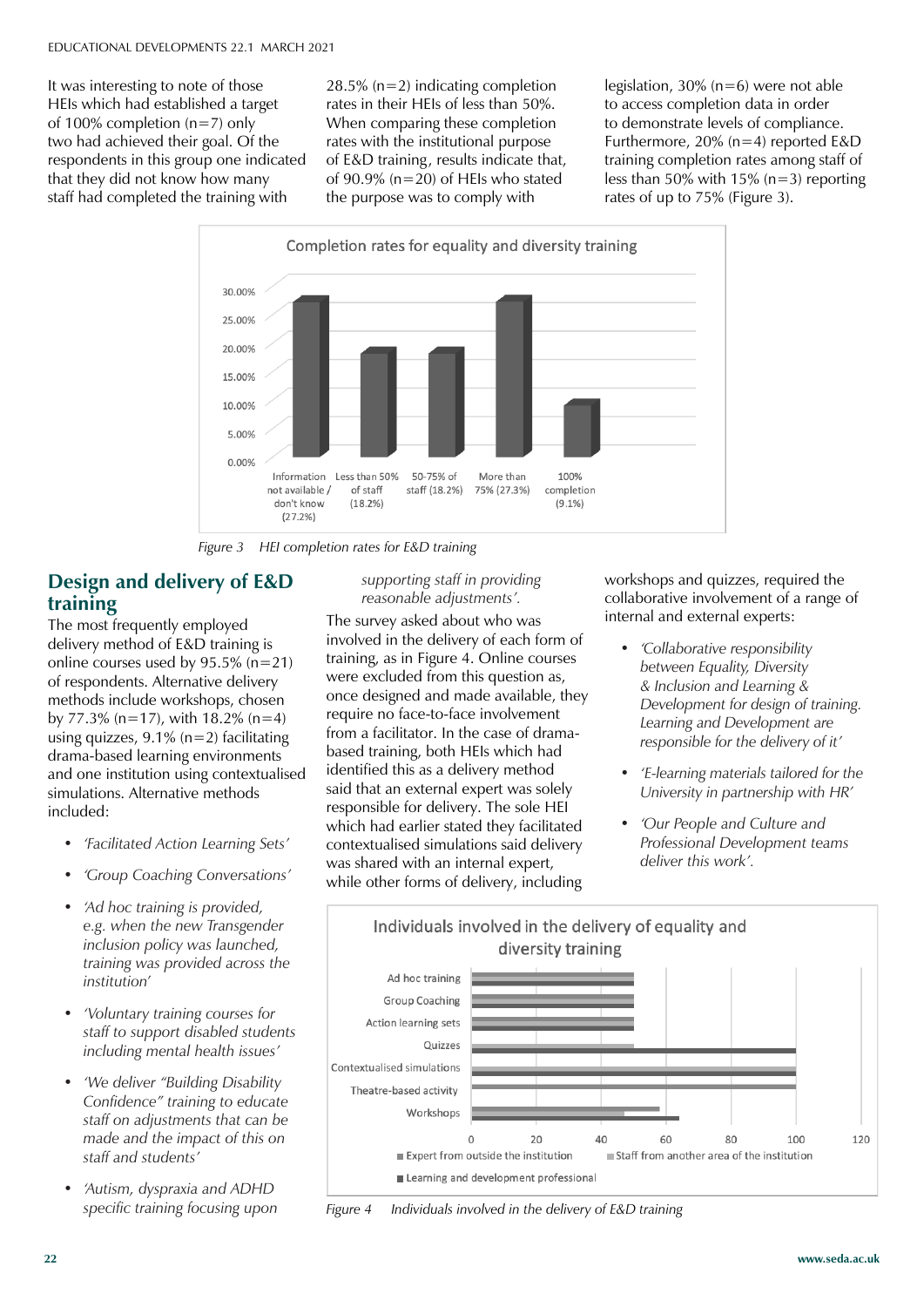Insights from disabled people were considered with the question 'To what extent, if any, are disabled people involved in the design of your equality and diversity training?'.  $33.3\%$  (n=7) noted no involvement while 47.6%  $(n=10)$  sought views of people with impairments through local networks. One respondent stated they invited people with impairments to pilot activity in order to gain their views, and four HEIs provided additional information about how people with impairments were involved:

- *• 'The EDI team are proactive in seeking input from other professionals and colleagues'*
- *• 'Designed by an external facilitator with a disability'*
- *• 'Training is delivered by a social enterprise who engage with those who have lived experience of disability'*
- *• 'Specific impairment-related training is sometimes developed and delivered by people with that impairment (i.e. Deaf Awareness)'.*

The content of facilitated training events was explored with respondents being asked 'to what extent, if at all, is discussion about the lived experience of disabled people included in your E&D training?'.  $13.6\%$  (n=3) stated their training provided no opportunity for discussion while 45.5% (n=10) of respondents indicated they encouraged open discussions about the lived experience of all individuals. 22.7% (n=5) actively encouraged open discussion specifically around the lived experience of disabled people, with the remaining 18.1% ( $n=4$ ) saying that discussion was invited but was limited in scope.

#### **Training workshop observations**

The training workshops took place between 13 November 2018 and 5 March 2019 and were attended by staff, both academic and professional, from each host HEI. While each workshop differed in respect to learning outcomes, some being generally related to the Equality Act 2010 and others specifically designed to raise awareness of disability-related issues, the core focus for each was that of E&D in HE. The four workshops included some opportunity for discussion and for questions to be posed by the audience. Two of the workshops invited audience participation in the form of short quizzes, one involved a short role play and another included two short video clips. The events ranged in duration from two to four hours and attracted audiences of between six and eighteen participants. The facilitators were professional and academic experts drawn from the respective institution's learning and development, E&D and disability services departments.

Each workshop included space for discussion focused on participant experience of working, learning and engaging with disabled people. The conversations ranged from how to adjust working practice and the physical environment to enable disabled people to participate in work, study and social life, to participants sharing stories of their own life experience and discussing the currency of language associated with impairment. Contributions from participants and facilitators with regard to accommodating different needs included:

- *• 'When you've met one person with autism then you've met one person with autism…everyone's lived experience is different'* (Female, facilitator)
- *• 'But we can't afford to make adjustments'* (Female, academic)
- *• 'I freaked out when I knew I had a student with a visual impairment'*  (Female, academic)
- *• 'Giving information in advance*

*spoils the didactic path of the lecture I'm giving'* (Female, academic)

- *• 'Adapting your teaching to facilitate learning'* (Female, academic)
- *• 'When you exclude someone because of their disability it leads to feelings of isolation, anger, frustration and sadness'* (Female, facilitator)
- *• '[Making an adjustment provides] personal independence'* (Male, academic)*.*

A range of visual images, embedded in the collages, an example of which can be seen in Figure 5, were taken directly from the presentation materials designed by the event facilitators. Three distinct categories of images were used across the various training events. Firstly, those which were added to Microsoft© Powerpoint slides as visual aids to enhance the narrative and add variety to the presentation materials. These included images of a wheelchair-user at a desk, in a stylised group of people and a wheelchair at the foot of a flight of stairs. The second category of images included a paper tree and a promotional poster for an art installation, both images being used to promote and celebrate the work of disabled people. Thirdly, images were used which represent organisations or campaigns linked to, or supportive of, equality, diversity and disability. An example is the green ribbon with sunflowers, the symbol adopted by many UK airports which provide lanyards to passengers with hidden disabilities who wish to indicate they require assistance.



"We just went to the workshop and built a ramp....couldn't wait"

*Figure 5 Collage created following one HEI workshop observation ©Martha Kember 2020*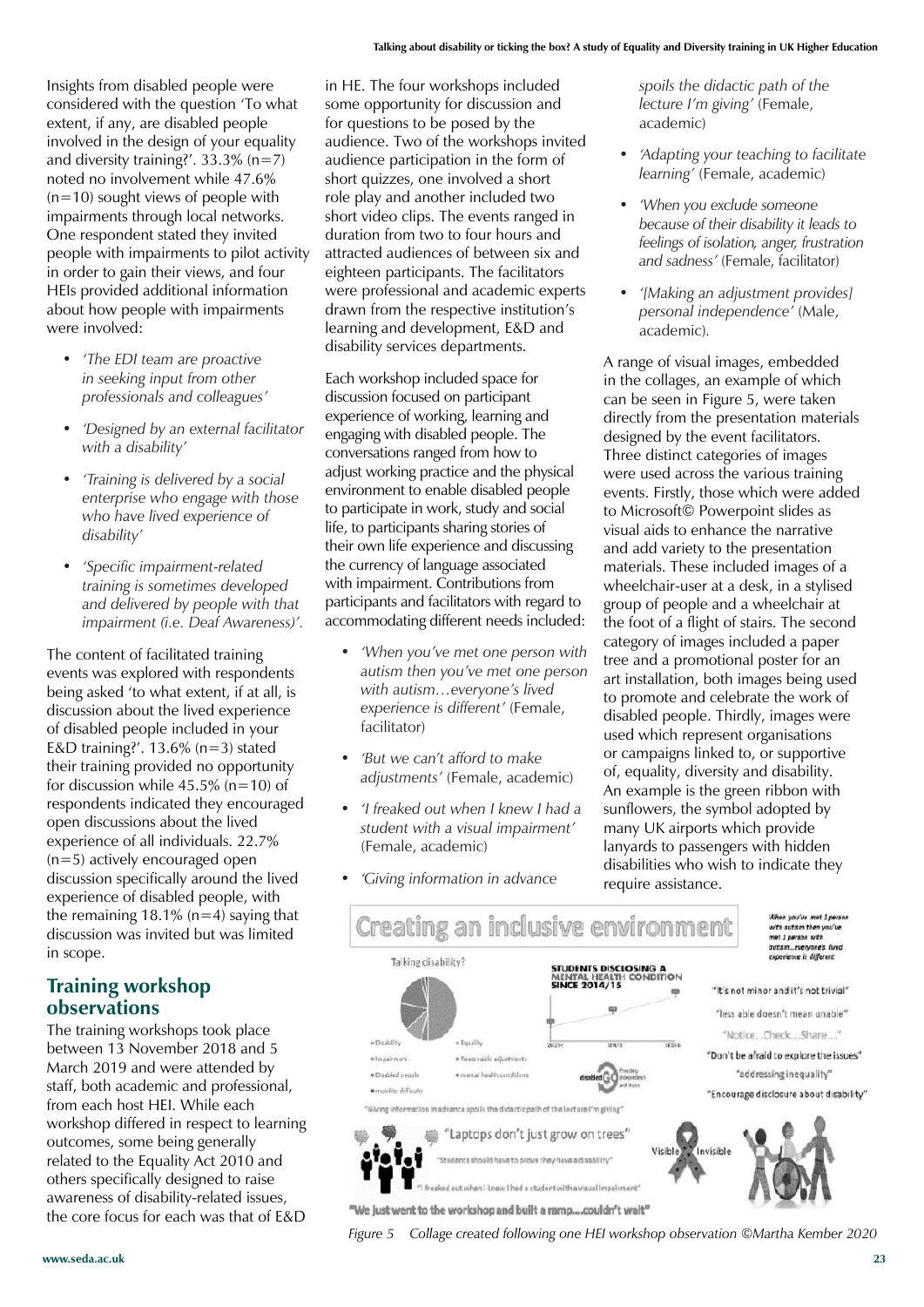#### Talking to disabled ned **Talking to disabled people**

Lacri little viewee was asked the said<br>series of questions, with follow-up<br>questions posed, as appropriate, to guide the conversation, and was invited<br>to view and discuss the four collages which had been created following<br>the training workshop observations. **Amy Barlow** The first question was designed to open up a conversation about the with each participant being asked how they defined themselves. In response **Dr Carole Davis** Each interviewee was asked the same questions posed, as appropriate, to to view and discuss the four collages which had been created following language associated with disability, participants said:

- Queen Mary University of London *• 'Probably as a strong person. I*  worse off than me. I've never really *looked at it as a disability, I just say* **Professor Alison James** *you have something that's wrong with you, if you want to call it that,* way' (Partic *way'* (Participant a) *always think there is someone I've got a long-term condition. If you're slightly different in some*
- **Ellie Russell** *difference, I don't say impairment, I*  don't say disability, I say difference **Professor Claire Taylor FSEDA** (Participant b)  $\sum_{i=1}^{n}$  Gregorian  $\frac{1}{n}$ *• 'I have a specific learning because I don't feel impaired'*
- **Professor James Wisdom** *politicised self-identified disabled person, disability is part of Drive pontical allination it s not necessarily a kind of description* University of Windsor, Canada *of any impairments I have' • 'I want to regard myself as a my political affiliation it's not*  (Participant c)
- 2018 (Vol.19) (Participant d)*. • 'For me it's what I am, I don't feel particularly strongly, I'm not ill'*

**Annual Subscription Rates** In defining themselves individuals also In the way society viewed disabled people. Participants commented on how the language of disability was used  $\frac{1}{2}$  in daily life: talked about how language was a factor

- packing for delivery within the EU • *'If I was filling in a form I would have* world. *to tick "disabled"'* (Participant b)
- *'I'm very happy to tick boxes to say I* am a disabled person' (Participant c)
- for £290 sterling. *• 'Disability can be a label. I think*  the words disabled and impaired are labels. It's not a conscious are labels. It's not a conscious<br>thing, you see someone in a wheelchall and their laber them<br>as disabled but the person in the receive copies of *Educational wheelchair may not see it that way' Developments.* (Participant a) *wheelchair and then label them*

*• 'You need to differentiate between the physical difference or malfunction or deformity or whatever it is. Impairment is a rather better way of talking about*  that' (Participant c).

The personal objects that participants had brought with them led to participants describing how their disability, whether physical or neurodiverse, shaped their view of the world, defined their lives, their politics and their relationships with others. These discussions were, without exception, positive, with participants not simply accepting their disability but drawing strength from it:

- *• 'Because it's a part of you, I don't think of it as being any different, it's enabling'* (Participant a: drawing attention to a metronome and the passage of time, in that her disability was a constant in her life)
- *• 'I make connections that other people might not make. I think that enables creativity within my thinking'* (Participant b: a reference to the digital images which helped her to describe the way in which her cognitive function enabled alternative thinking)
- *• 'You do live in this slightly different world and you see things and interpret things differently'*  (Participant d: referring to a toy animal which she used to describe how her perception of the world was framed)*.*

#### **Conclusions and recommendations for practitioners**

The study highlighted an increasing tension between statutory compliance and training effectiveness. The increasingly competitive HE landscape (Stevenson *et al*., 2014) being shown to compound the 'tick-box' (Brown and Leigh, 2018, p. 987) nature of E&D training. Secondly, the study revealed that the most effective forms of delivery – drama-based training, contextualised simulations and the inclusion of guest speakers in training events − are those which are becoming less likely to be offered given their cost and complexity. The study raises important questions about the suitability and sustainability of online courses as a single method of delivery, a conundrum

for broader consideration and application across the sector.

The study also found that academic staff in UK HEIs are more likely to engage in optional E&D training which provides practical solutions for teaching-related activity than that which is mandatory and generic in content.

The study identified evidence of a direct link between the confidence of the facilitator and the maturity of dialogue from the audience when invited to engage in stimulating, relevant and contentious conversation. Where facilitation confidence is low, the evidence is that workshop participants, whose level of understanding is mixed and whose views may be ill-informed, are unlikely to learn much, if anything, about the lived experience of those with impairments. Of particular concern is that a facilitator with low confidence is less likely to contradict or dispel inaccurate representations of impairment when expressed by one or more workshop participants.

As staff development practitioners in institutions which publicly promote equality and inclusion, social responsibility and ethical integrity, through our published mission and values statements, we should be leading the way in terms of inclusion and zero tolerance of discrimination in all its forms. While confined to the exploration of the lived experience of disabled people, the study raises questions about how disability is linked with gender, age, class or ethnicity, be that from the perspective of research participants, facilitators of training or those attending training events.

I hope that for the professional staff development community my research provides an opportunity to consider our own practice and to enhance E&D training activities which are both useful and transformative.

#### **References**

Barnes, C. (1995) 'The case for antidiscrimination legislation', in Potts, P., Armstrong, F. and Masterton, M. (eds.) *Equality and Diversity in Education National and International Contexts,* London: Routledge, pp. 66-72.

Brown, N. and Leigh, J. (2018) 'Ableism in academia: where are the disabled and ill academics?', *Disability and Society,* 33(6), pp. 985-989.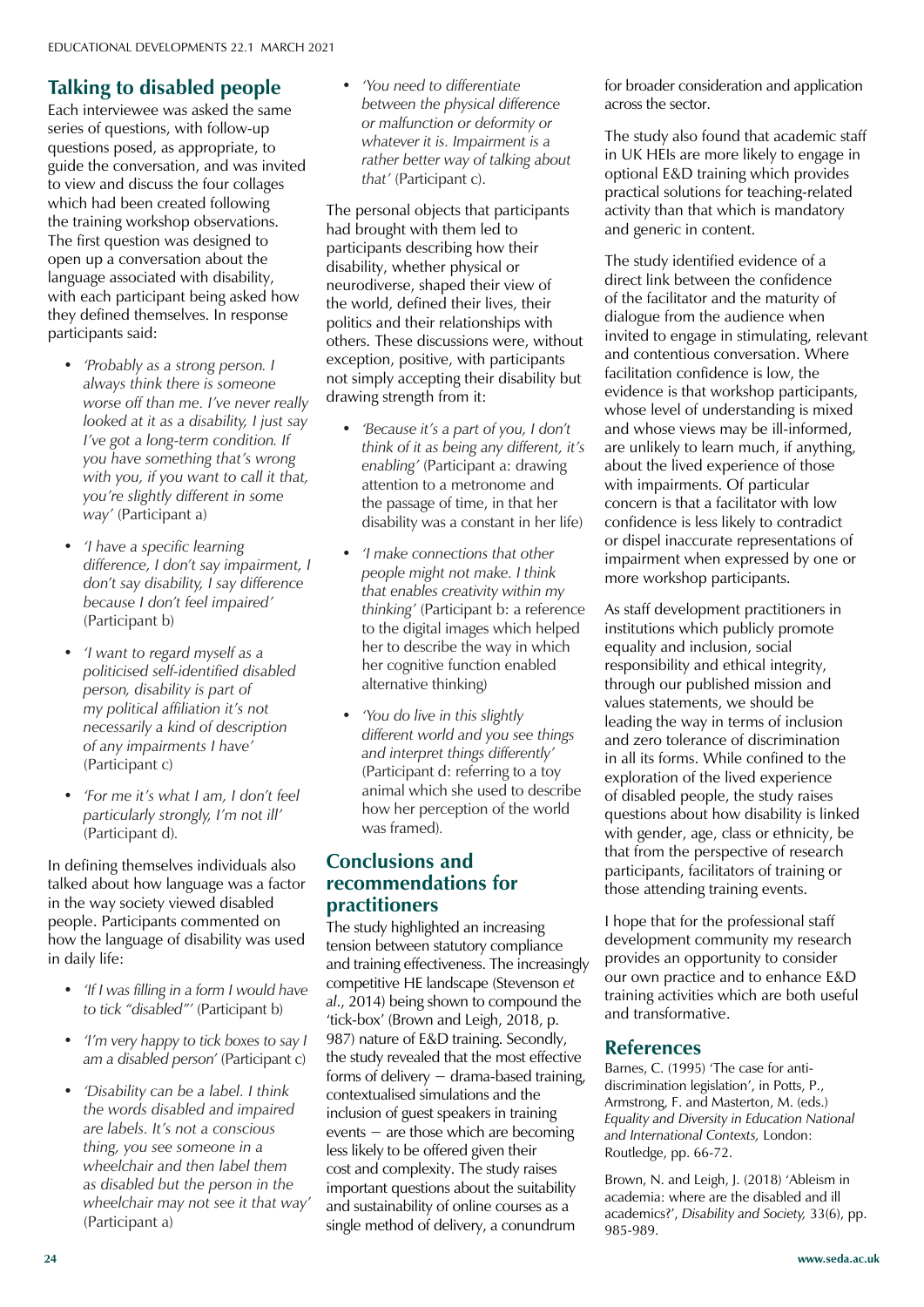Equality Act (2010) London: The Stationery Office Ltd.

Gilbert, N. and Stoneman, P. (2016) *Researching Social Life,* 4th edition, London: Sage Publications Ltd.

Kikabhai, N. (2018) *The Rhetoric of Widening Participation in Higher Education: ending the barriers against disabled people,* London: Palgrave Macmillan.

Mind (1999) *Creating Accepting Communities Report of the Mind Inquiry into Social Exclusion and Mental Health Problems,*  London: Mind Publications.

Stevenson, J., Burke, P. and Whelan, P. (2014) *Pedagogic Stratification and the Shifting Landscape of Higher Education,* York: Higher Education Academy.

United Nations (2006) *Convention on the* 

*Rights of Persons with Disabilities (CPRD),* A/ RES/61/106, New York: United Nations.

**Martha Kember FHEA** (m.kember@ hull.ac.uk) is the HR Partner for Organisational Development and EDI, in the Human Resources and Organisational Development Directorate, at the University of Hull.

# Supporting student mental health and wellbeing with Universal Design for Learning (UDL)

**Kevin L. Merry,** De Montfort University

#### **Introduction**

The proportion of UK Higher Education (HE) students disclosing a mental health and wellbeing (MH&W) issue to their university has increased five-fold over the last decade (Hubble *et al*., 2019), becoming a priority area for student support services within universities. However, despite the known increases in MH&W disclosures, the extent of MH&W problems among the student population is likely to be larger than currently understood. For example, several recent surveys have indicated considerably higher rates of MH&W issues among students than those disclosed to universities (Thorley, 2017; Pereira *et al.*, 2018), suggesting that many students do not come forward in search of support when experiencing problems related to MH&W. Subsequently, it has been suggested that student MH&W is currently in 'crisis' (Hubble *et al*., 2019).

The consequences of worsening MH&W on students may include poor engagement, academic failure, withdrawal from education, weak career prospects and in some circumstances, suicide (Thorley, 2017, Hubble *et al*., 2019). Despite the seriousness of MH&W conditions among students, the availability of support within universities is a cause for concern, largely because institutional support services have experienced significant increases in the demand for MH&W support in recent years (Hubble *et al*., 2019). As such, recent interest has developed in the potential for supporting student MH&W in a proactive fashion through the construction of curricula that espouse positive MH&W behaviours.

#### **Supporting wellbeing through curriculum development**

At De Montfort University (DMU), curricula are developed in accordance with Universal Design for Learning (UDL), ensuring that learning, teaching and assessment practices reflect the three principles of UDL (Figure 1):

- 1. Multiple means of representation, providing students with a variety of ways of acquiring information via learning resources
- 2. Multiple means of engagement, considering students'

interests and learning preferences ensuring that they are appropriately challenged and thus motivated to learn

3. Multiple means of action and expression, allowing students with alternative ways to demonstrate their understanding (Davies *et al.*, 2013).



*Figure 1 The three principles of Universal Design for Learning* 

Since DMU is one of the most diverse institutions in the UK, with more than half of its students possessing a BAME heritage and approximately one-fifth of its students declaring themselves disabled, the original mission of UDL was as a means of enabling effective learning among the University's diverse body of students. However, due to the emergence of the MH&W crisis in UK HE, the remit of UDL at DMU has broadened to include supporting positive MH&W outcomes among students.

#### **Importance of UDL to wellbeing**

As an instructional paradigm, UDL emphasises the inclusion of all students in the learning process (McGuire *et al*., 2006). Inclusion in a learning context can be subdivided into *academic inclusion* and *social inclusion*. Academic inclusion is characterised by the full and equal participation of students in all academic activities with their peers, as part of their engagement with classroom learning processes and the wider curriculum (Katz, 2012). By contrast, social inclusion is defined by the level of interaction students experience with peers, and the opportunity to develop a sense of belonging and acceptance within the learning community. Acceptance in this regard occurs through positive interaction with peers and teachers, and engagement with on-programme and extracurricular activities (Specht and Young, 2010).

Both academic and social inclusion are critical to supporting positive MH&W outcomes among students (Katz, 2013). However, social inclusion, in particular, appears to be important in supporting positive MH&W. For example,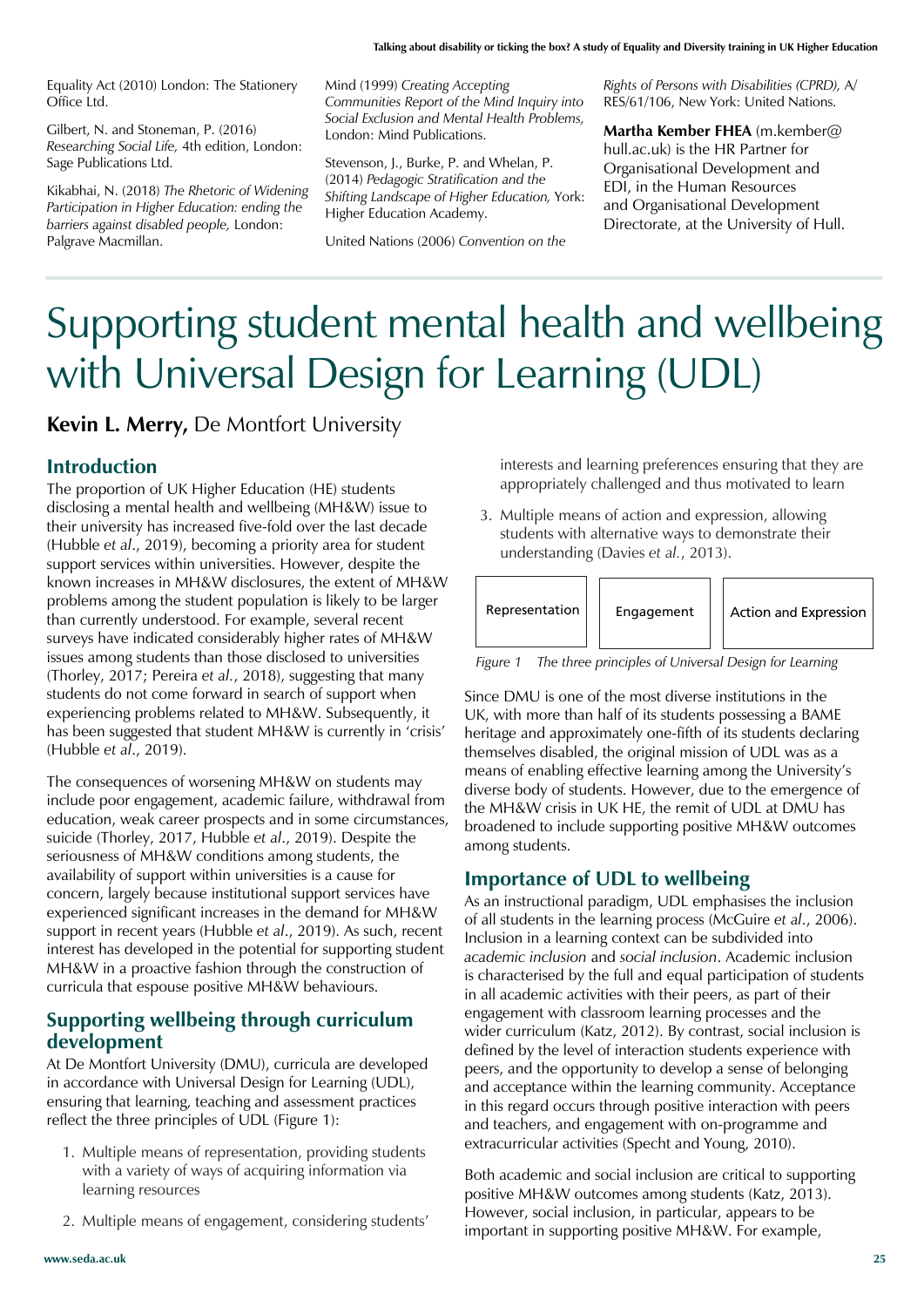social inclusion is reported to contribute to a positive self-Fragments of Separate of Separate concept among students, and is critical to supporting their emotional and social wellbeing. Improved emotional and<br>social wellbeing is said to result from improvements in several other important constructs related to positive emotional st<br>including resilience, mental health, citizenship, academic Editorial Committee Zins and Elias, 2006; Brock *et al*., 2008; Specht and Young, **Amy Barlow** paradigms to facilitate both academic and social inclusion in University of Portsmouth students (McGuire *et al*., 2006; Katz, 2013). social wellbeing is said to result from improvements in several other important constructs related to positive emotional states motivation and academic achievement (Wotherspoon, 2002; 2010). UDL has shown to be one of the best instructional

A UDL-designed curriculum also provides students with Figure 1 and greater flexibility, and social presence, supporting the development of an internal locus of control toward learning<br>(*Kumar* and *Midoman*, 2014), An internal locus of control (Kumar and Wideman, 2014). An internal locus of control<br>means that students persolius that they have greater ownership over their learning, which leads to reduced stress, increased confidence, and increased academic success impact on learning. For example, it can affect the ability to make rational judgments (Keinan, 1987), which can lead to (Wideman, 2011). As such, UDL-designed curricula have the potential to positively impact upon student MH&W supporting stress reduction through an enhanced internal locus of control and self-regulation of learning (McGuire *et* art, 2000, Rad, 2019), inginghang a of UDL to student wellbeing. means that students perceive that they have greater (Kumar and Wideman, 2014). Stress can have a negative activities such as academic dishonesty, failure and dropout by facilitating academic and social inclusion, as well as *al*., 2006; Katz, 2013), highlighting the potential importance

**Professor James Wisdom** development of UDL curricula at DMU. Chief among them is the CUTLAS (Creating Universal Teaching, Learning and Assessment strategies, rearring design methodology (Methodology) University of Windsor, Canada design that supports the development of constructively employers, wellbeing staff and of course students, come<br>together to collaboratively design UDI-enhanced course reflecting the skills, interests, needs and assets of the students they are designed for. Hence, CUTLAS has become central to ensuring that the wellbeing benefits of UDL are part of courses at the point at which they are designed. Several educational development initiatives support the Assessment Strategies) learning design methodology (Merry, aligned (Biggs, 1996) courses underpinned by the Universal Design for Learning (UDL) principles. Course teams, in collaboration with other key stakeholders such as learning technology staff, academic librarians, quality officers, together to collaboratively design UDL-enhanced courses,

#### $\sum_{n=1}^{\infty}$   $\sum_{n=1}^{\infty}$   $\sum_{n=1}^{\infty}$   $\sum_{n=1}^{\infty}$   $\sum_{n=1}^{\infty}$   $\sum_{n=1}^{\infty}$   $\sum_{n=1}^{\infty}$   $\sum_{n=1}^{\infty}$   $\sum_{n=1}^{\infty}$   $\sum_{n=1}^{\infty}$   $\sum_{n=1}^{\infty}$   $\sum_{n=1}^{\infty}$   $\sum_{n=1}^{\infty}$   $\sum_{n=1}^{\infty}$   $\sum_{n=1}^{\in$ **The Three Block Model of UDL**

To more effectively embed MH&W considerations into the course design process, elements of the 'Three-Block-Model'<br>
course design process, elements of the 'Three-Block-Model' DMU to further support student MH&W outcomes. The Three Block Model of UDL expands the traditional focus of UDL on instructional differentiation to further explore the social practices of the classroom. of UDL (Katz, 2012, 2013) (Figure 2) are being utilised at

| 2: Instructional Practice                                                                  | 3: Systems and Structures |  |  |
|--------------------------------------------------------------------------------------------|---------------------------|--|--|
| 1: Social and Emotional Learning: Developing<br><b>Compassionate Classroom Communities</b> |                           |  |  |

The first block focuses on the social and emotional aspects of learning (Katz, 2013), and includes the construction of compassionate learning communities in which all students feel safe, valued, and have a sense of belonging to their learning environment. To facilitate social inclusion, students are supported in developing self-concept, respect for others, and an understanding of the importance of inclusivity in the classroom (Katz, 2013).

The second block focuses on implementing the UDL principles as part of an instructional framework that includes the curriculum, and the learning environment, ensuring that differentiated learning opportunities exist to address learner variability (Rose and Meyer, 2002; Burgstahler, 2008). The model emphasises mastery over learning with scaffolding through collaboration and differentiated processes. Regular feedback and ongoing assessment for learning are included to develop mastery via formative feedback (Katz, 2013).

The third block focuses on structural, organisational and systematic changes required to create truly inclusive and accessible learning institutions. Included in the third block are budgetary concerns, staffing, policy, leadership, collaborative practice, quality assurance and enhancement processes, service delivery models, and the continuing professional development of teaching staff (Katz, 2013).

Since adopting UDL as its instructional paradigm in 2015, the emphasis of DMU's strategic UDL initiatives has primarily focused on the operationalisation of blocks two and three of the Three Block Model, and this has largely supported the development of academic inclusion within classrooms and as part of curricula across the University through initiatives like CUTLAS. However, an area which has remained underdeveloped since DMU adopted UDL has been the development of social inclusion within the student learning experience. As such, recent thinking in relation to DMU's UDL staff development journey has included a need to shift toward block one of the Three Block Model, concentrating more greatly on the social and emotional aspects of learning, and the development of compassionate learning communities for the purposes of increasing social inclusion in the student learning experience. Development of the self-concept, respect for others, and importance of inclusivity that is so critical to social and emotional learning, and so crucial to the development of social inclusion, is currently being explored via the linkage between DMU's existing UDL developments and several other important strategic initiatives.

#### **Decolonising DMU**

Following its successful Freedom to Achieve (FtA) initiative which successfully closed the BAME attainment gap by  $\sim$  5% in 40 pilot programmes, the institution has now launched its 'Decolonising DMU' initiative, which sees the work of FtA extended to all programmes across the University. However, Decolonising DMU stretches far beyond the curriculum, acknowledging that there are broader factors which impact on the attainment of BAME students, including the place and space of study, those who teach and support students and those in positions of power, and influence.

Decolonising DMU encourages staff and students to examine the everyday norms of university life to identify and eliminate *Figure 2 The Three Block Model of Universal Design for Learning*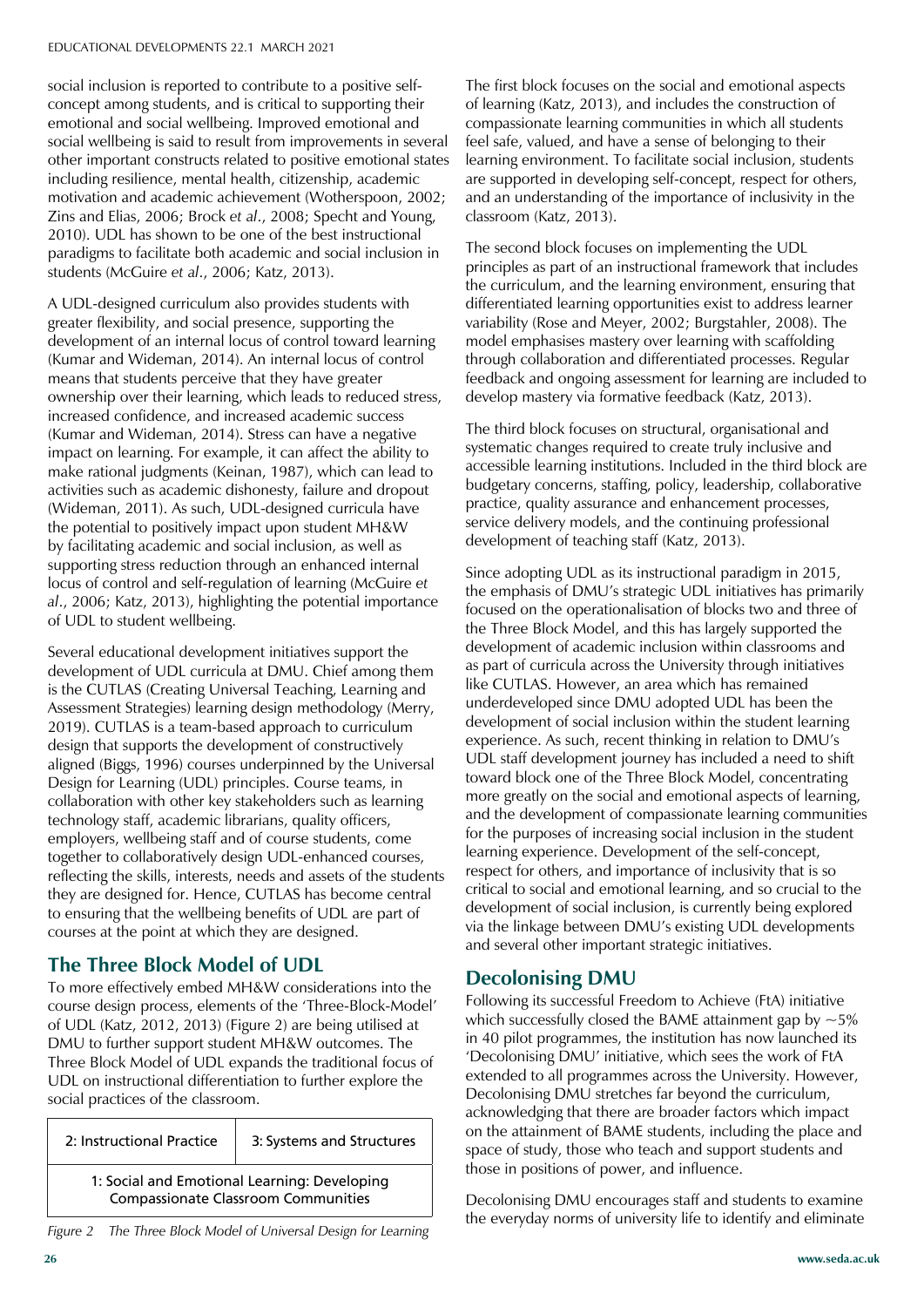systems, structures and behaviours that create disadvantage for ethnic minorities. The aim is that BAME students will be able to see themselves, their identity, image, history and story reflected in every aspect of their learning journey, thus enabling them to succeed. As such, the work of Decolonising enabiling them to succeed. As such, the work or Decolomising<br>DMU could be critical to developing the self-concept, respect for others, and inclusivity upon which social and emotional **the state**<br>The learning is based, and is likely to represent a significant step line 2030 Agenda i toward increased social inclusion in the learning journey of DMU students. ery appect of their learning Journey, thus<br>creed As such the work of Decolonising Decolonising DMU and its aims.

Decolonising DMU is now mapped against the entire academic staff training and development offer, including all UDL offerings. Specifically, the academic development team incorporates Decolonising DMU into their work in the  $\;\;\;\;$  and the planet, including working to following ways:

- Champion Decolonising DMU and its central cause
- Raise awareness of the BAME attainment gap
- Support staff reflection in relation to what Decolonising DMU may look like in their classroom/curriculum
- Support staff practice in relation to developing decolonised being potentially important for the dev learning and teaching practices and curriculum design emotional learning (Table 1). social and emotional learning (Table 1).
- Support the Decolonising DMU community of practice
- Work with and support key Decolonising DMU stakeholders to ensure a consolidated message around

#### **Education developing the sen-concept, respect Education for Sustainable Development**

The 2030 Agenda for Sustainable Development represents a blueprint for ensuring the peace and prosperity of the ed inclusion in the learning journey of the support of ensuring the peace and prosperity of the people and planet both now and in the future. Adopted people and planet boarmow and in the rattice. Adopted by all United Nations member states in 2015, at the heart of the agenda are its 17 Sustainable Development Goals (SDGs). The aim of the SDGs is to achieve transformative becifically, the academic development social and environmental changes for the benefit of people and the planet, including working to reduce poverty, promoting gender equality, caring for ecosystems, helping create economic prosperity for all, and much more. DMU create economic prosperity for all, and much more. DMU colonising DMO and its central cause last included the SDGs as part of its Strategic Plan and is planet of the BAME attainment gan by using them to inform and develop teaching, research and so the BAVIE attainment gap other important activities across the University, through its eflection in relation to what Decolonising Education for Sustainable Development (ESD) Initiative. k like in their classroom/curriculum and the ESD initiative will adopt and be influenced by the Earth Through its Education for Sustainable Charter principles, several of which have been identified as being potentially important for the development of social and emotional learning (Table 1).

#### *Earth Charter Principles*

*Respect and Care for the Community of Life*

- Respect Earth and life in all its diversity
- Care for the community of life with understanding, compassion and love
- Build democratic societies that are just, participatory, sustainable and peaceful

*Social and Economic Justice*

- Ensure that economic activities and institutions at all levels promote human development in an equitable and sustainable manner
- Affirm gender equality and equity as prerequisites to sustainable development and ensure universal access to education, health care and economic opportunity
- Uphold the right of all, without discrimination, to a natural and social environment supportive of human dignity, bodily health and spiritual wellbeing, with special attention to the rights of indigenous peoples and minorities

*Democracy, Nonviolence, and Peace*

- Strengthen democratic institutions at all levels, and provide transparency and accountability in governance, inclusive participation in decision-making, and access to justice
- Integrate into formal education and lifelong learning the knowledge, values and skills needed for a sustainable way of life
- Treat all living beings with respect and consideration
- Promote a culture of tolerance, nonviolence and peace

*Table 1 Earth Charter principles important to developing social and emotional learning*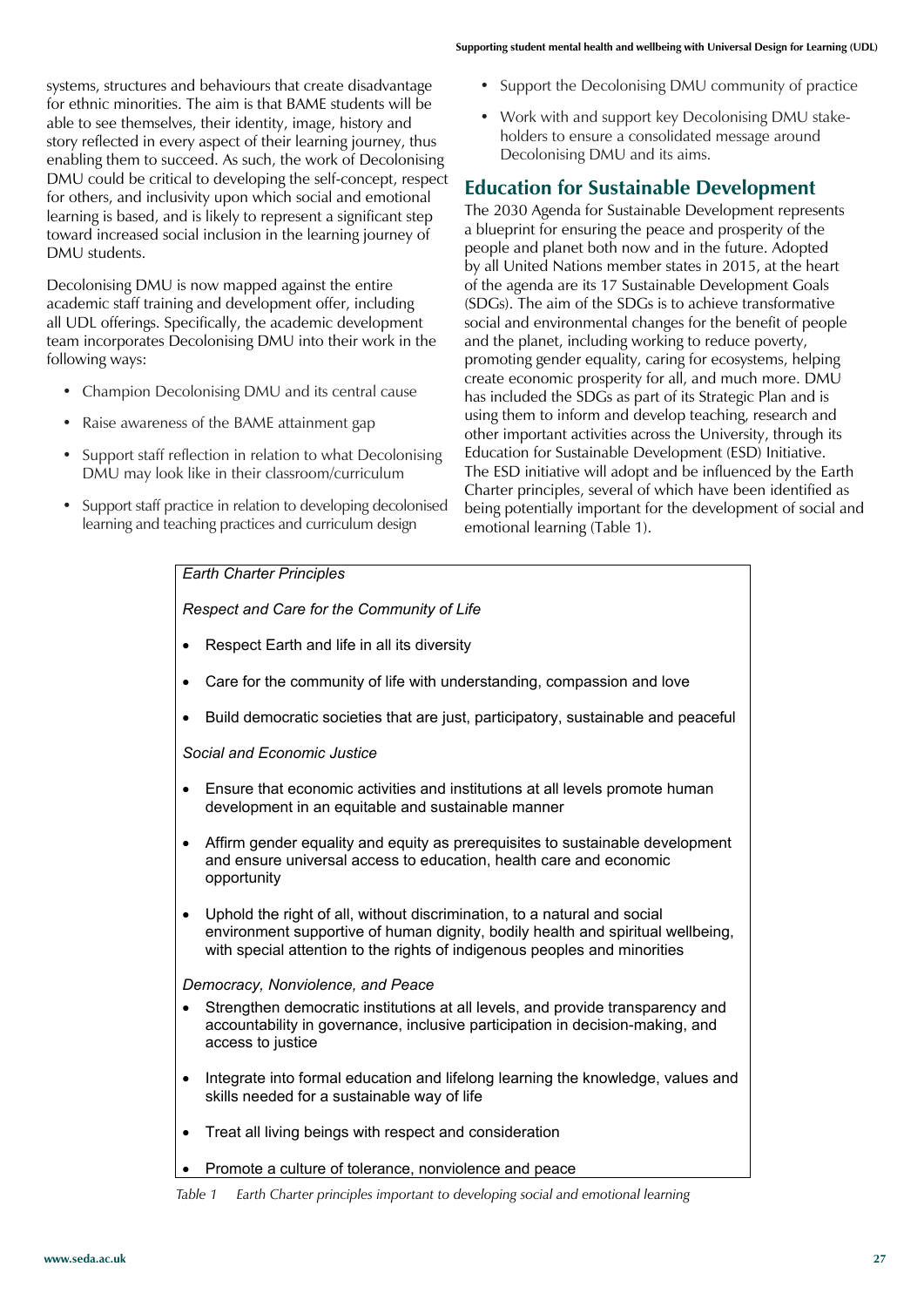The ESD initiative is now part of CUTLAS with the addition stakeholders creating the course to decidently **The Magazine of SEDA** of an SDGs 'look and feel' activity as part of the creation of a course 'blueprint', which occurs during Part 1 of the or course, ensuring that the approp<br>CUTLAS Designing stage (Table 2). The activity requires the into the course from the design pha  $\sf CUTLAS$  Designing stage (Table 2). The activity requires the  $\qquad$  into the

is now part of CUTLAS with the addition stakeholders creating the course to decide which SDGs most nd feel' activity as part of the creation closely align with the design and outcomes of their module or course, ensuring that the appropriate SDGs are embedded into the course from the design phase.

*Pre-CUTLAS – Defining*

• Programme team complete CUTLAS request document, describing University of Portsmouth learners, providing feedback and defining purpose and agreeing aims of the CUTLAS

**Dr John Bostock** *CUTLAS Workshop – Designing*

- Part 1: Blueprint includes mission, look and feel, SDGs, learning outcomes, assessments constructive alignment and end in mind
- Part 2: Storyboard create a visual representation of the module or **Dr Peter Gossman** programme paying particular attention to Engagement, Representation and Action and Expression
- University of Worcester • Assigning building tasks from storyboard to each team member

**Professor Alison James** *Creating CUTLAS – Building*

- University of Winchester • Building the module or programme – programme team commits to creating activities from the storyboard, testing, modifying as required
- Review of build by CUTLAS facilitators, training needs identified, modification of activities/resources following feedback, reflection on process

**Post-CUTLAS – Reviewing** 

**Professor Faroda** • Testing on learners and colleagues not involved in the module or **Elisabeth Cham Glyndwr University** 

**Professor James Wisdom** *Table 2 The four broad steps in the CUTLAS process*

#### Higher Education Consultant **#HealthyDMU**

Edge Hill University

**Dr Carole Davis**

#HealthyDMU represents a broad programme of extracurricular activities aimed at supporting student MH&W. health, wellbeing and academic outcomes are inextricablinked. Students access the programme via a designated '#HealthyDMU Hub' which provides quick access to booking appointments, activities and hints and tips about supporting positive MH&W. Accompanying the  $(4.1 \cdot 1)$  $\pi$ TreaturyDNO Tiup is the  $\pi$ designated online space for staff to gain advice, support and<br>resources for supporting atudent MUSM( $#$ Hesthe DMU produces for supporting student *i*n underpinned by six principles summarised in Table 3.<br>
———————————————————— It is based on a whole university approach to student health and wellbeing that proactively embeds holistic health and wellbeing behaviours into the student journey. #HealthyDMU is underpinned by the principle that health, wellbeing and academic outcomes are inextricably '#HealthyDMU Hub' is the '#HealthyDMU Staff Toolkit', a resources for supporting student MH&W. #HeathyDMU is

world. *#HealthyDMU Principles*

- 1.Healthy DMU, a whole university approach to student health and wellbeing
- Packarity Divid, a whole university approach to student health and wellbeing<br>2. Embedding health-promoting & wellbeing behaviours within the normative | culture at DMU
- 3. Reduce student health and wellbeing inequalities
- 4. Creating the opportunity for all students to reach their full potential
- <sup>1</sup> 5. Promoting understanding of the close connection between health and wellbeing outcomes and academic outcomes
- 6. A proactice approach to student skills and development

*Table 3* The #HealthyDMU principles

NB SEDA members automatically Since #HealthyDMU is about embedding holistic health and wellbeing behaviours into the student journey and the idea that health, wellbeing and academic outcomes are inextricably linked, it is also embedded within the CUTLAS process. For example, when designing modules or courses, stakeholders are required to consider some of the following points:

- Student collaboration and co-creation of content, skills, outcomes and assessments
- Consideration of how social and emotional competencies and resilience can be developed
- Promotion of a positive learning environment where mistakes are embraced for their potential to support learning
- Consideration of how students can frequently experience success, receive praise and positive reinforcement
- How an appreciation of equality, diversity and inclusion can be developed among students
- Opportunities for peer learning and peer support
- Signposting toward and engagement with important extra-curricular activities aimed at supporting MH&W.

#### **Conclusion**

Since adopting UDL as its instructional paradigm in 2015, DMU has striven to increase the level of academic inclusion experienced by students as part of their learning journey by emphasising blocks two and three of the Three Block Model of UDL (Katz, 2012). Recently, due to the centrality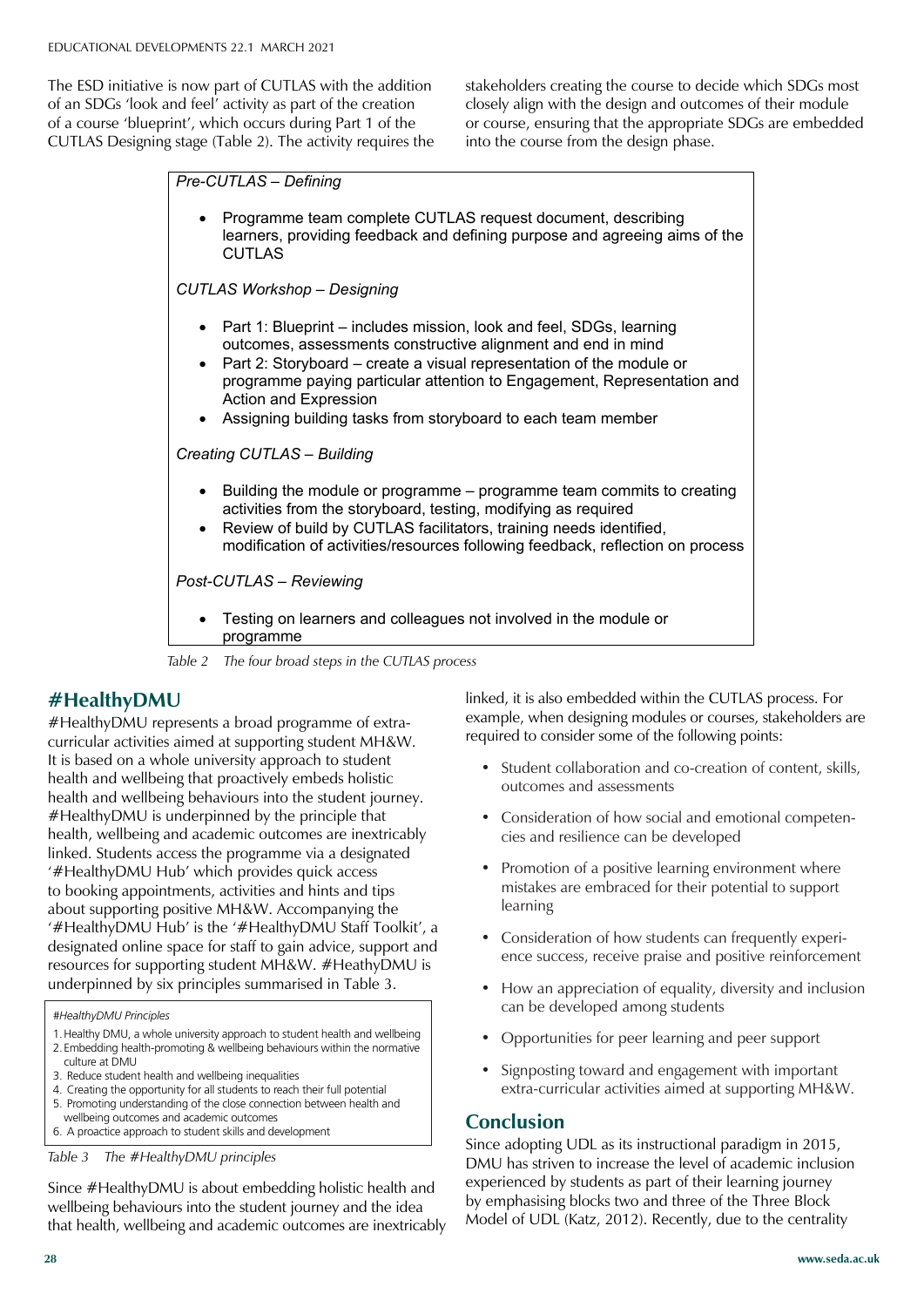of the student MH&W crisis currently being experienced by many institutions across UK HE, there has been a need to concentrate more on block one of the model, and develop opportunities for social and emotional learning through the development of compassionate classroom communities. Such work is currently being undertaken through the linking of existing work that forms part of the UDL staff development offer such as CUTLAS, and other critical strategic initiatives aimed at supporting equality, diversity, inclusion and the development of bonded, compassionate learning communities.

#### **References**

Biggs, J. (1996) 'Enhancing teaching through constructive alignment', *Higher Education*, 32(3), pp.347-364.

Brock, L. L., Nishida, T. K., Chiong, C., Grimm, K. J. and Rimm-Kaufman, S. E. (2008) 'Children's perceptions of the classroom environment and social and academic performance: a longitudinal analysis of the contribution of the Responsive Classroom approach', *Journal of School Psychology*, 46(2), pp.129-149.

Burgstahler, S. E. (2008) 'Universal design in higher education', in Burgstahler, S. E. and Cory R. C. (eds.) *Universal Design in Higher Education from Principles to Practice*, Harvard Education Press.

Davies, P. L., Shelley, C. L. and Spooner, C. L. (2013) 'Measuring the effectiveness of Universal Design for Learning intervention in postsecondary education', *Journal of Postsecondary Education and Disability*, 26(3), pp. 195-220.

Hubble, S., Foster, D. and Bolton, P. (2017) 'Reform of support for healthcare students in England'*,* House of Commons Library Briefing Paper no. 7436, London: House of Commons Library https://researchbriefings.parliament.uk/ResearchBriefing/Summary/ CBP-8593).

Katz, J. (2012) *Teaching to Diversity: the three-block model of Universal Design for Learning,* Portage and Main Press: Winnipeg.

Katz, J. (2013) 'The Three Block Model of Universal Design for Learning (UDL): engaging students in inclusive education', *Canadian Journal of Education*, 36(1), pp. 153-194.

Keinan, G. (1987) 'Decision making under stress: scanning of alternatives under controllable and uncontrollable threats', *Journal of Personality and Social Psychology*, 52(3), pp. 639-644.

Kumar, K. L. and Wideman, M. (2014) 'Accessible by design: applying UDL principles in a first year undergraduate course', *Canadian Journal of Higher Education*, 44(1), pp.125-147.

McGuire, J. M., Scott, S. S. and Shaw, S. F. (2006) 'Universal design and its applications in educational environments', *Remedial and Special Education*, 27(3), pp.166-175.

Merry, K. L. (2019) 'Designing curricula with Universal Design for Learning (UDL)', *Educational Developments*, 20(3), pp. 16-19.

Pereira, S., Reay, K., Bottell, J., Walker, L. and Dzikiti, C. (2018) *University Student Mental Health Survey 2018,* London: Insight Network.

Rose, D. H. and Meyer, A. (2002) *Teaching Every Student in the Digital Age: Universal Design for Learning*, Association for Supervision and Curriculum Development.

Specht, J. A., and Young, G. (2010) 'How administrators build schools as inclusive communities', in Edmunds, A. and Macmillan, R. (eds.) *Leadership for Inclusion: a practical guide*, Sense Publishers, Rotterdam.

Thorley, C. (2017) *Not by Degrees: improving student mental health in the UK's universities,* London: Institute for Public Policy Research.

Wideman, M. (2011) 'Caring or collusion? Academic dishonesty in a school of nursing', *Canadian Journal of Higher Education*, 41(2), pp. 28-43.

Wotherspoon, T. (2002) 'The dynamics of social inclusion', *Perspectives on Social Inclusion Working Paper Series*, pp.1-26.

Zins, J. E. and Elias, M. J. (2006) 'Social and emotional learning', in Bear, G. G. and Minke, K. M. (eds.) *Children's Needs III: development, prevention, and intervention*, National Association of School Psychologists, Bethesda.

**Dr Kevin L. Merry** is a Senior Academic Development Consultant at De Montfort University.

# Book Review

### **A Handbook For Student Engagement in Higher Education: Theory Into Practice**

Edited by Tom Lowe and Yassein El Hakim (2020) Routledge, 2020 ISBN 9780367085490

Keeping students engaged in their learning experience has never been a more important task. With higher education students tackling studying in extraordinary circumstances, this text provides valuable examples of how to ensure students are fully engaged throughout their studies. There are a

multitude of educational texts discussing general student engagement, but this text is a focused exploration of engagement within higher education and how organisations can ensure this is taking place. It includes a variety of topics from different voices ranging from lecturers to students themselves, giving a voice to

A Handbo

those at the heart of the subject matter.

The text effectively explores how student engagement has developed in recent history whilst also discussing current issues within higher education, including marketisation of the sector. It is separated into four parts dealing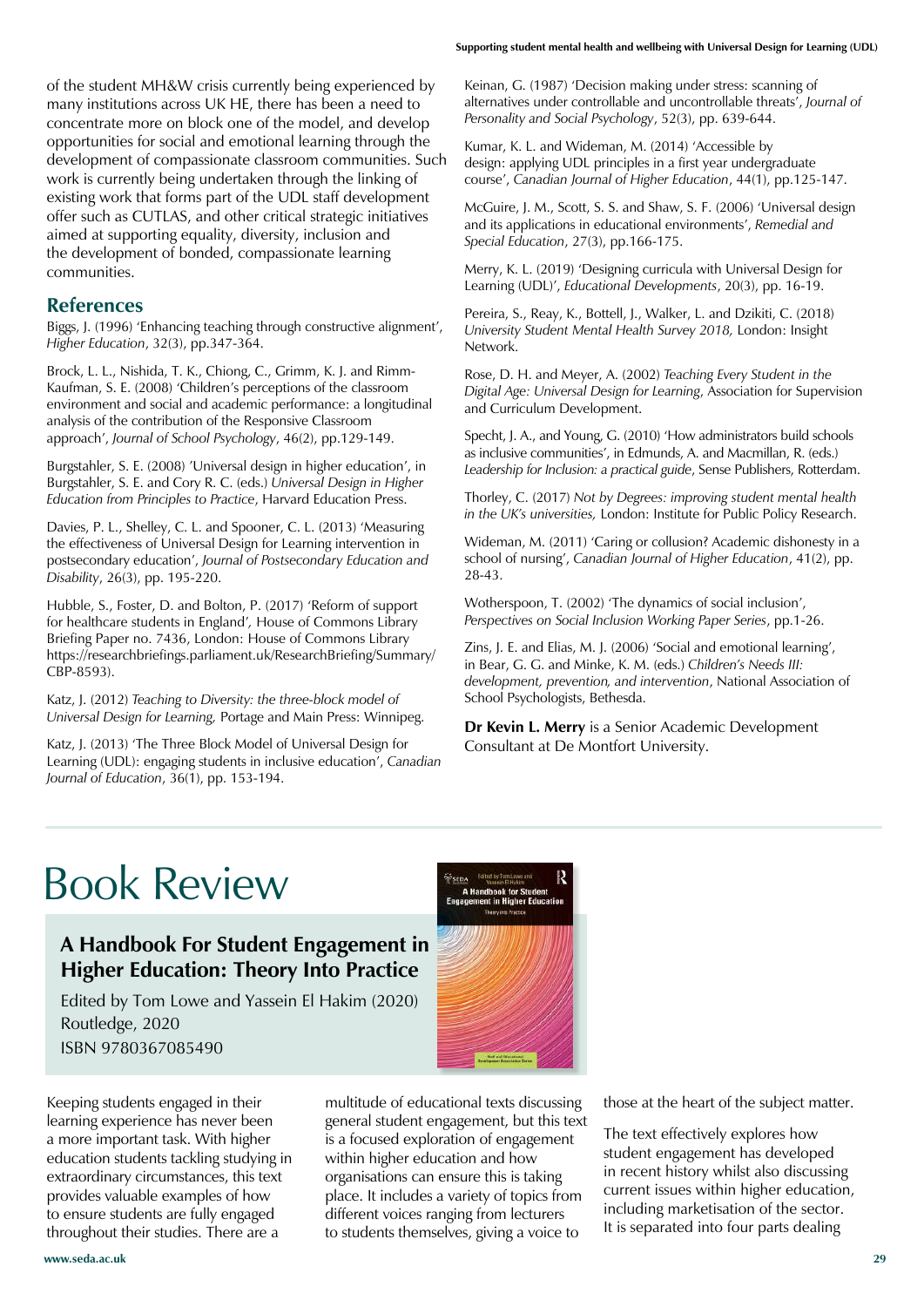with various elements of student man various elements or students perspectives to models of student<br>engagement in practice. Key pract from a variety of institutions both in the UK and abroad are discussed, exploring from institutions around the world. engagement in practice. Key practices from a variety of institutions both in the the importance of sharing good practice

Lowe and El Hakim explore current student engagement practice, such as station boddies and station. representation, minist also referant. practices to include learners within their<br>
purp learning oversignes. This includes own learning experience. This includes<br>incorporating more student led projects which enables the text's key message of students leading change which creates for both the students and leaders of institutions/organizations' (p. 35). as student coaches and student incorporating more student-led projects 'transformative learning experiences

Throughout the book, suggestions on how to undertake further student

**Ellie Russell**

engagement are made to ensure that students are not simply treated as consumers. Yet there are also discussions on how there is no such thing as 'set forms' of student engagement and the importance of embracing learners' individual needs. But one key message is promoted: the importance of collaborative work between staff and students.

It is noted how including 'students in the process of developing education brings learners into the conversation, enabling them to contribute to the process of making education more accessible, its practices more inclusive and the learning more engaging' (p. 4). This staff-student collaboration is key to forming student engagement and this book inspires outstanding practice to ensure students are an integral part of the teaching process.

The book also deals with the

importance of enhancing students' growth mindset leading to students furthering their own learning (p. 55) and how establishments can foster learners' independence. It argues that simply using student voice is not enough and that students need to be involved in meaningful ways in every part of their education to enable change and to improve learning for all.

Readers are left with a powerful message of how students and staff are a partnership and a community in which both students and staff construct the learning environment, and how creating a democratic approach to education should be our goal as educationalists.

**Beth Easton** is a Lecturer in Education at Wirral Metropolitan College in partnership with the University of Central Lancashire, and is in the final year of her PhD.

### National Union of Students Who are we reading and listening to? A reflection Wrexham Glyndwr University on the most recent edited collection on Student  $\Gamma$ ie  $\sigma$ e  $\sigma$ ion consultant Engagement in Educational Developments

# Yaz El Hakim and Tom Lowe, University of Winchester

zuaciation. Theory into practice (Lowe and Li Flakini, 2020),<br>where we drew together a collection of twenty-four chapters **Annual Subscription Rates** on engaging students in educational developments activities. This year we were delighted to publish as part of the SEDA Series *A Handbook for Student Engagement in Higher Education: theory into practice* (Lowe and El Hakim, 2020),

In the six years since Professor Colin Bryson's previous SEDA Series book *Understanding and Developing Student Engagement in Higher Education* (2014), a sector focus on Student Engagement has been retained, even in the face of considerable policy movement towards value for money, students as consumers and a focus on student outcomes.

We were interested to reflect at this stage on the chapters of our book which drew together numerous thought leaders and practitioners, and ask the question 'who are we reading, and who are we listening to?'. This short paper reports on an for those beginning their journey of reading around student engagement in educational developments, as well as being a reflection for those members of the community in the last two decades. analysis of our combined referenced list, and may be helpful

### The spread over the years

*Developments.* The first question we asked was 'what was the spread of

the 509 publications cited across the edited collection?'. As a disclaimer, please take this with quite a pinch of salt, considering that the authors were writing between the years 2017 and 2019. But the question can still indicate trends. Publication dates of 2020 were excluded from the analysis as all the chapters were submitted in 2019. There are some lone publications for years pre-1980 such as Feldman and Newcomb (1969), Bandura (1973) and Freire (1977). There are bubbles of activity in the 80s (e.g. Astin, 1984; Chickering and Gamson, 1987) and in the 00s (e.g. Coates, 2006; Bryson and Hand, 2007). As highlighted in Figure 1 (overleaf), there is a general increase in publications from 2008 with around 11 publications cited, which explodes from 2013 onwards to 30+ publications.

#### **Top 10 keywords in publication titles**

The second thought we addressed was which keywords figured in the titles of the papers cited. Of course, 'Education' won at 373, followed by 'Higher Education' at 243. 'Learning' came third at 143. 'Engagement' (132, fourth) outnumbered 'Student Engagement' (98, sixth) with 'Teaching' coming fifth at 117. Other top-cited words included 'Partnership' (88, seventh), 'Development' (62, eighth), 'Change' (45, ninth) and finally 'Students as' (41, tenth).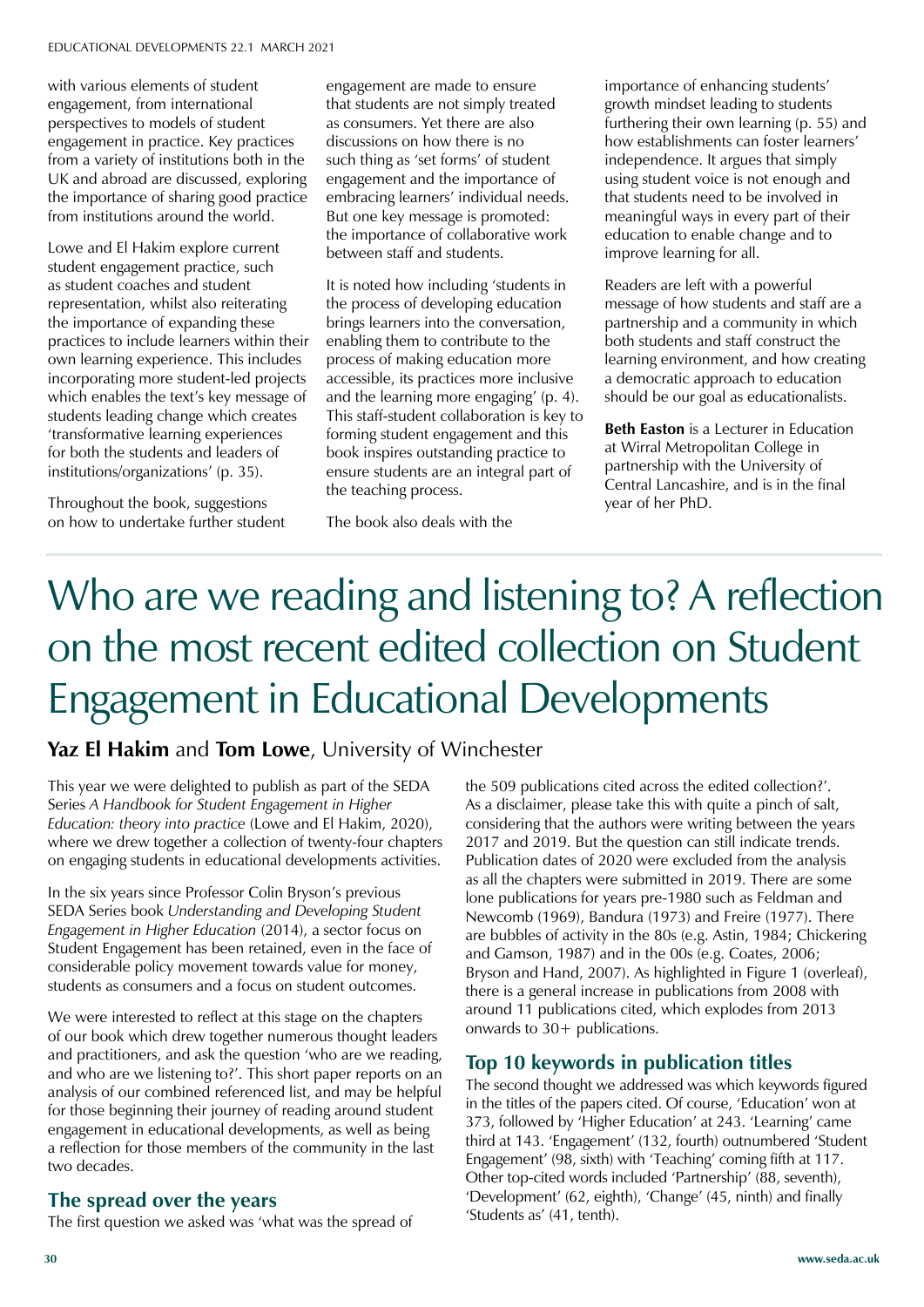

*Figure 1 Frequency of publications date by year*

#### **Who are we listening to?**

The next question related to the authors we are listening to, not only reading but citing. We hoped that this analysis would showcase who has inspired and which works are regularly cited as possibly the seminal texts on student engagement. We decided not to include any papers from the University of Winchester and Winchester Student Union, as the citations in the introduction and concluding chapters heavily relied on the story of Winchester's work.

The top five authors were Professor Alison Cook-Sather (39), Professor Peter Felten (33) and Dr Catherine Bovill (31), with their works all being cited on over thirty occasions. Interestingly, these three authors wrote a book together on co-creating learning and teaching (2014) and have each, both before and subsequently, extensively published on students as partners. The second batch of authors follow two more leading figures in students as partners and student engagement, Professor Colin Bryson (24) and Professor Mick Healey (23). Anyone who has attended a RAISE, ISSOTL or SEDA conference in the last ten years will certainly know these names as not only prominent authors, but also prominent speakers and facilitators in the sector.

#### **Most cited papers**

Finally, the question loomed over which papers were most cited in the edited collection, again remembering the limitation of our community who contributed to the work. Coming top in this collection, two papers received eleven citations. These were Cook-Sather, Bovill and Felten's (2014) book *Engaging Students as Partners in Learning and Teaching: a guide for faculty,* which offers a starting guide for beginning to work with students in educational development in partnership. Complementary to this work is the Higher Education Academy's (HEA) sponsored framework for students as partners by Healey, Flint, and Harrington (2014). The third most cited was the 2017 Mercer-Mapstone *et al*. literature of students as partners in higher education, receiving seven citations, closely followed by Matthews' vision article (2016) endorsing partnership as a way of working in educational development, receiving six citations. With five citations, Bovill and colleagues' (2010) research article on 'Experiences of learning through collaborative

evaluation from a Postgraduate Certificate in Professional Education*'* followed, along with the previous SEDA-edited collection on Student Engagement by Bryson (2014). Then the numbers and frequency increased dramatically with five papers receiving four citations (Dunne and Zanstra, 2011; Marquis *et al*., 2016; NUS, 2012; Trowler, 2010; and Vouri, 2014), which colleagues will all recognise as seminal works for inspiring or critically reflecting on Student Engagement in Higher Education.

Student engagement in educational developments has continued to be in the higher education spotlight, perhaps because it is a catch-all term that represents so many forms of engagement. During COVID-19, student engagement is being discussed widely in relation to online engagement. Yet much of this edited book focused on in-person engagements, for students to input, have their voice heard and work in partnership with in educational developments projects.

Student engagement is perhaps travelling with the history of educational development, along for the ride in the peaks and dips ahead (good and bad). We hope this review sparks discussion in local contexts with an initial review of the expanding place of student engagement in higher education.

#### **References**

Astin, A. W. (1984) 'Student involvement: a developmental theory for higher education', *Journal of College Student Development,* vol. 5, pp. 518-29.

Bandura, A. (1973) *Aggression: a social learning analysis,* Englewood Cliffs, N.J.: Prentice-Hall.

Bovill, C., Aitken, G., Hutchison, J., Morrison, F., Roseweir, K., Scott, A. and Sotannde, S. (2010) 'Experiences of learning through collaborative evaluation from a Postgraduate Certificate in Professional Education', *International Journal for Academic Development,* 15(2), pp. 143-154 (https://doi.org/10.1080/13601441003738343).

Bryson, C. (2014) *Understanding and Developing Student Engagement,* SEDA Series, London: Routledge.

Bryson, C. and Hand, L. (2007) 'The role of engagement in inspiring teaching and learning', *Innovations in Education and Teaching International,* vol. 44, no. 4, pp. 349-362 (https://doi. org/10.1080/14703290701602748).